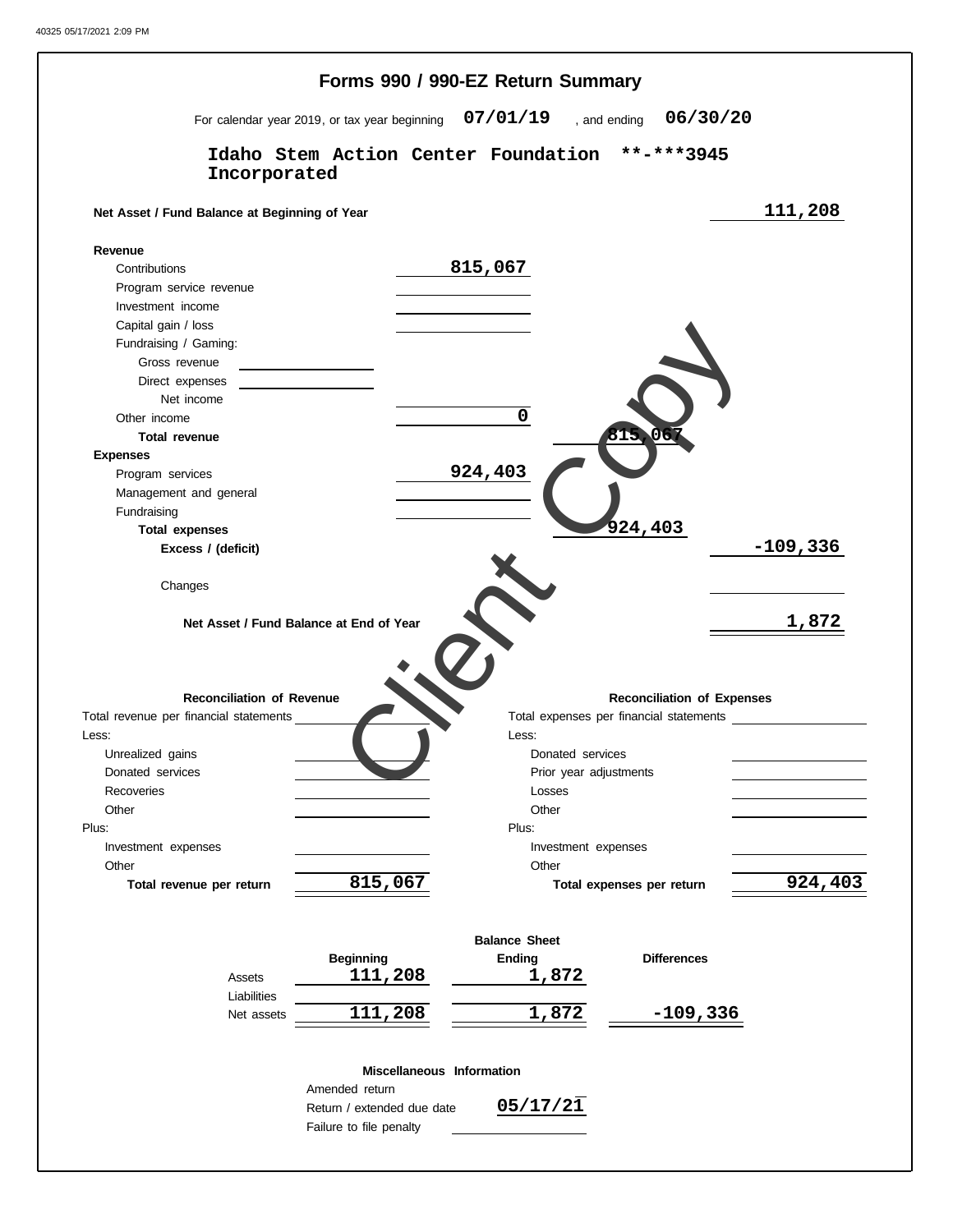| Form 8879-EO                                                                 |                                         |                                                                                                                                                                                                                                                                                                                                                                                  | IRS e-file Signature Authorization<br>for an Exempt Organization               |      |                        |                                | OMB No. 1545-1878      |
|------------------------------------------------------------------------------|-----------------------------------------|----------------------------------------------------------------------------------------------------------------------------------------------------------------------------------------------------------------------------------------------------------------------------------------------------------------------------------------------------------------------------------|--------------------------------------------------------------------------------|------|------------------------|--------------------------------|------------------------|
| Department of the Treasury<br>Internal Revenue Service                       |                                         | For calendar year 2019, or fiscal year beginning<br>L Go to www.irs.gov/Form8879EO for the latest information.                                                                                                                                                                                                                                                                   | 7/01<br>, 2019, and ending<br>U Do not send to the IRS. Keep for your records. |      | $6/30_{20}$ 20         |                                | 2019                   |
| Name of exempt organization                                                  |                                         | Idaho Stem Action Center Foundation                                                                                                                                                                                                                                                                                                                                              |                                                                                |      |                        | Employer identification number |                        |
|                                                                              | Incorporated                            |                                                                                                                                                                                                                                                                                                                                                                                  |                                                                                |      |                        | **-***3945                     |                        |
| Name and title of officer                                                    | Nick Aldinger                           |                                                                                                                                                                                                                                                                                                                                                                                  |                                                                                |      |                        |                                |                        |
|                                                                              | Treasurer                               |                                                                                                                                                                                                                                                                                                                                                                                  |                                                                                |      |                        |                                |                        |
| Part I                                                                       |                                         | Type of Return and Return Information (Whole Dollars Only)                                                                                                                                                                                                                                                                                                                       |                                                                                |      |                        |                                |                        |
|                                                                              |                                         | Check the box for the return for which you are using this Form 8879-EO and enter the applicable amount, if any, from the return. If you                                                                                                                                                                                                                                          |                                                                                |      |                        |                                |                        |
|                                                                              |                                         | check the box on line 1a, 2a, 3a, 4a, or 5a, below, and the amount on that line for the return being filed with this form was blank, then                                                                                                                                                                                                                                        |                                                                                |      |                        |                                |                        |
| the applicable line below. Do not complete more than one line in Part I.     |                                         | leave line 1b, 2b, 3b, 4b, or 5b, whichever is applicable, blank (do not enter -0-). But, if you entered -0- on the return, then enter -0- on                                                                                                                                                                                                                                    |                                                                                |      |                        |                                |                        |
| 1a Form 990 check here $\blacktriangleright$                                 | $ {\bf X} $                             |                                                                                                                                                                                                                                                                                                                                                                                  |                                                                                |      |                        | 1b                             | 815,067                |
| 2a Form 990-EZ check here $\blacktriangleright$                              |                                         | <b>b</b> Total revenue, if any (Form 990-EZ, line 9) $\ldots$ $\ldots$ $\ldots$ $\ldots$                                                                                                                                                                                                                                                                                         |                                                                                |      |                        | 2b                             |                        |
| 3a Form 1120-POL check here                                                  |                                         |                                                                                                                                                                                                                                                                                                                                                                                  |                                                                                |      |                        | 3b                             |                        |
| 4a Form 990-PF check here $\blacktriangleright$                              |                                         | <b>b</b> Tax based on investment income (Form 990-PF, Part VI, line 5)                                                                                                                                                                                                                                                                                                           |                                                                                |      |                        | 4b                             |                        |
| 5a Form 8868 check here $\blacktriangleright$                                |                                         | b Balance Due (Form 8868, line 3c)                                                                                                                                                                                                                                                                                                                                               |                                                                                |      |                        | 5b                             |                        |
|                                                                              |                                         |                                                                                                                                                                                                                                                                                                                                                                                  |                                                                                |      |                        |                                |                        |
| Part II                                                                      |                                         | Declaration and Signature Authorization of Officer                                                                                                                                                                                                                                                                                                                               |                                                                                |      |                        |                                |                        |
|                                                                              |                                         | Under penalties of perjury, I declare that I am an officer of the above organization and that I have examined a copy of the                                                                                                                                                                                                                                                      |                                                                                |      |                        |                                |                        |
|                                                                              |                                         | organization's 2019 electronic return and accompanying schedules and statements and to the best of my knowledge and belief, they<br>are true, correct, and complete. I further declare that the amount in Part I above is the amount shown on the copy of the                                                                                                                    |                                                                                |      |                        |                                |                        |
|                                                                              |                                         | organization's electronic return. I consent to allow my intermediate service provider, transmitter or electronic return originator (ERO)                                                                                                                                                                                                                                         |                                                                                |      |                        |                                |                        |
|                                                                              |                                         | to send the organization's return to the IRS and to receive from the IRS (a) an acknowledgement of receipt or reason for rejection of                                                                                                                                                                                                                                            |                                                                                |      |                        |                                |                        |
|                                                                              |                                         | the transmission, (b) the reason for any delay in processing the return or refund, and (c) the date of any refund. If applicable, I                                                                                                                                                                                                                                              |                                                                                |      |                        |                                |                        |
|                                                                              |                                         | authorize the U.S. Treasury and its designated Financial Agent to initiate an electronic funds withdrawal (direct debit) entry to the                                                                                                                                                                                                                                            |                                                                                |      |                        |                                |                        |
|                                                                              |                                         | financial institution account indicated in the tax preparation software for payment of the organization's federal taxes owed on this<br>return, and the financial institution to debit the entry to this account. To revoke a payment, I must contact the U.S. Treasury Financial                                                                                                |                                                                                |      |                        |                                |                        |
|                                                                              |                                         | Agent at 1-888-353-4537 no later than 2 business days prior to the payment (settlement) date. I also authorize the financial institutions                                                                                                                                                                                                                                        |                                                                                |      |                        |                                |                        |
|                                                                              |                                         | involved in the processing of the electronic payment of taxes to receive confidental information necessary to answer inquiries and                                                                                                                                                                                                                                               |                                                                                |      |                        |                                |                        |
|                                                                              |                                         | resolve issues related to the payment. I have selected a personal identification number (PIN) as my signature for the organization's                                                                                                                                                                                                                                             |                                                                                |      |                        |                                |                        |
|                                                                              |                                         | electronic return and, if applicable, the organization's consent to electronic funcs with rawal.                                                                                                                                                                                                                                                                                 |                                                                                |      |                        |                                |                        |
| Officer's PIN: check one box only                                            |                                         |                                                                                                                                                                                                                                                                                                                                                                                  |                                                                                |      |                        |                                |                        |
| X<br>authorize                                                               | Millington & Company                    |                                                                                                                                                                                                                                                                                                                                                                                  | to enter my PIN                                                                |      | 81315                  |                                | as my signature        |
|                                                                              |                                         | <b>ERO</b> firm name                                                                                                                                                                                                                                                                                                                                                             |                                                                                |      |                        | Enter five numbers, but        |                        |
|                                                                              |                                         |                                                                                                                                                                                                                                                                                                                                                                                  |                                                                                |      | do not enter all zeros |                                |                        |
|                                                                              |                                         | on the organization's tax year 2019 electronically real return. If have indicated within this return that a copy of the return is<br>being filed with a state agency(ies) regulating charities as part of the IRS Fed/State program, I also authorize the aforementioned<br>ERO to enter my PIN on the return's disclosure consent screen.                                       |                                                                                |      |                        |                                |                        |
|                                                                              |                                         |                                                                                                                                                                                                                                                                                                                                                                                  |                                                                                |      |                        |                                |                        |
|                                                                              |                                         | As an officer of the organization, I will enter my PIN as my signature on the organization's tax year 2019 electronically filed return.<br>If I have indicated within this return that a copy of the return is being filed with a state agency(ies) regulating charities as part of<br>the IRS Fed/State program, I will enter my PIN on the return's disclosure consent screen. |                                                                                |      |                        |                                |                        |
| Officer's signature                                                          |                                         |                                                                                                                                                                                                                                                                                                                                                                                  |                                                                                | Date | 05/17/21               |                                |                        |
| Part III                                                                     | <b>Certification and Authentication</b> |                                                                                                                                                                                                                                                                                                                                                                                  |                                                                                |      |                        |                                |                        |
| <b>ERO's EFIN/PIN.</b> Enter your six-digit electronic filing identification |                                         |                                                                                                                                                                                                                                                                                                                                                                                  |                                                                                |      |                        |                                |                        |
| number (EFIN) followed by your five-digit self-selected PIN.                 |                                         |                                                                                                                                                                                                                                                                                                                                                                                  |                                                                                |      |                        |                                | ***********            |
|                                                                              |                                         |                                                                                                                                                                                                                                                                                                                                                                                  |                                                                                |      |                        |                                | Do not enter all zeros |
|                                                                              |                                         |                                                                                                                                                                                                                                                                                                                                                                                  |                                                                                |      |                        |                                |                        |
| Information for Authorized IRS e-file Providers for Business Returns.        |                                         | I certify that the above numeric entry is my PIN, which is my signature on the 2019 electronically filed return for the organization<br>indicated above. I confirm that I am submitting this return in accordance with the requirements of Pub. 4163, Modernized e-File (MeF)                                                                                                    |                                                                                |      |                        |                                |                        |
|                                                                              | Dallas Millington                       |                                                                                                                                                                                                                                                                                                                                                                                  |                                                                                |      | 05/17/21               |                                |                        |
| ERO's signature                                                              |                                         |                                                                                                                                                                                                                                                                                                                                                                                  |                                                                                | Date |                        |                                |                        |
|                                                                              |                                         | <b>ERO Must Retain This Form - See Instructions</b>                                                                                                                                                                                                                                                                                                                              |                                                                                |      |                        |                                |                        |
|                                                                              |                                         | Do Not Submit This Form to the IRS Unless Requested To Do So                                                                                                                                                                                                                                                                                                                     |                                                                                |      |                        |                                |                        |
| For Paperwork Reduction Act Notice, see back of form.                        |                                         |                                                                                                                                                                                                                                                                                                                                                                                  |                                                                                |      |                        |                                | Form 8879-EO (2019)    |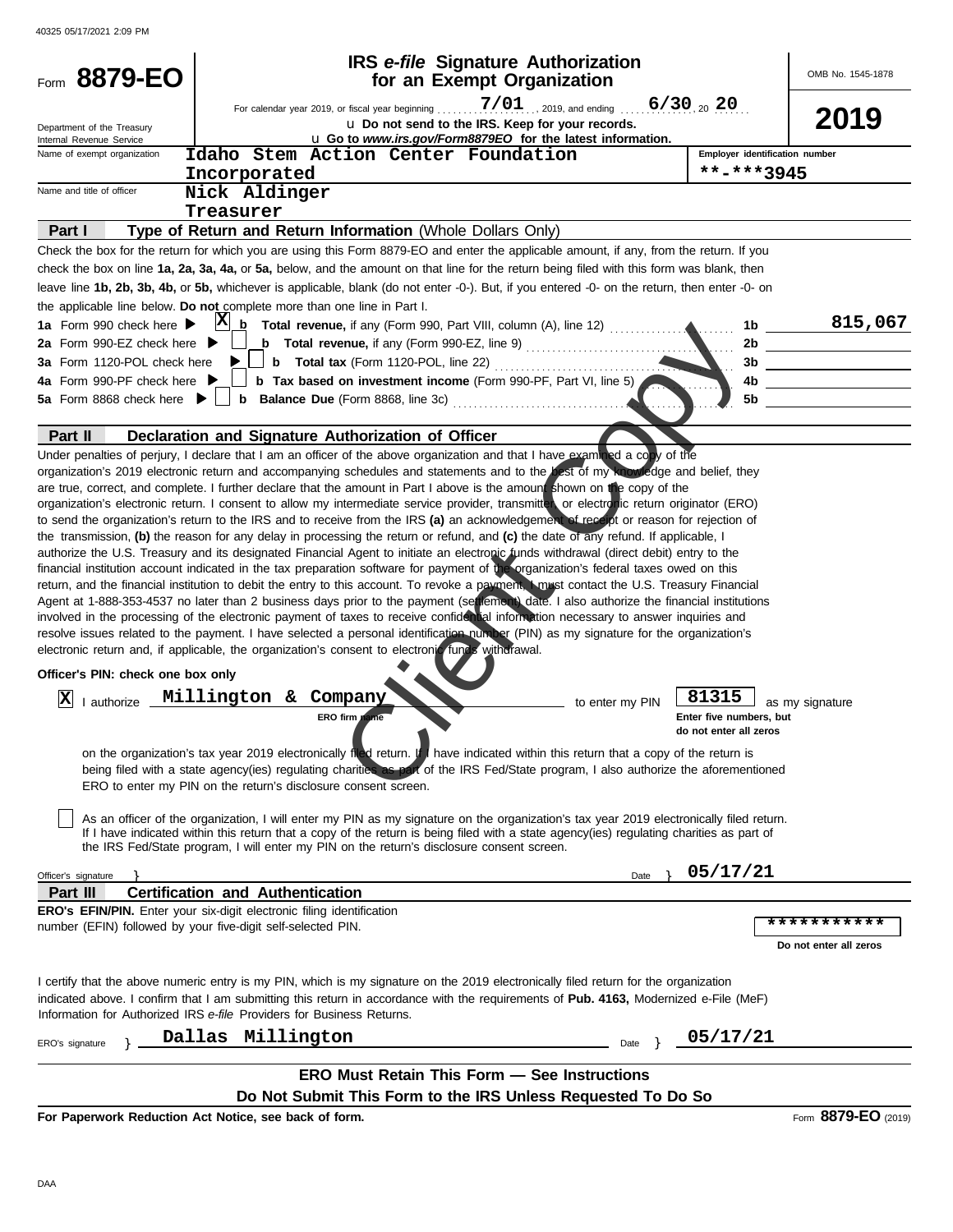|     | 40325 05/17/2021 2:09 PM |      |
|-----|--------------------------|------|
| Und | 990                      | Form |
|     | (Rev. January 2020)      |      |

# **Return of Organization Exempt From Income Tax**

**Under section 501(c), 527, or 4947(a)(1) of the Internal Revenue Code (except private foundations)** • **Do not enter social security numbers on this form as it may be made public.** •**Go to** *www.irs.gov/Form990* **for instructions and the latest information.** 

OMB No. 1545-0047 **2019** 

| ZU I J                |  |
|-----------------------|--|
| <b>Open to Public</b> |  |
| <b>Inspection</b>     |  |

|                                                                                                                                                                  | Department of the Treasury<br>Internal Revenue Service                                                                                                   | U Go to www.irs.gov/Form990 for instructions and the latest information.                                                                                    |                    | טוועט ו טאיויט<br><b>Inspection</b>        |  |  |  |  |  |  |  |  |  |
|------------------------------------------------------------------------------------------------------------------------------------------------------------------|----------------------------------------------------------------------------------------------------------------------------------------------------------|-------------------------------------------------------------------------------------------------------------------------------------------------------------|--------------------|--------------------------------------------|--|--|--|--|--|--|--|--|--|
|                                                                                                                                                                  |                                                                                                                                                          | For the 2019 calendar year, or tax year beginning $07/01/19$ , and ending $06/30/20$                                                                        |                    |                                            |  |  |  |  |  |  |  |  |  |
| В                                                                                                                                                                | Check if applicable:                                                                                                                                     | C Name of organization<br>Idaho Stem Action Center Foundation                                                                                               |                    | D Employer identification number           |  |  |  |  |  |  |  |  |  |
|                                                                                                                                                                  | Address change                                                                                                                                           | Incorporated                                                                                                                                                |                    |                                            |  |  |  |  |  |  |  |  |  |
| **-***3945<br>Doing business as<br>Name change<br>Number and street (or P.O. box if mail is not delivered to street address)<br>E Telephone number<br>Room/suite |                                                                                                                                                          |                                                                                                                                                             |                    |                                            |  |  |  |  |  |  |  |  |  |
|                                                                                                                                                                  |                                                                                                                                                          |                                                                                                                                                             |                    |                                            |  |  |  |  |  |  |  |  |  |
|                                                                                                                                                                  | 208-332-1723<br>802 W Bannock St, Ste 900<br>Initial return<br>City or town, state or province, country, and ZIP or foreign postal code<br>Final return/ |                                                                                                                                                             |                    |                                            |  |  |  |  |  |  |  |  |  |
|                                                                                                                                                                  | terminated                                                                                                                                               | <b>Boise</b><br>ID 83702                                                                                                                                    |                    | 815,067                                    |  |  |  |  |  |  |  |  |  |
|                                                                                                                                                                  | Amended return                                                                                                                                           | Name and address of principal officer:                                                                                                                      | G Gross receipts\$ |                                            |  |  |  |  |  |  |  |  |  |
|                                                                                                                                                                  | Application pending                                                                                                                                      | H(a) Is this a group return for subordinates?<br>Nick Aldinger                                                                                              |                    | $ \mathbf{x} $<br>Yes<br>No                |  |  |  |  |  |  |  |  |  |
|                                                                                                                                                                  |                                                                                                                                                          | 802 W Bannock St, Ste 900<br>H(b) Are all subordinates included?                                                                                            |                    | No<br>Yes                                  |  |  |  |  |  |  |  |  |  |
|                                                                                                                                                                  |                                                                                                                                                          | <b>Boise</b><br>ID 83702                                                                                                                                    |                    | If "No," attach a list. (see instructions) |  |  |  |  |  |  |  |  |  |
|                                                                                                                                                                  | Tax-exempt status:                                                                                                                                       | $ \mathbf{X} $ 501(c)(3)<br>) $t$ (insert no.)<br>$501(c)$ (<br>4947(a)(1) or<br>527                                                                        |                    |                                            |  |  |  |  |  |  |  |  |  |
|                                                                                                                                                                  | Website: U                                                                                                                                               | https://stem.idaho.gov/<br>H(c) Group exemption number U                                                                                                    |                    |                                            |  |  |  |  |  |  |  |  |  |
|                                                                                                                                                                  | Form of organization:                                                                                                                                    | L Year of formation: 2017<br>ΙXΙ<br>Corporation<br>Trust<br>Other <b>LI</b><br>Association                                                                  |                    | ID<br>M State of legal domicile:           |  |  |  |  |  |  |  |  |  |
|                                                                                                                                                                  | Part I                                                                                                                                                   | <b>Summary</b>                                                                                                                                              |                    |                                            |  |  |  |  |  |  |  |  |  |
|                                                                                                                                                                  |                                                                                                                                                          | 1 Briefly describe the organization's mission or most significant activities:                                                                               |                    |                                            |  |  |  |  |  |  |  |  |  |
|                                                                                                                                                                  |                                                                                                                                                          | TO SECURE AND PROVIDE FUNDING FOR STEM EDUCATION FOR IDAHO EDUCATORS,                                                                                       |                    |                                            |  |  |  |  |  |  |  |  |  |
|                                                                                                                                                                  |                                                                                                                                                          | STUDENTS, AND COMMUNITIES.                                                                                                                                  |                    |                                            |  |  |  |  |  |  |  |  |  |
|                                                                                                                                                                  |                                                                                                                                                          |                                                                                                                                                             |                    |                                            |  |  |  |  |  |  |  |  |  |
| Governance                                                                                                                                                       |                                                                                                                                                          | 2 Check this box $\mathbf{u}$ if the organization discontinued its operations or disposed of more than 25% of its net assets.                               |                    |                                            |  |  |  |  |  |  |  |  |  |
|                                                                                                                                                                  |                                                                                                                                                          |                                                                                                                                                             | 3                  | 4                                          |  |  |  |  |  |  |  |  |  |
| య                                                                                                                                                                |                                                                                                                                                          | 3 Number of voting members of the governing body (Part VI, line 1a)<br>. 1<br>Number of independent voting members of the governing body (Part VI, line 1b) | 4                  | 4                                          |  |  |  |  |  |  |  |  |  |
|                                                                                                                                                                  |                                                                                                                                                          | Total number of individuals employed in calendar year 2019 (Part V, line 2a)                                                                                | 5                  | $\Omega$                                   |  |  |  |  |  |  |  |  |  |
| Activities                                                                                                                                                       |                                                                                                                                                          |                                                                                                                                                             | 6                  | 5                                          |  |  |  |  |  |  |  |  |  |
|                                                                                                                                                                  |                                                                                                                                                          | 6 Total number of volunteers (estimate if necessary)<br>7a Total unrelated business revenue from Part VIII, column (C), line 12                             | 7a                 | 0                                          |  |  |  |  |  |  |  |  |  |
|                                                                                                                                                                  |                                                                                                                                                          |                                                                                                                                                             | 7b                 | 0                                          |  |  |  |  |  |  |  |  |  |
|                                                                                                                                                                  |                                                                                                                                                          | <b>b</b> Net unrelated business taxable income from Form 990-T, line 39<br><b>Prior Year</b>                                                                |                    | <b>Current Year</b>                        |  |  |  |  |  |  |  |  |  |
|                                                                                                                                                                  |                                                                                                                                                          | 8 Contributions and grants (Part VIII, line 1h)<br>and a straight and a straight                                                                            | 482,983            | 815,067                                    |  |  |  |  |  |  |  |  |  |
| Revenue                                                                                                                                                          | 9                                                                                                                                                        | Program service revenue (Part VIII, line 2g)                                                                                                                |                    |                                            |  |  |  |  |  |  |  |  |  |
|                                                                                                                                                                  |                                                                                                                                                          | 10 Investment income (Part VIII, column (A), lines 3, 4, and (d)                                                                                            |                    | 0                                          |  |  |  |  |  |  |  |  |  |
|                                                                                                                                                                  |                                                                                                                                                          | 11 Other revenue (Part VIII, column (A), lines 5, 6d, 8c, 9c, 10c, and 11e)                                                                                 |                    |                                            |  |  |  |  |  |  |  |  |  |
|                                                                                                                                                                  |                                                                                                                                                          | 12 Total revenue – add lines 8 through 11 (must equal Part VII) column (A), line 12)                                                                        | 482,983            | 815,067                                    |  |  |  |  |  |  |  |  |  |
|                                                                                                                                                                  |                                                                                                                                                          | 13 Grants and similar amounts paid (Part IX, column (A), lines 1-3)                                                                                         | 390,108            | 924,403                                    |  |  |  |  |  |  |  |  |  |
|                                                                                                                                                                  | 14                                                                                                                                                       | Benefits paid to or for members (Part IX, column (A), line 4)                                                                                               |                    |                                            |  |  |  |  |  |  |  |  |  |
|                                                                                                                                                                  |                                                                                                                                                          | 15 Salaries, other compensation, employee benefits (Part IX, column (A), lines 5-10)                                                                        |                    | 0                                          |  |  |  |  |  |  |  |  |  |
| ses                                                                                                                                                              |                                                                                                                                                          | 16a Professional fundraising fees (Part IX, column (A), line 11e)                                                                                           |                    | 0                                          |  |  |  |  |  |  |  |  |  |
| ă                                                                                                                                                                |                                                                                                                                                          | <b>b</b> Total fundraising expenses (Part IX, column (D), line 25) <b>u</b>                                                                                 |                    |                                            |  |  |  |  |  |  |  |  |  |
| Expe                                                                                                                                                             |                                                                                                                                                          | 17 Other expenses (Part IX, column (A), lines 11a-11d, 11f-24e)                                                                                             | 4,806              |                                            |  |  |  |  |  |  |  |  |  |
|                                                                                                                                                                  |                                                                                                                                                          | 18 Total expenses. Add lines 13-17 (must equal Part IX, column (A), line 25)                                                                                | 394,914            | 924,403                                    |  |  |  |  |  |  |  |  |  |
|                                                                                                                                                                  |                                                                                                                                                          | 19 Revenue less expenses. Subtract line 18 from line 12                                                                                                     | 88,069             | $-109,336$                                 |  |  |  |  |  |  |  |  |  |
|                                                                                                                                                                  |                                                                                                                                                          | <b>Beginning of Current Year</b>                                                                                                                            |                    | <b>End of Year</b>                         |  |  |  |  |  |  |  |  |  |
|                                                                                                                                                                  | 20                                                                                                                                                       | Total assets (Part X, line 16)                                                                                                                              | 111,208            | 1,872                                      |  |  |  |  |  |  |  |  |  |
| Net Assets or<br>Fund Balances                                                                                                                                   | 21                                                                                                                                                       | Total liabilities (Part X, line 26)                                                                                                                         | 0                  |                                            |  |  |  |  |  |  |  |  |  |
|                                                                                                                                                                  |                                                                                                                                                          | 22 Net assets or fund balances. Subtract line 21 from line 20                                                                                               | 111,208            | 1,872                                      |  |  |  |  |  |  |  |  |  |
|                                                                                                                                                                  | Part II                                                                                                                                                  | <b>Signature Block</b>                                                                                                                                      |                    |                                            |  |  |  |  |  |  |  |  |  |
|                                                                                                                                                                  |                                                                                                                                                          |                                                                                                                                                             |                    |                                            |  |  |  |  |  |  |  |  |  |

Under penalties of perjury, I declare that I have examined this return, including accompanying schedules and statements, and to the best of my knowledge and belief, it is true, correct, and complete. Declaration of preparer (other than officer) is based on all information of which preparer has any knowledge.

| Sign     |             | Signature of officer                            |                                                                                                                                                                                                                                                                                                                     |                                           |           |                  |              | Date                                |                     |  |  |
|----------|-------------|-------------------------------------------------|---------------------------------------------------------------------------------------------------------------------------------------------------------------------------------------------------------------------------------------------------------------------------------------------------------------------|-------------------------------------------|-----------|------------------|--------------|-------------------------------------|---------------------|--|--|
| Here     |             |                                                 | Nick Aldinger<br>Type or print name and title                                                                                                                                                                                                                                                                       | Treasurer                                 |           |                  |              |                                     |                     |  |  |
| Paid     |             | Print/Type preparer's name<br>Dallas Millington |                                                                                                                                                                                                                                                                                                                     | Preparer's signature<br>Dallas Millington |           | Date<br>05/17/21 |              | Check<br>self-employed              | PTIN<br>*********   |  |  |
| Preparer | Firm's name |                                                 | Millington &                                                                                                                                                                                                                                                                                                        | Company                                   |           |                  |              | $***$ -***7050<br>Firm's $EIN$ $\}$ |                     |  |  |
| Use Only |             | Firm's address                                  | Meridian,<br>ID                                                                                                                                                                                                                                                                                                     | 2541 N Stokesberry Pl Ste 200<br>83646    | Phone no. |                  | 208-229-1040 |                                     |                     |  |  |
|          |             |                                                 | May the IRS discuss this return with the preparer shown above? (see instructions)<br>The second contract the contract of the Monter and an accompany of the contract of the second second second second second second second second second second second second second second second second second second second se |                                           |           |                  |              |                                     | l No<br>Yes<br>000. |  |  |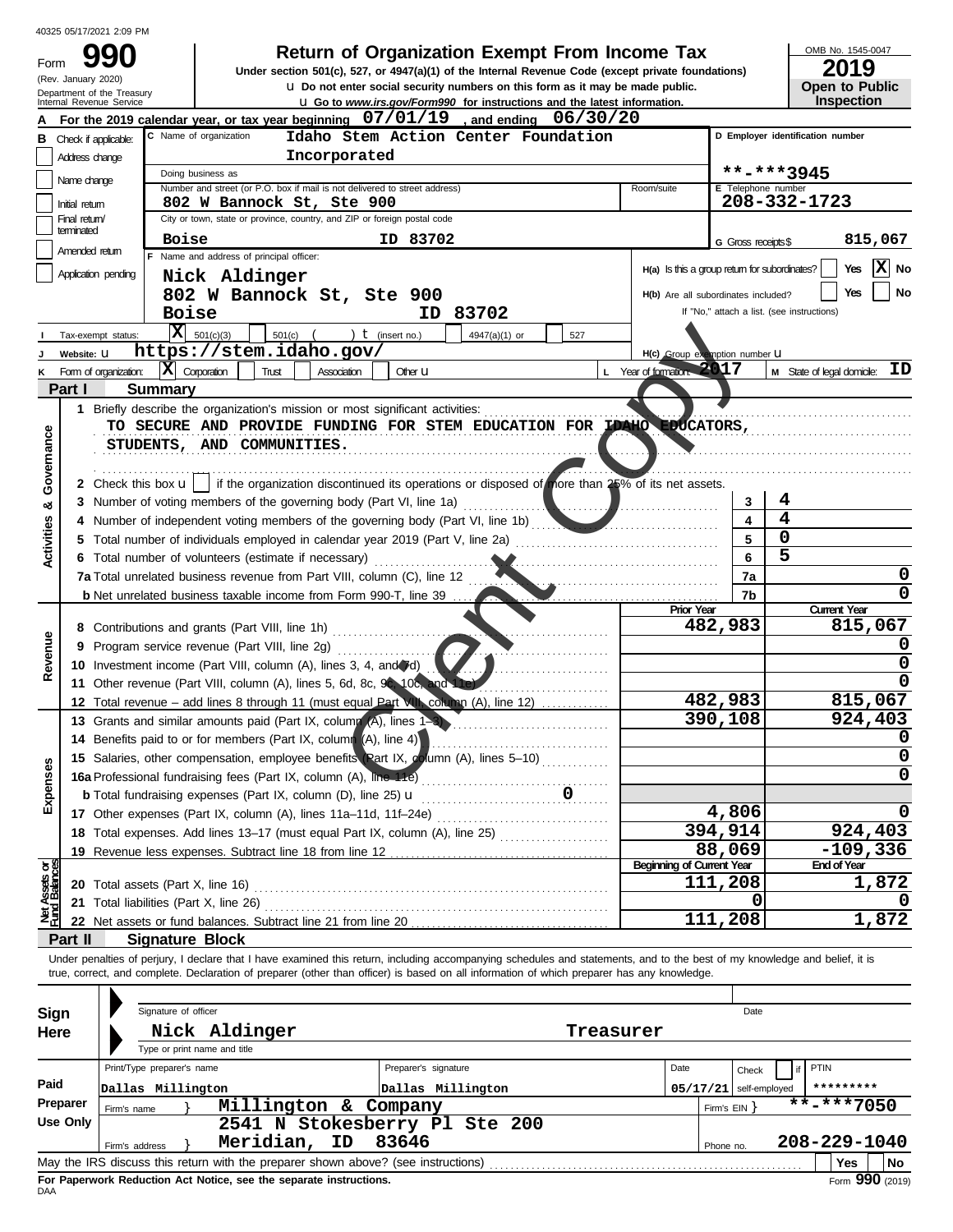|              | **-***3945<br>Form 990 (2019) Idaho Stem Action Center Foundation                                                                                           | Page 2                  |
|--------------|-------------------------------------------------------------------------------------------------------------------------------------------------------------|-------------------------|
|              | <b>Statement of Program Service Accomplishments</b><br>Part III                                                                                             |                         |
|              | Check if Schedule O contains a response or note to any line in this Part III                                                                                | $ \mathbf{x} $          |
|              | 1 Briefly describe the organization's mission:                                                                                                              |                         |
|              | See Schedule O                                                                                                                                              |                         |
|              |                                                                                                                                                             |                         |
|              |                                                                                                                                                             |                         |
|              |                                                                                                                                                             |                         |
| $\mathbf{2}$ | Did the organization undertake any significant program services during the year which were not listed on the                                                |                         |
|              | prior Form 990 or 990-EZ?                                                                                                                                   | Yes $ X $ No            |
|              | If "Yes," describe these new services on Schedule O.                                                                                                        |                         |
| 3            | Did the organization cease conducting, or make significant changes in how it conducts, any program                                                          |                         |
|              | services?                                                                                                                                                   | Yes $ \overline{X} $ No |
|              | If "Yes," describe these changes on Schedule O.                                                                                                             |                         |
|              | Describe the organization's program service accomplishments for each of its three largest program services, as measured by                                  |                         |
|              | expenses. Section 501(c)(3) and 501(c)(4) organizations are required to report the amount of grants and allocations to others,                              |                         |
|              | the total expenses, and revenue, if any, for each program service reported.                                                                                 |                         |
|              |                                                                                                                                                             |                         |
|              | 761, 270 including grants of \$<br>761,270<br>Revenue \$<br>4a (Code:<br>) (Expenses \$                                                                     |                         |
|              | Public-Private Partnership - Supports partnerships between the Foundation,                                                                                  |                         |
|              | Idaho STEM Action Center, and the many Idaho businesses and organizations                                                                                   |                         |
|              | that support their communities with program funding. Idaho STEM Action                                                                                      |                         |
|              | Center matches private funding for STEM programs to leverage community                                                                                      |                         |
|              | partnerships.                                                                                                                                               |                         |
|              |                                                                                                                                                             |                         |
|              |                                                                                                                                                             |                         |
|              |                                                                                                                                                             |                         |
|              |                                                                                                                                                             |                         |
|              |                                                                                                                                                             |                         |
|              |                                                                                                                                                             |                         |
|              |                                                                                                                                                             |                         |
|              |                                                                                                                                                             |                         |
|              | 92,500 ) (Revenue \$<br>92,500 including grants of \$<br>4b (Code:<br>) (Expenses \$<br>.                                                                   |                         |
|              | Competitions - The Foundation supports various student STEM competitions                                                                                    |                         |
|              | across the state by providing infrastructure, student travel, and student                                                                                   |                         |
|              | materials/technology. Competitions incorporate robotics, coding, science                                                                                    |                         |
|              | and/or engineering, and provide opportunities for students to develop 21st                                                                                  |                         |
|              | century skills such as problem solving and teamwork.                                                                                                        |                         |
|              |                                                                                                                                                             |                         |
|              |                                                                                                                                                             |                         |
|              |                                                                                                                                                             |                         |
|              |                                                                                                                                                             |                         |
|              |                                                                                                                                                             |                         |
|              |                                                                                                                                                             |                         |
|              |                                                                                                                                                             |                         |
|              | Expenses \$ 24,127 including grants of \$ 24,127 ) (Revenue \$ $\frac{24}{\pi}$ Supports efforts to increase awareness of the need for STEM in<br>4c (Code: |                         |
|              |                                                                                                                                                             |                         |
|              | Idaho communities, to build partnerships with industry for greater access                                                                                   |                         |
|              | to STEM learning opportunities, and initiatives of Idaho STEM Action                                                                                        |                         |
|              | Center. One such initiative is the Idaho STEM Ecosystem which brings                                                                                        |                         |
|              | together STEM education and workforce development stakeholders from across                                                                                  |                         |
|              | the state to work towards a STEM-literate Idaho.                                                                                                            |                         |
|              |                                                                                                                                                             |                         |
|              |                                                                                                                                                             |                         |
|              |                                                                                                                                                             |                         |
|              |                                                                                                                                                             |                         |
|              |                                                                                                                                                             |                         |
|              |                                                                                                                                                             |                         |
|              | 4d Other program services (Describe on Schedule O.)                                                                                                         |                         |
|              | $46,506$ including grants of \$<br>46,506<br>(Expenses \$<br>) (Revenue \$                                                                                  |                         |
|              | 924,403<br>4e Total program service expenses u                                                                                                              |                         |
|              |                                                                                                                                                             |                         |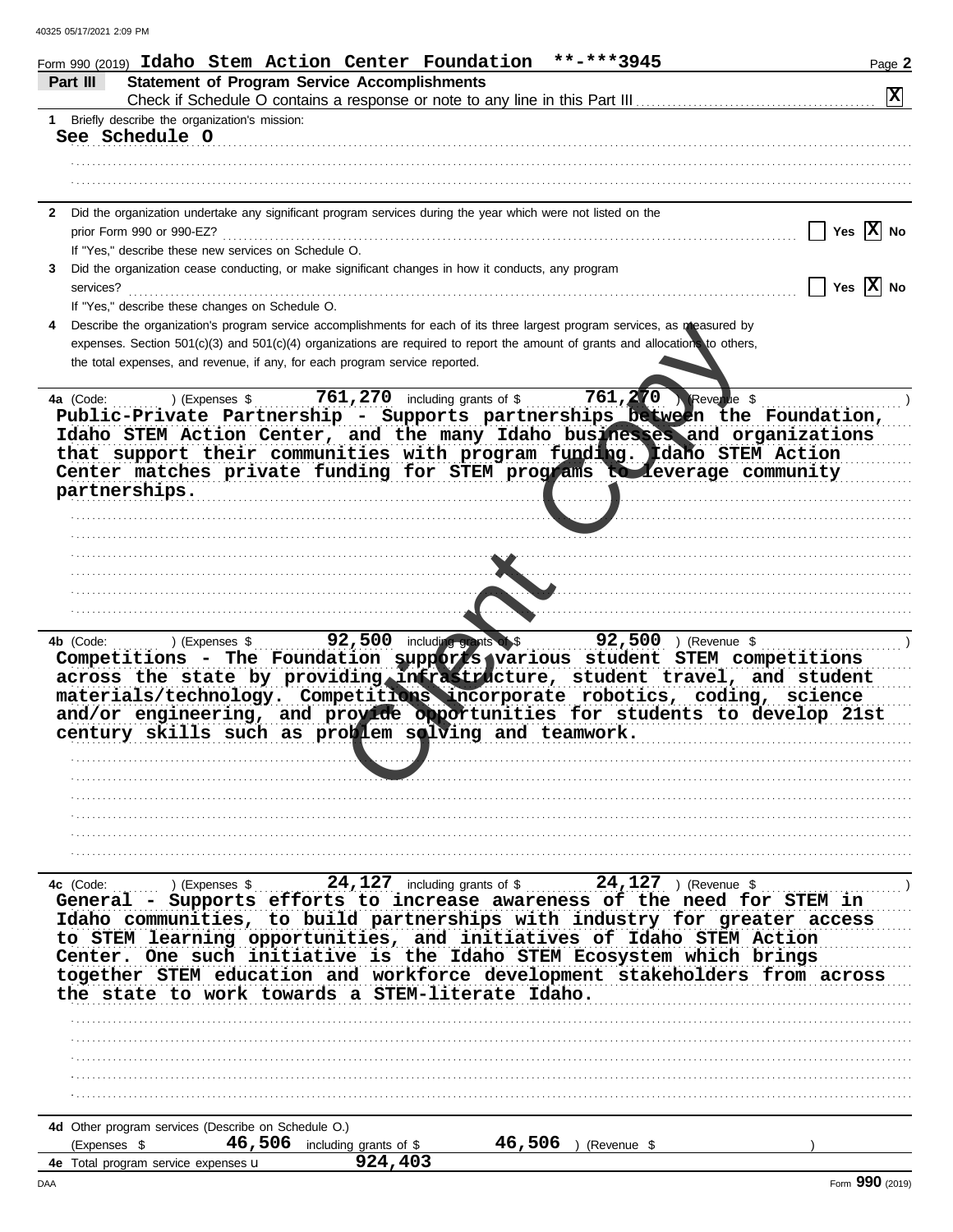**Part IV Checklist of Required Schedules** 

# Form 990 (2019) **Idaho Stem Action Center Foundation \*\*-\*\*\*3945**

|     |                                                                                                                                                                                                              |              | Yes | No |
|-----|--------------------------------------------------------------------------------------------------------------------------------------------------------------------------------------------------------------|--------------|-----|----|
| 1   | Is the organization described in section $501(c)(3)$ or $4947(a)(1)$ (other than a private foundation)? If "Yes,"<br>complete Schedule A                                                                     | 1            | x   |    |
| 2   | Is the organization required to complete Schedule B, Schedule of Contributors (see instructions)?                                                                                                            | $\mathbf{2}$ | x   |    |
| 3   | Did the organization engage in direct or indirect political campaign activities on behalf of or in opposition to                                                                                             |              |     |    |
|     | candidates for public office? If "Yes," complete Schedule C, Part I                                                                                                                                          | 3            |     | X. |
| 4   | Section 501(c)(3) organizations. Did the organization engage in lobbying activities, or have a section 501(h)                                                                                                |              |     |    |
|     | election in effect during the tax year? If "Yes," complete Schedule C, Part II                                                                                                                               | 4            |     | x  |
| 5   | Is the organization a section $501(c)(4)$ , $501(c)(5)$ , or $501(c)(6)$ organization that receives membership dues,                                                                                         |              |     |    |
|     | assessments, or similar amounts as defined in Revenue Procedure 98-19? If "Yes," complete Schedule C, Part III                                                                                               | 5            |     | x  |
| 6   | Did the organization maintain any donor advised funds or any similar funds or accounts for which donors                                                                                                      |              |     |    |
|     | have the right to provide advice on the distribution or investment of amounts in such funds or accounts? If                                                                                                  |              |     |    |
|     | "Yes," complete Schedule D, Part I                                                                                                                                                                           | 6            |     | x  |
| 7   | Did the organization receive or hold a conservation easement, including easements to preserve open space,                                                                                                    |              |     |    |
|     | the environment, historic land areas, or historic structures? If "Yes," complete Schedule D, Part II                                                                                                         | 7            |     | x  |
| 8   | Did the organization maintain collections of works of art, historical treasures, or other similar assets? If "Ye                                                                                             |              |     |    |
|     | complete Schedule D, Part III                                                                                                                                                                                | 8            |     | x  |
| 9   | Did the organization report an amount in Part X, line 21, for escrow or custodial account liability, serve as                                                                                                |              |     |    |
|     | custodian for amounts not listed in Part X; or provide credit counseling, debt management, credit repair,                                                                                                    |              |     |    |
|     | debt negotiation services? If "Yes," complete Schedule D, Part IV                                                                                                                                            | 9            |     | x  |
| 10  | Did the organization, directly or through a related organization, hold assets in donor-restricted endowments                                                                                                 |              |     |    |
|     | or in quasi endowments? If "Yes," complete Schedule D, Part V                                                                                                                                                | 10           |     | x  |
| 11  | If the organization's answer to any of the following questions is "Yes," then complete Schedule D, Parts VI,<br>VII, VIII, IX, or X as applicable.                                                           |              |     |    |
|     | Did the organization report an amount for land, buildings, and equipment in Part X, line 10? If "Yes,"                                                                                                       |              |     |    |
| а   | complete Schedule D, Part VI                                                                                                                                                                                 | 11a          |     | x  |
| b   | Did the organization report an amount for investments—other securities in Part X, line 12, that is 5% or more                                                                                                |              |     |    |
|     | of its total assets reported in Part X, line 16? If "Yes," complete Schedule D, Part VII                                                                                                                     | 11b          |     | x  |
| c   | Did the organization report an amount for investments—program related in Part X, line 13, that is 5% or more                                                                                                 |              |     |    |
|     | of its total assets reported in Part X, line 16? If "Yes," complete Schedule D, Part VIII                                                                                                                    | 11c          |     | x  |
| d   | Did the organization report an amount for other assets in Part X, line 15 that is 5% or more of its total assets                                                                                             |              |     |    |
|     | reported in Part X, line 16? If "Yes," complete Schedule D, Part X                                                                                                                                           | 11d          |     | x  |
| е   | Did the organization report an amount for other liabilities in Part X, line 25? If "Yes," complete Schedule D, Part X                                                                                        | 11e          |     | X  |
| f   | Did the organization's separate or consolidated financial statements for the tax year include a footnote that addresses                                                                                      |              |     |    |
|     | the organization's liability for uncertain tax positions under FIN 48 (ASC 740)? If "Yes," complete Schedule D, Part X                                                                                       | 11f          |     | x  |
| 12a | Did the organization obtain separate, independent audited financial statements for the tax year? If "Yes," complete                                                                                          |              |     |    |
|     | Schedule D, Parts XI and XII                                                                                                                                                                                 | 12a          |     | x  |
|     | <b>b</b> Was the organization included in consolidated, independent audited financial statements for the tax year? If                                                                                        |              |     |    |
|     | "Yes," and if the organization answered "No" to line 12a, then completing Schedule D, Parts XI and XII is optional                                                                                           | 12b          |     | x  |
| 13  |                                                                                                                                                                                                              | 13           |     | x  |
| 14a |                                                                                                                                                                                                              | 14a          |     | X  |
| b   | Did the organization have aggregate revenues or expenses of more than \$10,000 from grantmaking,                                                                                                             |              |     |    |
|     | fundraising, business, investment, and program service activities outside the United States, or aggregate<br>foreign investments valued at \$100,000 or more? If "Yes," complete Schedule F, Parts I and IV. | 14b          |     | x  |
| 15  | Did the organization report on Part IX, column (A), line 3, more than \$5,000 of grants or other assistance to or                                                                                            |              |     |    |
|     |                                                                                                                                                                                                              | 15           |     | X  |
| 16  | Did the organization report on Part IX, column (A), line 3, more than \$5,000 of aggregate grants or other                                                                                                   |              |     |    |
|     | assistance to or for foreign individuals? If "Yes," complete Schedule F, Parts III and IV [[[[[[[[[[[[[[[[[[[                                                                                                | 16           |     | X  |
| 17  | Did the organization report a total of more than \$15,000 of expenses for professional fundraising services on                                                                                               |              |     |    |
|     |                                                                                                                                                                                                              | 17           |     | x  |
| 18  | Did the organization report more than \$15,000 total of fundraising event gross income and contributions on                                                                                                  |              |     |    |
|     |                                                                                                                                                                                                              | 18           |     | x  |
| 19  | Did the organization report more than \$15,000 of gross income from gaming activities on Part VIII, line 9a?                                                                                                 |              |     |    |
|     |                                                                                                                                                                                                              | 19           |     | X  |
| 20a |                                                                                                                                                                                                              | <b>20a</b>   |     | x  |
| b   |                                                                                                                                                                                                              | 20b          |     |    |
| 21  | Did the organization report more than \$5,000 of grants or other assistance to any domestic organization or                                                                                                  |              |     |    |
|     |                                                                                                                                                                                                              | 21           | X   |    |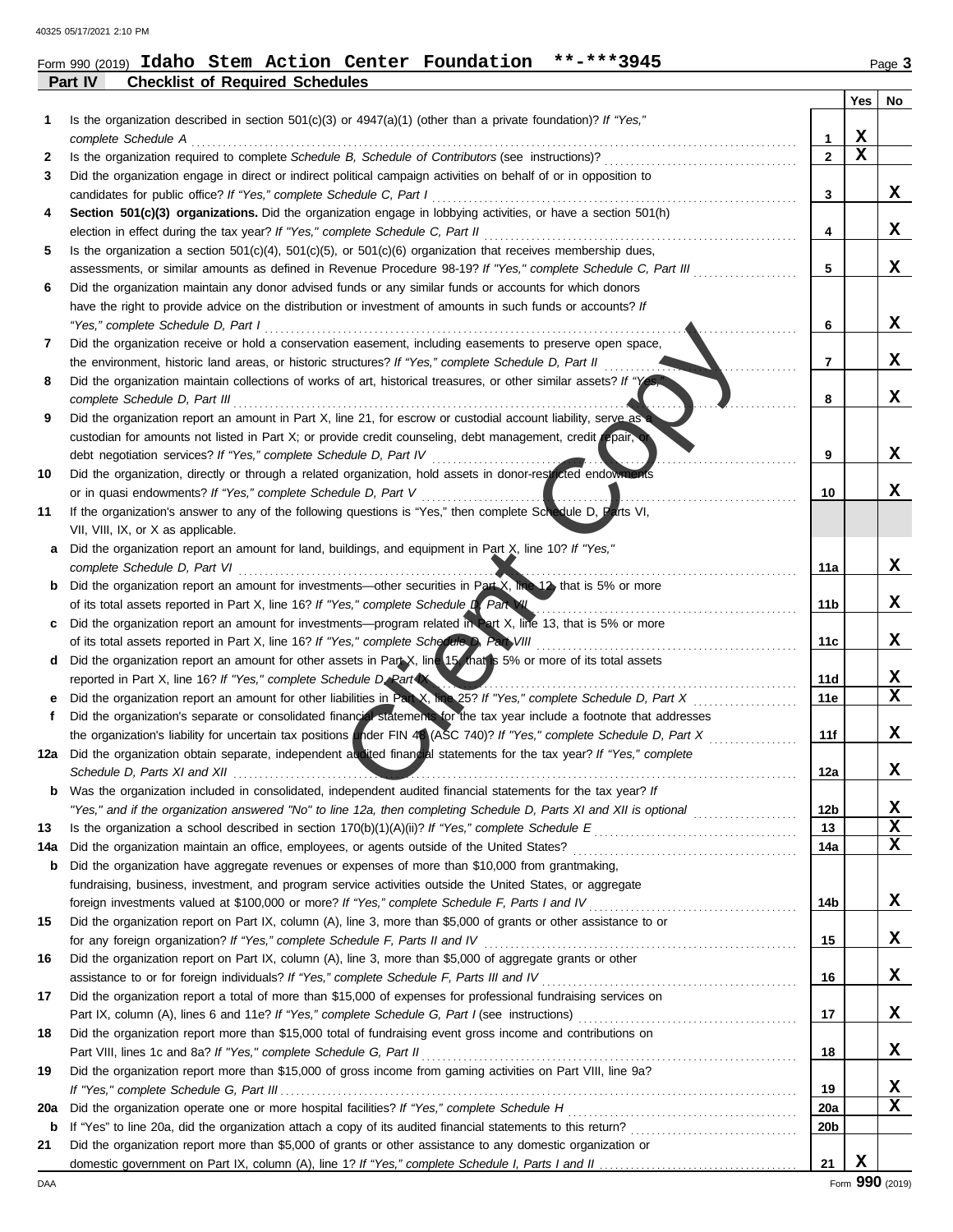# Form 990 (2019) **Idaho Stem Action Center Foundation \*\*-\*\*\*3945** Page **4**

**Part IV Checklist of Required Schedules** *(continued)* 

|          |                                                                                                                                                                                                   |                 | Yes | No              |
|----------|---------------------------------------------------------------------------------------------------------------------------------------------------------------------------------------------------|-----------------|-----|-----------------|
| 22       | Did the organization report more than \$5,000 of grants or other assistance to or for domestic individuals on                                                                                     |                 |     |                 |
|          | Part IX, column (A), line 2? If "Yes," complete Schedule I, Parts I and III                                                                                                                       | 22              |     | x               |
| 23       | Did the organization answer "Yes" to Part VII, Section A, line 3, 4, or 5 about compensation of the                                                                                               |                 |     |                 |
|          | organization's current and former officers, directors, trustees, key employees, and highest compensated                                                                                           |                 |     | x               |
| 24a      | employees? If "Yes," complete Schedule J<br>Did the organization have a tax-exempt bond issue with an outstanding principal amount of more than                                                   | 23              |     |                 |
|          | \$100,000 as of the last day of the year, that was issued after December 31, 2002? If "Yes," answer lines 24b                                                                                     |                 |     |                 |
|          | through 24d and complete Schedule K. If "No," go to line 25a                                                                                                                                      | 24a             |     | X               |
| b        | Did the organization invest any proceeds of tax-exempt bonds beyond a temporary period exception?                                                                                                 | 24b             |     |                 |
| c        | Did the organization maintain an escrow account other than a refunding escrow at any time during the year                                                                                         |                 |     |                 |
|          | to defease any tax-exempt bonds?                                                                                                                                                                  | 24c             |     |                 |
| d        | Did the organization act as an "on behalf of" issuer for bonds outstanding at any time during the year?                                                                                           | 24d             |     |                 |
| 25a      | Section 501(c)(3), 501(c)(4), and 501(c)(29) organizations. Did the organization engage in an excess benefit                                                                                      |                 |     |                 |
|          | transaction with a disqualified person during the year? If "Yes," complete Schedule L, Part I                                                                                                     | 25a             |     | x               |
| b        | Is the organization aware that it engaged in an excess benefit transaction with a disqualified person in a prior                                                                                  |                 |     |                 |
|          | year, and that the transaction has not been reported on any of the organization's prior Forms 990 or 990-EZ?                                                                                      |                 |     |                 |
|          | If "Yes," complete Schedule L, Part I                                                                                                                                                             | 25 <sub>b</sub> |     | x               |
| 26       | Did the organization report any amount on Part X, line 5 or 22, for receivables from or payables to any current                                                                                   |                 |     |                 |
|          | or former officer, director, trustee, key employee, creator or founder, substantial contributor or 35%                                                                                            |                 |     |                 |
|          | controlled entity or family member of any of these persons? If "Yes," complete Schedule L, Part II                                                                                                | 26              |     | x               |
| 27       | Did the organization provide a grant or other assistance to any current or former officer, director, trustee, key                                                                                 |                 |     |                 |
|          | employee, creator or founder, substantial contributor or employee thereof, a grant selection committee                                                                                            |                 |     |                 |
|          | member, or to a 35% controlled entity (including an employee thereof) or family member of any of these                                                                                            |                 |     | x               |
| 28       | persons? If "Yes," complete Schedule L, Part III                                                                                                                                                  | 27              |     |                 |
|          | Was the organization a party to a business transaction with one of the following parties (see Schedule L, Part<br>IV instructions, for applicable filing thresholds, conditions, and exceptions): |                 |     |                 |
| а        | A current or former officer, director, trustee, key employee, creator or founder, or substantial contributor? If                                                                                  |                 |     |                 |
|          | "Yes," complete Schedule L, Part IV                                                                                                                                                               | 28a             |     | X               |
| b        | A family member of any individual described in line 28a? If "Yes," complete, Schedule L, Part IV                                                                                                  | 28b             |     | $\mathbf x$     |
| c        | A 35% controlled entity of one or more individuals and/or organizations described in lines 28a or 28b? If                                                                                         |                 |     |                 |
|          | "Yes," complete Schedule L, Part IV                                                                                                                                                               | 28c             |     | x               |
| 29       | Did the organization receive more than \$25,000 in non-cash contributions? If "Yes," complete Schedule M                                                                                          | 29              |     | $\mathbf x$     |
| 30       | Did the organization receive contributions of art, historical treasures or other similar assets, or qualified                                                                                     |                 |     |                 |
|          | conservation contributions? If "Yes," complete Schedule M                                                                                                                                         | 30              |     | X               |
| 31       | Did the organization liquidate, terminate, or dissolve and cease operations? If "Yes," complete Schedule N, Part I                                                                                | 31              |     | X               |
| 32       | Did the organization sell, exchange, dispose of, or transfer more than 25% of its net assets? If "Yes,"                                                                                           |                 |     |                 |
|          | complete Schedule N, Part II                                                                                                                                                                      | 32              |     | х               |
| 33       | Did the organization own 100% of an entity disregarded as separate from the organization under Regulations                                                                                        |                 |     |                 |
|          | sections 301.7701-2 and 301.7701-3? If "Yes," complete Schedule R, Part I                                                                                                                         | 33              |     | X               |
| 34       | Was the organization related to any tax-exempt or taxable entity? If "Yes," complete Schedule R, Part II, III,                                                                                    |                 |     |                 |
|          | or IV, and Part V, line 1                                                                                                                                                                         | 34              | X   | X               |
| 35a<br>b | If "Yes" to line 35a, did the organization receive any payment from or engage in any transaction with a                                                                                           | 35a             |     |                 |
|          | controlled entity within the meaning of section 512(b)(13)? If "Yes," complete Schedule R, Part V, line 2                                                                                         | 35b             |     |                 |
| 36       | Section 501(c)(3) organizations. Did the organization make any transfers to an exempt non-charitable                                                                                              |                 |     |                 |
|          | related organization? If "Yes," complete Schedule R, Part V, line 2                                                                                                                               | 36              |     | X               |
| 37       | Did the organization conduct more than 5% of its activities through an entity that is not a related organization                                                                                  |                 |     |                 |
|          | and that is treated as a partnership for federal income tax purposes? If "Yes," complete Schedule R, Part VI                                                                                      | 37              |     | X.              |
| 38       | Did the organization complete Schedule O and provide explanations in Schedule O for Part VI, lines 11b and                                                                                        |                 |     |                 |
|          | 19? Note: All Form 990 filers are required to complete Schedule O.                                                                                                                                | 38              | X   |                 |
|          | <b>Statements Regarding Other IRS Filings and Tax Compliance</b><br>Part V                                                                                                                        |                 |     |                 |
|          | Check if Schedule O contains a response or note to any line in this Part V [11] Check if Schedule O contains a response or note to any line in this Part V                                        |                 |     |                 |
|          |                                                                                                                                                                                                   |                 | Yes | No              |
| 1а       | 0<br>Enter the number reported in Box 3 of Form 1096. Enter -0- if not applicable<br>1а                                                                                                           |                 |     |                 |
| b        | $\mathbf 0$<br>1 <sub>b</sub><br>Enter the number of Forms W-2G included in line 1a. Enter -0- if not applicable                                                                                  |                 |     |                 |
| c        | Did the organization comply with backup withholding rules for reportable payments to vendors and                                                                                                  |                 |     |                 |
|          |                                                                                                                                                                                                   | 1c              | X   |                 |
| DAA      |                                                                                                                                                                                                   |                 |     | Form 990 (2019) |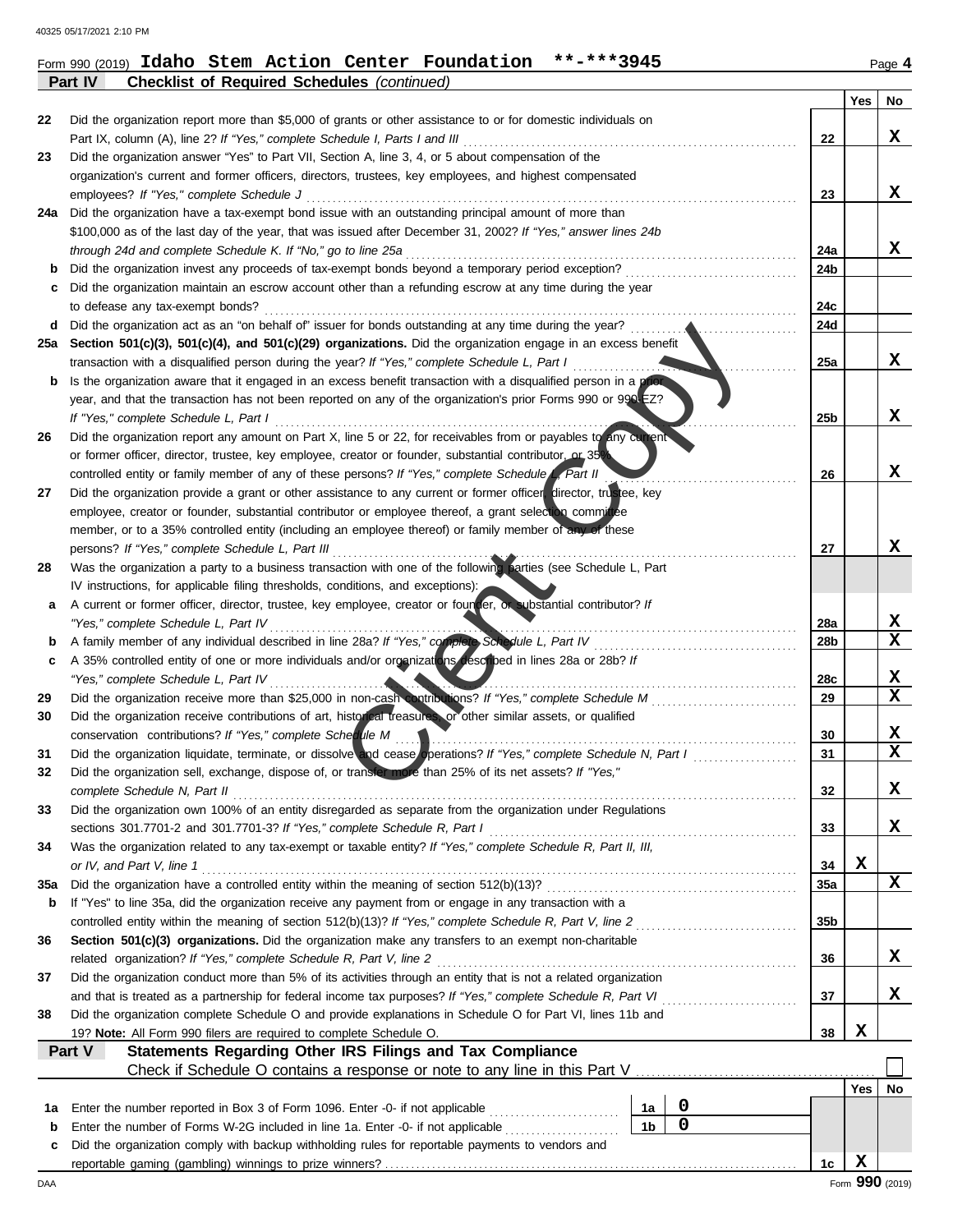| 2a  | Enter the number of employees reported on Form W-3, Transmittal of Wage and Tax                                                                              |                 |                                                      |            |             |
|-----|--------------------------------------------------------------------------------------------------------------------------------------------------------------|-----------------|------------------------------------------------------|------------|-------------|
|     | Statements, filed for the calendar year ending with or within the year covered by this return                                                                | 2a              | 0                                                    |            |             |
| b   | If at least one is reported on line 2a, did the organization file all required federal employment tax returns?                                               |                 |                                                      | 2b         |             |
|     | Note: If the sum of lines 1a and 2a is greater than 250, you may be required to e-file (see instructions)                                                    |                 |                                                      |            |             |
| За  | Did the organization have unrelated business gross income of \$1,000 or more during the year?                                                                |                 |                                                      | Зa         | x           |
| b   | If "Yes," has it filed a Form 990-T for this year? If "No" to line 3b, provide an explanation on Schedule O                                                  |                 |                                                      | 3b         |             |
| 4a  | At any time during the calendar year, did the organization have an interest in, or a signature or other authority over,                                      |                 |                                                      |            |             |
|     | a financial account in a foreign country (such as a bank account, securities account, or other financial account)?                                           |                 |                                                      | 4a         | X           |
| b   | If "Yes," enter the name of the foreign country <b>u</b>                                                                                                     |                 |                                                      |            |             |
|     | See instructions for filing requirements for FinCEN Form 114, Report of Foreign Bank and Financial Accounts (FBAR).                                          |                 |                                                      |            |             |
| 5а  | Was the organization a party to a prohibited tax shelter transaction at any time during the tax year?                                                        |                 |                                                      | 5a         | X           |
| b   |                                                                                                                                                              |                 |                                                      | 5b         | $\mathbf x$ |
| с   | If "Yes" to line 5a or 5b, did the organization file Form 8886-T?                                                                                            |                 |                                                      | 5c         |             |
| 6а  | Does the organization have annual gross receipts that are normally greater than \$100,000, and did the                                                       |                 |                                                      |            |             |
|     | organization solicit any contributions that were not tax deductible as charitable contributions?                                                             |                 |                                                      | 6a         | x           |
| b   | If "Yes," did the organization include with every solicitation an express statement that such contributions or                                               |                 |                                                      |            |             |
|     | gifts were not tax deductible?                                                                                                                               |                 |                                                      | 6b         |             |
| 7   | Organizations that may receive deductible contributions under section 170(c).                                                                                |                 |                                                      |            |             |
| а   | Did the organization receive a payment in excess of \$75 made partly as a contribution and partly tor goods                                                  |                 |                                                      |            |             |
|     | and services provided to the payor?                                                                                                                          |                 |                                                      | 7а         | x           |
| b   | If "Yes," did the organization notify the donor of the value of the goods or services provided?                                                              |                 |                                                      | 7b         |             |
| с   | Did the organization sell, exchange, or otherwise dispose of tangible personal property tor which it was                                                     |                 |                                                      |            |             |
|     | required to file Form 8282?                                                                                                                                  |                 |                                                      | 7c         | X           |
| d   | If "Yes," indicate the number of Forms 8282 filed during the year                                                                                            | 7d              |                                                      |            |             |
| е   | Did the organization receive any funds, directly or indirectly, to pay premiums on a personal benefit contract?                                              |                 | <u> 1986 - Johann Stoff, Amerikaansk politiker (</u> | 7e         | X           |
|     | Did the organization, during the year, pay premiums, directly or indirectly, on a personal benefit contract?                                                 |                 |                                                      | 7f         | X           |
| g   | If the organization received a contribution of qualified intellectual property, aid the organization file Form 8899 as required?                             |                 |                                                      | 7g         | X           |
| h   | If the organization received a contribution of cars, boats, airplanes, or other vehicles, did the organization file a Form 1098-C?                           |                 |                                                      | 7h         | $\mathbf x$ |
| 8   | Sponsoring organizations maintaining donor advised funds. Did a donor advised fund maintained by the                                                         |                 |                                                      |            |             |
|     | sponsoring organization have excess business holdings at any time during the year?                                                                           |                 |                                                      | 8          |             |
| 9   | Sponsoring organizations maintaining donor advised funds.                                                                                                    |                 |                                                      |            |             |
| а   | Did the sponsoring organization make any taxable distributions under section 4966?                                                                           |                 |                                                      | 9a         |             |
| b   |                                                                                                                                                              |                 |                                                      | 9b         |             |
| 10  | Section 501(c)(7) organizations. Enter:                                                                                                                      |                 |                                                      |            |             |
| а   | Initiation fees and capital contributions included on Rart VIII, line 12                                                                                     | 10a             |                                                      |            |             |
| b   | Gross receipts, included on Form 990, Part VIII, line 12, for public use of club facilities                                                                  | 10 <sub>b</sub> |                                                      |            |             |
| 11  | Section 501(c)(12) organizations. Enter:                                                                                                                     |                 |                                                      |            |             |
|     | Gross income from members or shareholders                                                                                                                    | 11a             |                                                      |            |             |
| b   | Gross income from other sources (Do not net amounts due or paid to other sources                                                                             |                 |                                                      |            |             |
|     |                                                                                                                                                              | 11 <sub>b</sub> |                                                      |            |             |
| 12a | Section 4947(a)(1) non-exempt charitable trusts. Is the organization filing Form 990 in lieu of Form 1041?                                                   |                 |                                                      | 12a        |             |
| b   | If "Yes," enter the amount of tax-exempt interest received or accrued during the year                                                                        | 12b             |                                                      |            |             |
| 13  | Section 501(c)(29) qualified nonprofit health insurance issuers.                                                                                             |                 |                                                      |            |             |
| а   | Is the organization licensed to issue qualified health plans in more than one state?                                                                         |                 |                                                      | <b>13a</b> |             |
|     | Note: See the instructions for additional information the organization must report on Schedule O.                                                            |                 |                                                      |            |             |
| b   | Enter the amount of reserves the organization is required to maintain by the states in which                                                                 |                 |                                                      |            |             |
|     |                                                                                                                                                              | 13 <sub>b</sub> |                                                      |            |             |
| c   | Enter the amount of reserves on hand                                                                                                                         | 13 <sub>c</sub> |                                                      |            |             |
| 14a | Did the organization receive any payments for indoor tanning services during the tax year?                                                                   |                 |                                                      | 14a        | X           |
| b   | If "Yes," has it filed a Form 720 to report these payments? If "No," provide an explanation on Schedule O                                                    |                 |                                                      | 14b        |             |
| 15  | Is the organization subject to the section 4960 tax on payment(s) of more than \$1,000,000 in remuneration or                                                |                 |                                                      |            |             |
|     | excess parachute payment(s) during the year?                                                                                                                 |                 |                                                      | 15         | x           |
|     | If "Yes," see instructions and file Form 4720, Schedule N.                                                                                                   |                 |                                                      |            |             |
| 16  | Is the organization an educational institution subject to the section 4968 excise tax on net investment income?<br>If "Yes," complete Form 4720, Schedule O. |                 |                                                      | 16         | X           |
|     |                                                                                                                                                              |                 |                                                      |            |             |

**Part V** Statements Regarding Other IRS Filings and Tax Compliance *(continued)* 

## Form 990 (2019) **Idaho Stem Action Center Foundation \*\*-\*\*\*3945** Page **5**

**Yes No**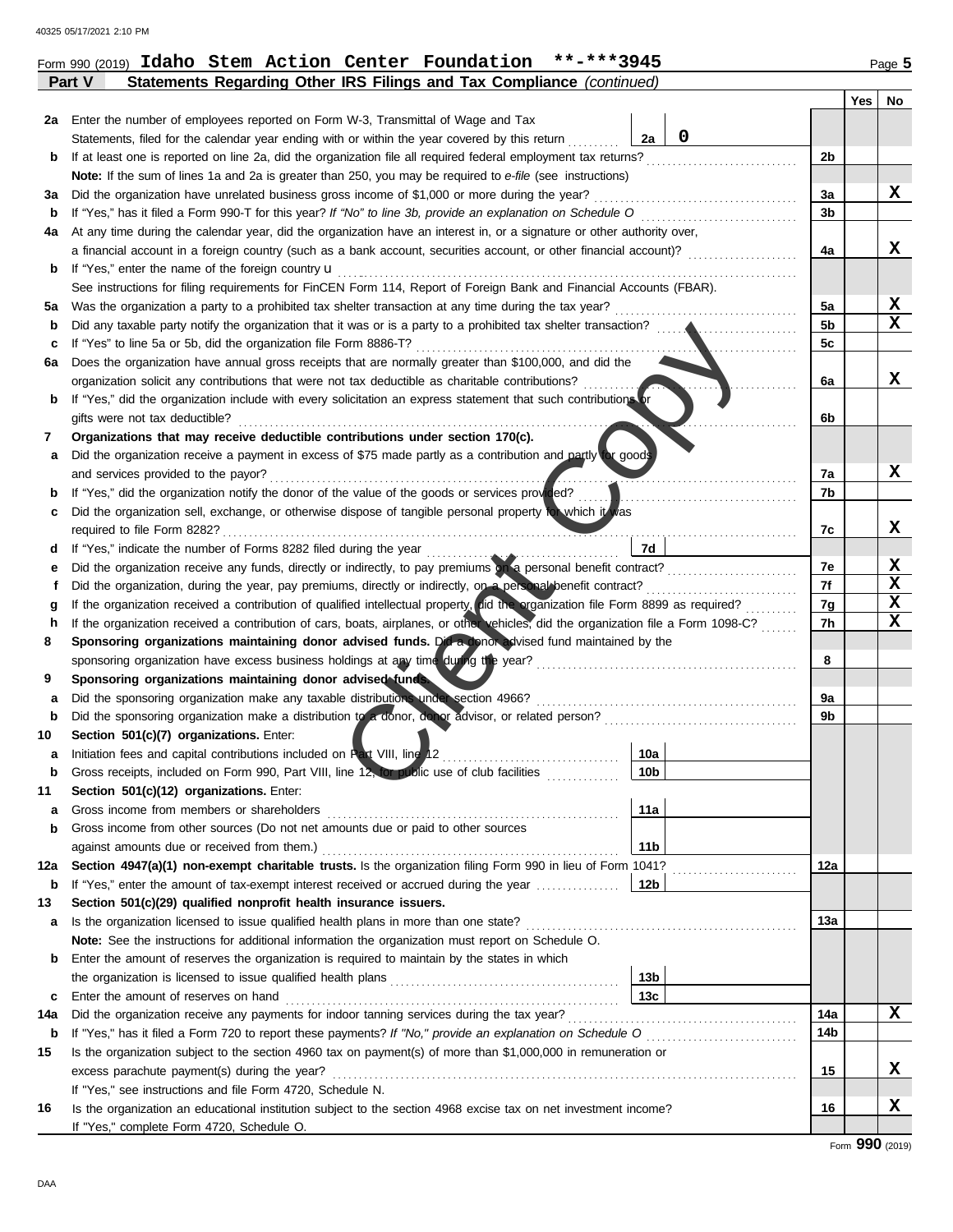|          | Form 990 (2019) Idaho Stem Action Center Foundation **-***3945                                                                                                                       |                 |             | Page $6$        |
|----------|--------------------------------------------------------------------------------------------------------------------------------------------------------------------------------------|-----------------|-------------|-----------------|
|          | <b>Part VI</b><br>Governance, Management, and Disclosure For each "Yes" response to lines 2 through 7b below, and for a "No"                                                         |                 |             |                 |
|          | response to line 8a, 8b, or 10b below, describe the circumstances, processes, or changes on Schedule O. See instructions.                                                            |                 |             |                 |
|          | Check if Schedule O contains a response or note to any line in this Part VI                                                                                                          |                 |             | X               |
|          | Section A. Governing Body and Management                                                                                                                                             |                 |             |                 |
|          |                                                                                                                                                                                      |                 | Yes         | No              |
| 1а       | 4<br>Enter the number of voting members of the governing body at the end of the tax year<br>1a                                                                                       |                 |             |                 |
|          | If there are material differences in voting rights among members of the governing body, or                                                                                           |                 |             |                 |
|          | if the governing body delegated broad authority to an executive committee or similar                                                                                                 |                 |             |                 |
|          | committee, explain on Schedule O.                                                                                                                                                    |                 |             |                 |
| b        | 4<br>Enter the number of voting members included on line 1a, above, who are independent<br>1b                                                                                        |                 |             |                 |
| 2        | Did any officer, director, trustee, or key employee have a family relationship or a business relationship with                                                                       |                 |             |                 |
|          | any other officer, director, trustee, or key employee?                                                                                                                               | 2               |             | X.              |
| 3        | Did the organization delegate control over management duties customarily performed by or under the direct                                                                            |                 |             |                 |
|          | supervision of officers, directors, trustees, or key employees to a management company or other person?                                                                              | 3               |             | X.              |
| 4        | Did the organization make any significant changes to its governing documents since the prior Form 990 was filed?                                                                     | 4               |             | X               |
| 5        | Did the organization become aware during the year of a significant diversion of the organization's assets?                                                                           | 5               |             | X               |
| 6        | Did the organization have members or stockholders?                                                                                                                                   | 6               |             | X               |
| 7a       | Did the organization have members, stockholders, or other persons who had the power to elect or appoint                                                                              |                 |             |                 |
|          | one or more members of the governing body?                                                                                                                                           | 7a              |             | X               |
| b        | Are any governance decisions of the organization reserved to (or subject to approval by) member                                                                                      |                 |             |                 |
|          | stockholders, or persons other than the governing body?                                                                                                                              | 7b              |             | X.              |
| 8        | Did the organization contemporaneously document the meetings held or written actions undertaken during the year by the following:                                                    |                 |             |                 |
| а        | The governing body?                                                                                                                                                                  | 8a              | x           |                 |
| b        | Each committee with authority to act on behalf of the governing body?                                                                                                                | 8b              | X           |                 |
| 9        | Is there any officer, director, trustee, or key employee listed in Part VII, Section A, who cannot be reached at                                                                     |                 |             |                 |
|          |                                                                                                                                                                                      | 9               |             | X               |
|          | Section B. Policies (This Section B requests information about policies not required by the Internal Revenue Code.)                                                                  |                 |             |                 |
|          |                                                                                                                                                                                      | 10a             | Yes         | No<br>X         |
| 10a<br>b | Did the organization have local chapters, branches, or affiliates?<br>If "Yes," did the organization have written policies and procedures governing the activities of such chapters, |                 |             |                 |
|          |                                                                                                                                                                                      | 10 <sub>b</sub> |             |                 |
| 11a      | Has the organization provided a complete copy of this Form 990 to all members of its governing body before filing the form?                                                          | 11a             |             | X               |
| b        | Describe in Schedule O the process, if any, used by the organization to review this Form 990.                                                                                        |                 |             |                 |
| 12a      | Did the organization have a written conflict of interest policy? If "No," go to line 13                                                                                              | 12a             | X           |                 |
| b        | Were officers, directors, or trustees, and key employees required to disclose annually interests that could give rise to conflicts?                                                  | 12 <sub>b</sub> | $\mathbf x$ |                 |
| с        | Did the organization regularly and consistently monitor and enforce compliance with the policy? If "Yes,"                                                                            |                 |             |                 |
|          | describe in Schedule O how this was done                                                                                                                                             | 12c             | X,          |                 |
| 13       | Did the organization have a written whistleblower policy?                                                                                                                            | 13              | X           |                 |
| 14       |                                                                                                                                                                                      | 14              | X           |                 |
| 15       | Did the process for determining compensation of the following persons include a review and approval by                                                                               |                 |             |                 |
|          | independent persons, comparability data, and contemporaneous substantiation of the deliberation and decision?                                                                        |                 |             |                 |
| a        |                                                                                                                                                                                      | 15a             | X           |                 |
| b        | Other officers or key employees of the organization                                                                                                                                  | 15 <sub>b</sub> |             | X               |
|          | If "Yes" to line 15a or 15b, describe the process in Schedule O (see instructions).                                                                                                  |                 |             |                 |
| 16a      | Did the organization invest in, contribute assets to, or participate in a joint venture or similar arrangement                                                                       |                 |             |                 |
|          | with a taxable entity during the year?                                                                                                                                               | 16a             |             | x               |
| b        | If "Yes," did the organization follow a written policy or procedure requiring the organization to evaluate its                                                                       |                 |             |                 |
|          | participation in joint venture arrangements under applicable federal tax law, and take steps to safeguard the                                                                        |                 |             |                 |
|          |                                                                                                                                                                                      | 16b             |             |                 |
|          | <b>Section C. Disclosure</b>                                                                                                                                                         |                 |             |                 |
| 17       | List the states with which a copy of this Form 990 is required to be filed $\boldsymbol{\mathsf{u}}$<br>None                                                                         |                 |             |                 |
| 18       | Section 6104 requires an organization to make its Forms 1023 (1024 or 1024-A, if applicable), 990, and 990-T (Section 501(c)                                                         |                 |             |                 |
|          | (3)s only) available for public inspection. Indicate how you made these available. Check all that apply.                                                                             |                 |             |                 |
|          | $ \mathbf{X} $ Upon request<br>Another's website<br>Other (explain on Schedule O)<br>Own website                                                                                     |                 |             |                 |
| 19       | Describe on Schedule O whether (and if so, how) the organization made its governing documents, conflict of interest policy, and                                                      |                 |             |                 |
|          | financial statements available to the public during the tax year.                                                                                                                    |                 |             |                 |
| 20       | State the name, address, and telephone number of the person who possesses the organization's books and records u                                                                     |                 |             |                 |
|          | Nick Aldinger<br>802 W Bannock St, Ste 900                                                                                                                                           |                 |             |                 |
|          | 83702<br><b>Boise</b><br>ID.                                                                                                                                                         | 208-332-1723    |             |                 |
| DAA      |                                                                                                                                                                                      |                 |             | Form 990 (2019) |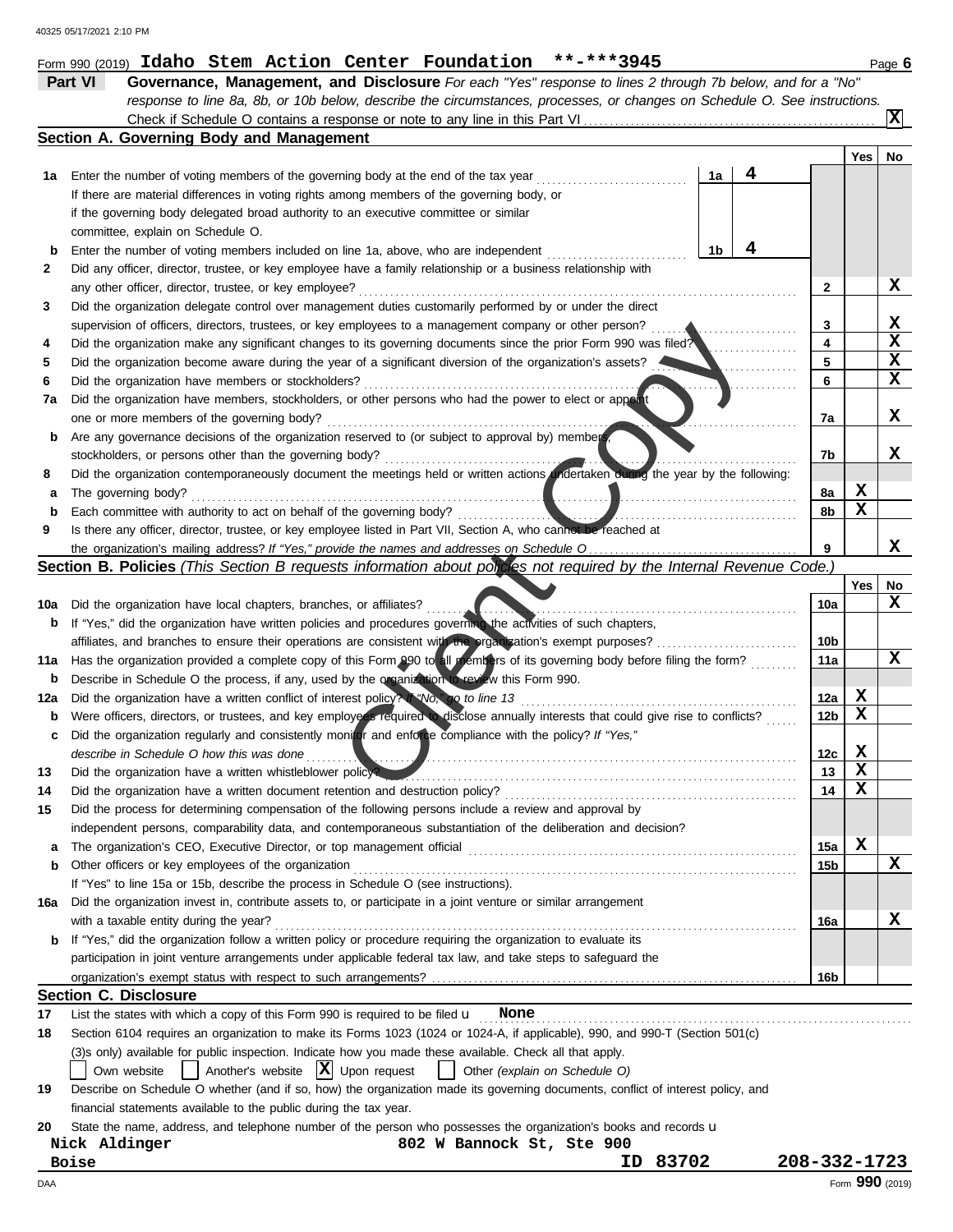| Form 990 (2019) Idaho Stem Action Center Foundation **-***3945                                                                                                                                                                                                                                                                |                         |                        |              |             |                 |                                                              |        |                                                                                                  |                                                       | Page 7                                    |
|-------------------------------------------------------------------------------------------------------------------------------------------------------------------------------------------------------------------------------------------------------------------------------------------------------------------------------|-------------------------|------------------------|--------------|-------------|-----------------|--------------------------------------------------------------|--------|--------------------------------------------------------------------------------------------------|-------------------------------------------------------|-------------------------------------------|
| Part VII                                                                                                                                                                                                                                                                                                                      |                         |                        |              |             |                 |                                                              |        | Compensation of Officers, Directors, Trustees, Key Employees, Highest Compensated Employees, and |                                                       |                                           |
| <b>Independent Contractors</b>                                                                                                                                                                                                                                                                                                |                         |                        |              |             |                 |                                                              |        | Check if Schedule O contains a response or note to any line in this Part VII                     |                                                       |                                           |
| Section A.                                                                                                                                                                                                                                                                                                                    |                         |                        |              |             |                 |                                                              |        | Officers, Directors, Trustees, Key Employees, and Highest Compensated Employees                  |                                                       |                                           |
| 1a Complete this table for all persons required to be listed. Report compensation for the calendar year ending with or within the<br>organization's tax year.                                                                                                                                                                 |                         |                        |              |             |                 |                                                              |        |                                                                                                  |                                                       |                                           |
| List all of the organization's <b>current</b> officers, directors, trustees (whether individuals or organizations), regardless of amount of<br>compensation. Enter -0- in columns (D), (E), and (F) if no compensation was paid.                                                                                              |                         |                        |              |             |                 |                                                              |        |                                                                                                  |                                                       |                                           |
| • List all of the organization's current key employees, if any. See instructions for definition of "key employee."                                                                                                                                                                                                            |                         |                        |              |             |                 |                                                              |        |                                                                                                  |                                                       |                                           |
| • List the organization's five current highest compensated employees (other than an officer, director, trustee, or key employee)<br>who received reportable compensation (Box 5 of Form W-2 and/or Box 7 of Form 1099-MISC) of more than \$100,000 from the<br>organization and any related organizations.                    |                         |                        |              |             |                 |                                                              |        |                                                                                                  |                                                       |                                           |
| • List all of the organization's former officers, key employees, and highest compensated employees who received more than<br>\$100,000 of reportable compensation from the organization and any related organizations.                                                                                                        |                         |                        |              |             |                 |                                                              |        |                                                                                                  |                                                       |                                           |
| • List all of the organization's former directors or trustees that received, in the capacity as a former director or trustee of the<br>organization, more than \$10,000 of reportable compensation from the organization and any related organizations.<br>See instructions for the order in which to list the persons above. |                         |                        |              |             |                 |                                                              |        |                                                                                                  |                                                       |                                           |
| Check this box if neither the organization nor any related organization compensated any current officer, director or true ee.                                                                                                                                                                                                 |                         |                        |              |             |                 |                                                              |        |                                                                                                  |                                                       |                                           |
| (A)<br>Name and title                                                                                                                                                                                                                                                                                                         | (B)<br>Average<br>hours |                        |              |             | (C)<br>Position | (do not check more than one<br>box, unless person is both an |        | (D)<br>Reportable<br>compensation                                                                | (E)<br>ortable<br>comp<br><b>P</b> nsation<br>related | (F)<br>Estimated amount<br>of other       |
|                                                                                                                                                                                                                                                                                                                               | per week<br>(list any   |                        |              |             |                 | officer and a director/trustee)                              |        | from the<br>organization                                                                         | ganizations                                           | compensation<br>from the                  |
|                                                                                                                                                                                                                                                                                                                               | hours for<br>related    |                        |              | Officer     |                 |                                                              | Former | (W-2/1099-MISC)                                                                                  | W-2/1099-MISC)                                        | organization and<br>related organizations |
|                                                                                                                                                                                                                                                                                                                               | organizations<br>below  | Individual<br>director | nstitutional |             | Key employee    | Highest compensated<br>employee                              |        |                                                                                                  |                                                       |                                           |
|                                                                                                                                                                                                                                                                                                                               | dotted line)            | trustee                |              |             |                 |                                                              |        |                                                                                                  |                                                       |                                           |
|                                                                                                                                                                                                                                                                                                                               |                         |                        | trustee      |             |                 |                                                              |        |                                                                                                  |                                                       |                                           |
| (1) Dr. Kaitlin Maguire                                                                                                                                                                                                                                                                                                       |                         |                        |              |             |                 |                                                              |        |                                                                                                  |                                                       |                                           |
|                                                                                                                                                                                                                                                                                                                               | 10.00                   |                        |              |             |                 |                                                              |        |                                                                                                  |                                                       |                                           |
| Grant Writer                                                                                                                                                                                                                                                                                                                  | 0.00                    |                        |              | X           |                 |                                                              |        | 0                                                                                                | 46,537                                                | 0                                         |
| (2) Joanna Madden                                                                                                                                                                                                                                                                                                             |                         |                        |              |             |                 |                                                              |        |                                                                                                  |                                                       |                                           |
|                                                                                                                                                                                                                                                                                                                               | 10.00<br>0.00           |                        |              | X           |                 |                                                              |        | 0                                                                                                |                                                       | $\mathbf 0$                               |
| Development Director<br>(3) Sondra Chadd                                                                                                                                                                                                                                                                                      |                         |                        |              |             |                 |                                                              |        |                                                                                                  | 43,875                                                |                                           |
|                                                                                                                                                                                                                                                                                                                               | 1.00                    |                        |              |             |                 |                                                              |        |                                                                                                  |                                                       |                                           |
| Financial Officer                                                                                                                                                                                                                                                                                                             | 0.00                    |                        |              | х           |                 |                                                              |        | 0                                                                                                | 1,609                                                 | 0                                         |
| (4) Nick Aldinger                                                                                                                                                                                                                                                                                                             |                         |                        |              |             |                 |                                                              |        |                                                                                                  |                                                       |                                           |
|                                                                                                                                                                                                                                                                                                                               | 1.50                    |                        |              |             |                 |                                                              |        |                                                                                                  |                                                       |                                           |
| Treasurer<br>(5) Laurie Anderson                                                                                                                                                                                                                                                                                              | 0.00                    | ΧŅ                     |              | X           |                 |                                                              |        | $\mathbf{0}$                                                                                     | 0                                                     | U                                         |
|                                                                                                                                                                                                                                                                                                                               | 1.00                    |                        |              |             |                 |                                                              |        |                                                                                                  |                                                       |                                           |
| Secretary                                                                                                                                                                                                                                                                                                                     | 0.00                    | X                      |              | $\mathbf x$ |                 |                                                              |        | 0                                                                                                | 0                                                     | $\mathbf 0$                               |
| (6) Dr Dave Hill                                                                                                                                                                                                                                                                                                              |                         |                        |              |             |                 |                                                              |        |                                                                                                  |                                                       |                                           |
|                                                                                                                                                                                                                                                                                                                               | 1.00                    |                        |              |             |                 |                                                              |        |                                                                                                  |                                                       |                                           |
| Chair                                                                                                                                                                                                                                                                                                                         | 0.00                    | X                      |              | $\mathbf x$ |                 |                                                              |        | 0                                                                                                | 0                                                     | $\mathbf 0$                               |
| (7) Molly Prickett                                                                                                                                                                                                                                                                                                            | 0.50                    |                        |              |             |                 |                                                              |        |                                                                                                  |                                                       |                                           |
| Board Member                                                                                                                                                                                                                                                                                                                  | 0.00                    | $\mathbf x$            |              |             |                 |                                                              |        | 0                                                                                                | 0                                                     | $\mathbf 0$                               |
| $(8)$ Dr. Angela Hemingway                                                                                                                                                                                                                                                                                                    |                         |                        |              |             |                 |                                                              |        |                                                                                                  |                                                       |                                           |
|                                                                                                                                                                                                                                                                                                                               | 4.00                    |                        |              |             |                 |                                                              |        |                                                                                                  |                                                       |                                           |
| Executive Director                                                                                                                                                                                                                                                                                                            | 0.00                    |                        |              | $\mathbf x$ |                 |                                                              |        | 0                                                                                                | 0                                                     | $\mathbf 0$                               |
| (9)                                                                                                                                                                                                                                                                                                                           |                         |                        |              |             |                 |                                                              |        |                                                                                                  |                                                       |                                           |
|                                                                                                                                                                                                                                                                                                                               |                         |                        |              |             |                 |                                                              |        |                                                                                                  |                                                       |                                           |
| (10)                                                                                                                                                                                                                                                                                                                          |                         |                        |              |             |                 |                                                              |        |                                                                                                  |                                                       |                                           |
|                                                                                                                                                                                                                                                                                                                               |                         |                        |              |             |                 |                                                              |        |                                                                                                  |                                                       |                                           |
|                                                                                                                                                                                                                                                                                                                               |                         |                        |              |             |                 |                                                              |        |                                                                                                  |                                                       |                                           |
| (11)                                                                                                                                                                                                                                                                                                                          |                         |                        |              |             |                 |                                                              |        |                                                                                                  |                                                       |                                           |
|                                                                                                                                                                                                                                                                                                                               |                         |                        |              |             |                 |                                                              |        |                                                                                                  |                                                       |                                           |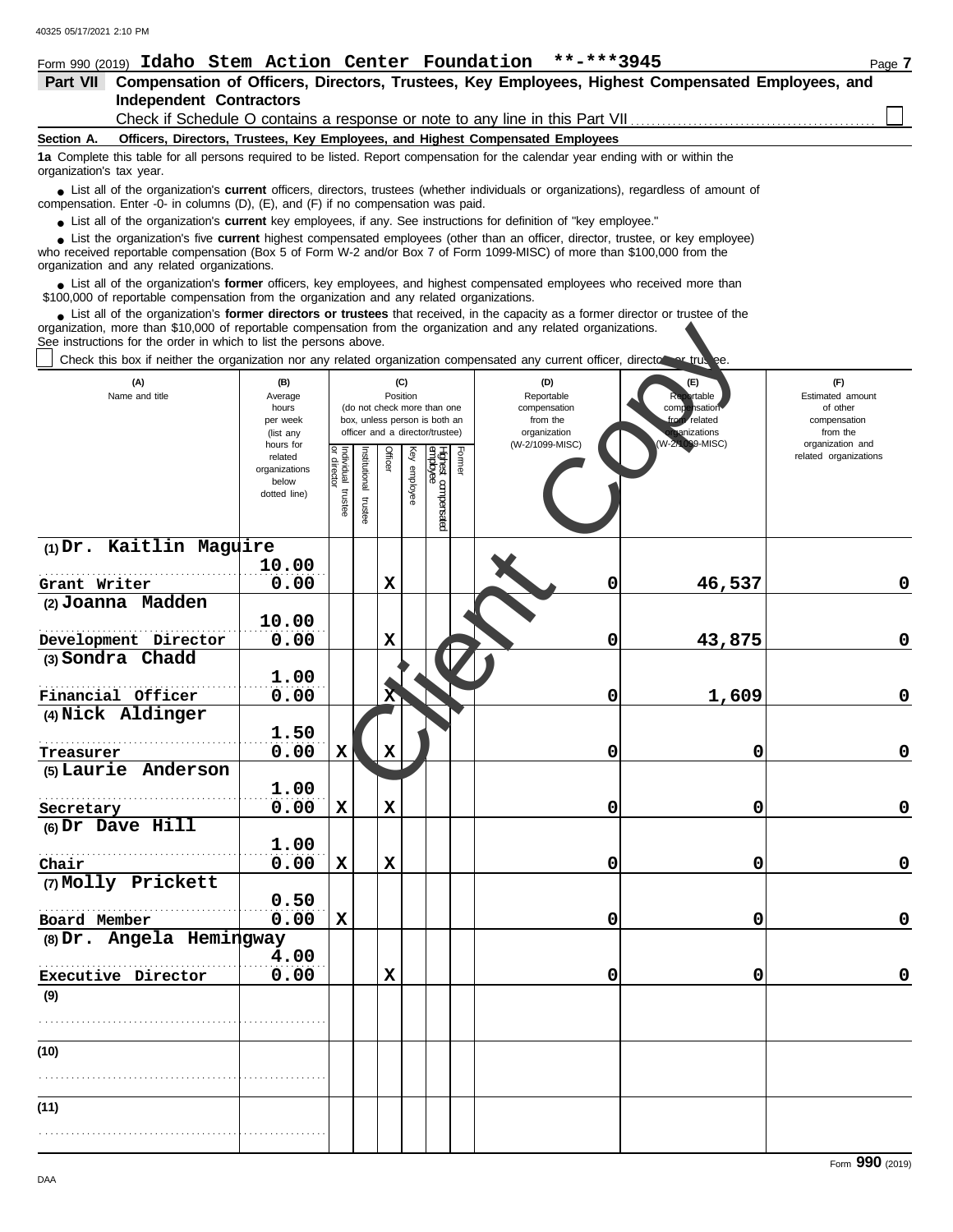| 40325 05/17/2021 2:10 PM daho Stem Action Center Foundation<br>Part VII                                                                                                                                                                                     |                                                                |                                                                                                                    |                       |         |              |                                 |        | **-***3945<br>Section A. Officers, Directors, Trustees, Key Employees, and Highest Compensated Employees (continued) |                                                                    |                                                                 | Page 8              |
|-------------------------------------------------------------------------------------------------------------------------------------------------------------------------------------------------------------------------------------------------------------|----------------------------------------------------------------|--------------------------------------------------------------------------------------------------------------------|-----------------------|---------|--------------|---------------------------------|--------|----------------------------------------------------------------------------------------------------------------------|--------------------------------------------------------------------|-----------------------------------------------------------------|---------------------|
| (A)<br>Name and title                                                                                                                                                                                                                                       | (B)<br>Average<br>hours<br>per week<br>(list any               | (C)<br>Position<br>(do not check more than one<br>box, unless person is both an<br>officer and a director/trustee) |                       |         |              |                                 |        | (D)<br>Reportable<br>compensation<br>from the<br>organization                                                        | (E)<br>Reportable<br>compensation<br>from related<br>organizations | (F)<br>Estimated amount<br>of other<br>compensation<br>from the |                     |
|                                                                                                                                                                                                                                                             | hours for<br>related<br>organizations<br>below<br>dotted line) | Individual 1<br>or director<br>trustee                                                                             | Institutional trustee | Officer | Key employee | Highest compensated<br>employee | Former | (W-2/1099-MISC)                                                                                                      | (W-2/1099-MISC)                                                    | organization and<br>related organizations                       |                     |
|                                                                                                                                                                                                                                                             |                                                                |                                                                                                                    |                       |         |              |                                 |        |                                                                                                                      |                                                                    |                                                                 |                     |
|                                                                                                                                                                                                                                                             |                                                                |                                                                                                                    |                       |         |              |                                 |        |                                                                                                                      |                                                                    |                                                                 |                     |
|                                                                                                                                                                                                                                                             |                                                                |                                                                                                                    |                       |         |              |                                 |        |                                                                                                                      |                                                                    |                                                                 |                     |
|                                                                                                                                                                                                                                                             |                                                                |                                                                                                                    |                       |         |              |                                 |        |                                                                                                                      |                                                                    |                                                                 |                     |
|                                                                                                                                                                                                                                                             |                                                                |                                                                                                                    |                       |         |              |                                 |        |                                                                                                                      |                                                                    |                                                                 |                     |
|                                                                                                                                                                                                                                                             |                                                                |                                                                                                                    |                       |         |              |                                 |        |                                                                                                                      |                                                                    |                                                                 |                     |
|                                                                                                                                                                                                                                                             |                                                                |                                                                                                                    |                       |         |              |                                 |        |                                                                                                                      |                                                                    |                                                                 |                     |
|                                                                                                                                                                                                                                                             |                                                                |                                                                                                                    |                       |         |              |                                 |        |                                                                                                                      |                                                                    |                                                                 |                     |
| Subtotal.<br>1b                                                                                                                                                                                                                                             |                                                                |                                                                                                                    |                       |         |              |                                 |        |                                                                                                                      | 92,021                                                             |                                                                 |                     |
| Total from continuation sheets to Part VII, Section A.<br>c                                                                                                                                                                                                 |                                                                |                                                                                                                    |                       |         |              |                                 |        |                                                                                                                      | 92,021                                                             |                                                                 |                     |
| Total (add lines 1b and 1c)<br>d<br>Total number of individuals (including but not limited to those listed above) who received more than \$100,000 of<br>$\mathbf{2}$                                                                                       |                                                                |                                                                                                                    |                       |         |              |                                 | ้น     |                                                                                                                      |                                                                    |                                                                 |                     |
| reportable compensation from the organization u                                                                                                                                                                                                             |                                                                |                                                                                                                    |                       |         |              |                                 |        |                                                                                                                      |                                                                    |                                                                 |                     |
| Did the organization list any former officer, director, trustee, key employee, or highest compensated<br>3                                                                                                                                                  |                                                                |                                                                                                                    |                       |         |              |                                 |        |                                                                                                                      |                                                                    |                                                                 | Yes<br>No           |
|                                                                                                                                                                                                                                                             |                                                                |                                                                                                                    |                       |         |              |                                 |        |                                                                                                                      |                                                                    | 3                                                               | X                   |
| For any individual listed on line 1a, is the sum of reportable compensation and other compensation from the<br>4<br>organization and related organizations greater than \$150,000? If "Yes," complete Schedule J for such                                   |                                                                |                                                                                                                    |                       |         |              |                                 |        |                                                                                                                      |                                                                    |                                                                 |                     |
| individual <b>construction in the construction of the construction</b> in the construction of the construction of the construction of the construction of the construction of the construction of the construction of the construct                         |                                                                |                                                                                                                    |                       |         |              |                                 |        |                                                                                                                      |                                                                    | 4                                                               | X                   |
| Did any person listed on line 1a receive or accrue compensation from any unrelated organization or individual<br>5                                                                                                                                          |                                                                |                                                                                                                    |                       |         |              |                                 |        |                                                                                                                      |                                                                    | 5                                                               | x                   |
| Section B. Independent Contractors                                                                                                                                                                                                                          |                                                                |                                                                                                                    |                       |         |              |                                 |        |                                                                                                                      |                                                                    |                                                                 |                     |
| Complete this table for your five highest compensated independent contractors that received more than \$100,000 of<br>1<br>compensation from the organization. Report compensation for the calendar year ending with or within the organization's tax year. |                                                                |                                                                                                                    |                       |         |              |                                 |        |                                                                                                                      |                                                                    |                                                                 |                     |
|                                                                                                                                                                                                                                                             | (A)<br>Name and business address                               |                                                                                                                    |                       |         |              |                                 |        |                                                                                                                      | (B)<br>Description of services                                     |                                                                 | (C)<br>Compensation |
|                                                                                                                                                                                                                                                             |                                                                |                                                                                                                    |                       |         |              |                                 |        |                                                                                                                      |                                                                    |                                                                 |                     |
|                                                                                                                                                                                                                                                             |                                                                |                                                                                                                    |                       |         |              |                                 |        |                                                                                                                      |                                                                    |                                                                 |                     |
|                                                                                                                                                                                                                                                             |                                                                |                                                                                                                    |                       |         |              |                                 |        |                                                                                                                      |                                                                    |                                                                 |                     |
|                                                                                                                                                                                                                                                             |                                                                |                                                                                                                    |                       |         |              |                                 |        |                                                                                                                      |                                                                    |                                                                 |                     |
| Total number of independent contractors (including but not limited to those listed above) who<br>2<br>received more than \$100,000 of compensation from the organization <b>u</b>                                                                           |                                                                |                                                                                                                    |                       |         |              |                                 |        |                                                                                                                      | 0                                                                  |                                                                 |                     |

DAA Form **990** (2019)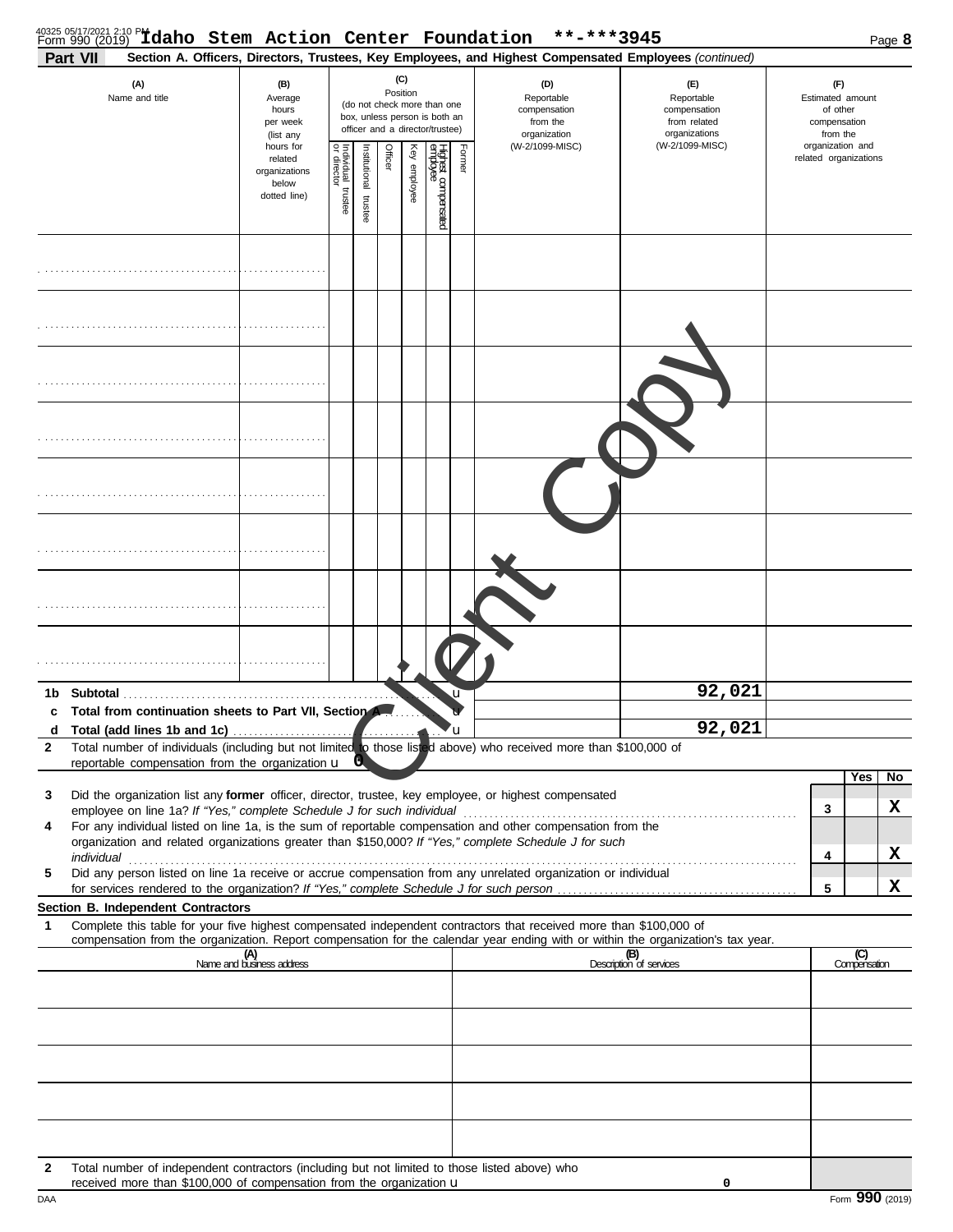# Form 990 (2019) **Idaho Stem Action Center Foundation \*\*-\*\*\*3945** Page **9**

# **Part VIII Statement of Revenue**

|                                                                  |     |                                                                            |    |                |                 |                      | (A)<br>Total revenue | (B)<br>Related or exempt<br>function revenue | (C)<br>Unrelated<br>business revenue | (D)<br>Revenue excluded<br>from tax under<br>sections 512-514 |
|------------------------------------------------------------------|-----|----------------------------------------------------------------------------|----|----------------|-----------------|----------------------|----------------------|----------------------------------------------|--------------------------------------|---------------------------------------------------------------|
|                                                                  |     |                                                                            |    |                | 1a              |                      |                      |                                              |                                      |                                                               |
|                                                                  |     | 1a Federated campaigns<br><b>b</b> Membership dues<br>c Fundraising events |    |                | 1 <sub>b</sub>  |                      |                      |                                              |                                      |                                                               |
|                                                                  |     |                                                                            |    |                | 1 <sub>c</sub>  |                      |                      |                                              |                                      |                                                               |
|                                                                  |     | d Related organizations                                                    |    |                | 1 <sub>d</sub>  |                      |                      |                                              |                                      |                                                               |
| <b>Contributions, Gifts, Grants</b><br>and Other Similar Amounts |     | <b>e</b> Government grants (contributions)                                 |    | .              | 1e              |                      |                      |                                              |                                      |                                                               |
|                                                                  |     | f All other contributions, gifts, grants,                                  |    |                |                 |                      |                      |                                              |                                      |                                                               |
|                                                                  |     | and similar amounts not induded above                                      |    |                | 1f              | 815,067              |                      |                                              |                                      |                                                               |
|                                                                  |     | Noncash contributions included in lines 1a-1f                              |    |                | 1g $\sqrt{3}$   |                      |                      |                                              |                                      |                                                               |
|                                                                  |     |                                                                            |    |                |                 | $\mathbf{u}$         | 815,067              |                                              |                                      |                                                               |
|                                                                  |     |                                                                            |    |                |                 | <b>Business Code</b> |                      |                                              |                                      |                                                               |
|                                                                  | 2a  |                                                                            |    |                |                 |                      |                      |                                              |                                      |                                                               |
| Program Service<br>Revenue                                       | b   |                                                                            |    |                |                 |                      |                      |                                              |                                      |                                                               |
|                                                                  | c   |                                                                            |    |                |                 |                      |                      |                                              |                                      |                                                               |
|                                                                  |     |                                                                            |    |                |                 |                      |                      |                                              |                                      |                                                               |
|                                                                  |     |                                                                            |    |                |                 |                      |                      |                                              |                                      |                                                               |
|                                                                  |     | f All other program service revenue $\ldots$ , $\ldots$                    |    |                |                 |                      |                      |                                              |                                      |                                                               |
|                                                                  |     |                                                                            |    |                |                 | u                    |                      |                                              |                                      |                                                               |
|                                                                  | 3   | Investment income (including dividends, interest, and                      |    |                |                 |                      |                      |                                              |                                      |                                                               |
|                                                                  |     | other similar amounts)                                                     |    |                |                 | u                    |                      |                                              |                                      |                                                               |
|                                                                  | 4   | Income from investment of tax-exempt bond proceeds                         |    |                |                 | u                    |                      |                                              |                                      |                                                               |
|                                                                  | 5   |                                                                            |    |                |                 | u                    |                      |                                              |                                      |                                                               |
|                                                                  |     |                                                                            |    | (i) Real       |                 | (ii) Personal        |                      |                                              |                                      |                                                               |
|                                                                  |     | <b>6a</b> Gross rents                                                      | 6а |                |                 |                      |                      |                                              |                                      |                                                               |
|                                                                  |     | Less: rental expenses                                                      | 6b |                |                 |                      |                      |                                              |                                      |                                                               |
|                                                                  |     | Rental inc. or (loss)                                                      | 6c |                |                 |                      |                      |                                              |                                      |                                                               |
|                                                                  |     | <b>d</b> Net rental income or (loss)                                       |    |                |                 |                      |                      |                                              |                                      |                                                               |
|                                                                  |     | <b>7a</b> Gross amount from                                                |    | (i) Securities |                 | (ii) Other           |                      |                                              |                                      |                                                               |
|                                                                  |     | sales of assets<br>other than inventory                                    | 7а |                |                 |                      |                      |                                              |                                      |                                                               |
|                                                                  |     | $b$ Less: $\cos$ or other                                                  |    |                |                 |                      |                      |                                              |                                      |                                                               |
| Other Revenue                                                    |     | basis and sales exps.                                                      | 7b |                |                 |                      |                      |                                              |                                      |                                                               |
|                                                                  |     | c Gain or (loss)                                                           | 7c |                |                 |                      |                      |                                              |                                      |                                                               |
|                                                                  |     | <b>d</b> Net gain or (loss) $\ldots$                                       |    |                |                 | u                    |                      |                                              |                                      |                                                               |
|                                                                  |     | 8a Gross income from fundraising events                                    |    |                |                 |                      |                      |                                              |                                      |                                                               |
|                                                                  |     | (not including $\quad$ \$ $\quad$                                          |    |                |                 |                      |                      |                                              |                                      |                                                               |
|                                                                  |     | of contributions reported on line 1c).                                     |    |                |                 |                      |                      |                                              |                                      |                                                               |
|                                                                  |     | See Part IV, line 18                                                       |    |                | 8а              |                      |                      |                                              |                                      |                                                               |
|                                                                  |     | <b>b</b> Less: direct expenses                                             |    |                | 8b              |                      |                      |                                              |                                      |                                                               |
|                                                                  |     |                                                                            |    |                |                 |                      |                      |                                              |                                      |                                                               |
|                                                                  |     | 9a Gross income from gaming activities.                                    |    |                |                 |                      |                      |                                              |                                      |                                                               |
|                                                                  |     | See Part IV, line 19                                                       |    |                | 9а              |                      |                      |                                              |                                      |                                                               |
|                                                                  |     | <b>b</b> Less: direct expenses                                             |    |                | 9 <sub>b</sub>  |                      |                      |                                              |                                      |                                                               |
|                                                                  |     |                                                                            |    |                |                 |                      |                      |                                              |                                      |                                                               |
|                                                                  |     | 10a Gross sales of inventory, less                                         |    |                |                 |                      |                      |                                              |                                      |                                                               |
|                                                                  |     | returns and allowances                                                     |    | .              | 10a             |                      |                      |                                              |                                      |                                                               |
|                                                                  |     | <b>b</b> Less: cost of goods sold                                          |    |                | 10 <sub>b</sub> |                      |                      |                                              |                                      |                                                               |
|                                                                  |     |                                                                            |    |                |                 |                      |                      |                                              |                                      |                                                               |
|                                                                  |     |                                                                            |    |                |                 | <b>Business Code</b> |                      |                                              |                                      |                                                               |
|                                                                  | 11a |                                                                            |    |                |                 |                      |                      |                                              |                                      |                                                               |
|                                                                  | b   |                                                                            |    |                |                 |                      |                      |                                              |                                      |                                                               |
|                                                                  | c   |                                                                            |    |                |                 |                      |                      |                                              |                                      |                                                               |
| Miscellaneous<br>Revenue                                         |     |                                                                            |    |                |                 |                      |                      |                                              |                                      |                                                               |
|                                                                  |     |                                                                            |    |                |                 |                      |                      |                                              |                                      |                                                               |
|                                                                  |     |                                                                            |    |                |                 |                      | 815,067              | $\Omega$                                     | $\Omega$                             | 0                                                             |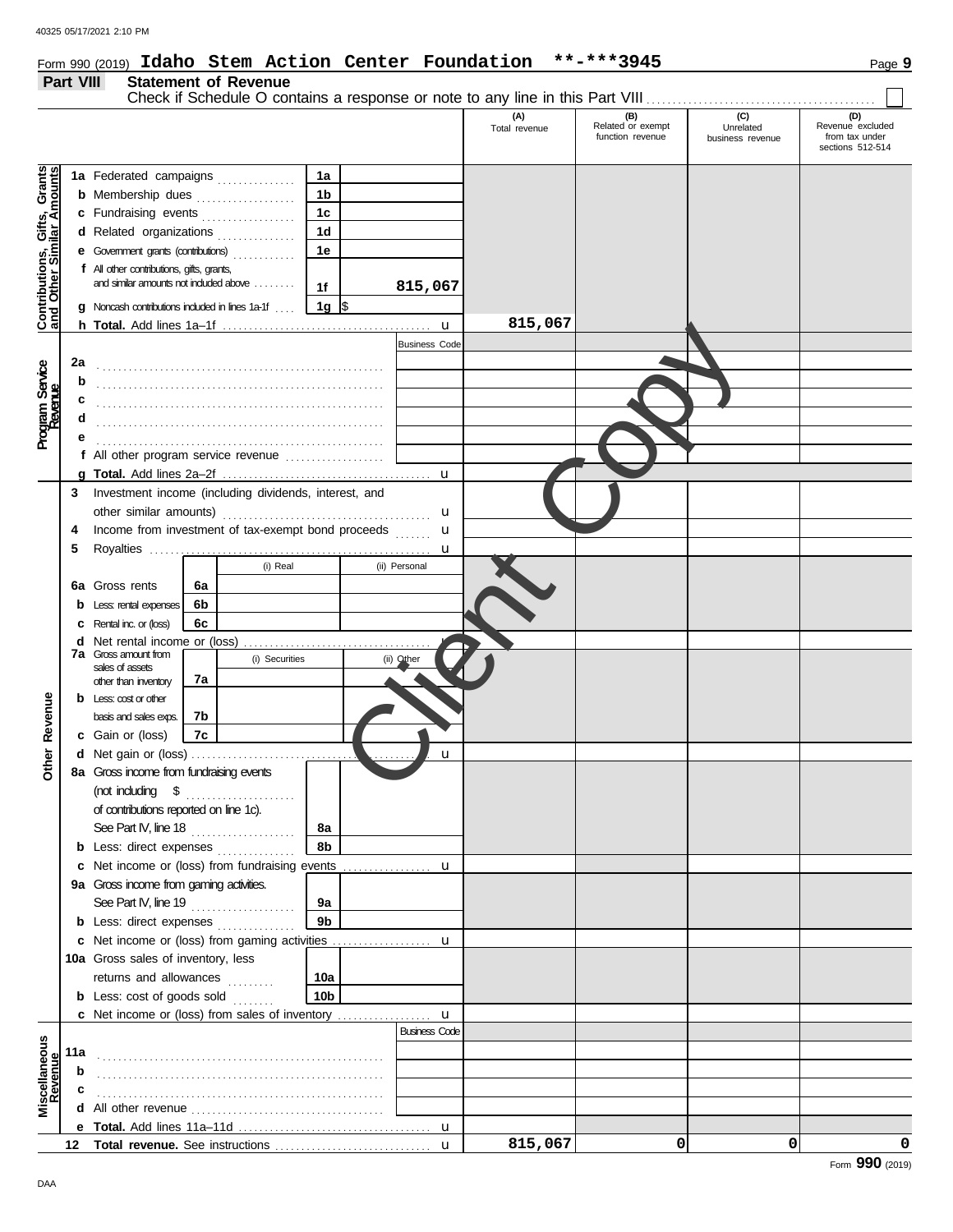#### 40325 05/17/2021 2:10 PM Form 990 (2019) **Idaho Stem Action Center Foundation \*\*-\*\*\*3945** Page **10 Part IX Statement of Functional Expenses** *Section 501(c)(3) and 501(c)(4) organizations must complete all columns. All other organizations must complete column (A).*  Check if Schedule O contains a response or note to any line in this Part IX *Do not include amounts reported on lines 6b, 7b, 8b, 9b, and 10b of Part VIII.*  **(A)**  Total expenses **(B)**  Program service expenses **(C)**  Management and general expenses **(D)**  Fundraising expenses **1** Grants and other assistance to domestic organizations and domestic governments. See Part IV, line 21 . . . . . . . . . . . **2** Grants and other assistance to domestic individuals. See Part IV, line 22 **3** Grants and other assistance to foreign organizations, foreign governments, and foreign individuals. See Part IV, lines 15 and 16 **4** Benefits paid to or for members . . . . . . . . . . . . **5** Compensation of current officers, directors, trustees, and key employees ....... **6** Compensation not included above to disqualified persons (as defined under section 4958(f)(1)) and persons described in section 4958(c)(3)(B) . . . . . . . . **7** Other salaries and wages .....................<br>**8** Pension plan accruals and contributions (include **8** Pension plan accruals and contributions (include section 401(k) and 403(b) employer contributions) **9** Other employee benefits .................... **10** Payroll taxes . . . . . . . . . . . . . . . . . . . . . . . . . . . . . . . . . **11** Fees for services (nonemployees): **a** Management ................................. **b** Legal . . . . . . . . . . . . . . . . . . . . . . . . . . . . . . . . . . . . . . . . **c** Accounting . . . . . . . . . . . . . . . . . . . . . . . . . . . . . . . . . . **d** Lobbying . . . . . . . . . . . . . . . . . . . . . . . . . . . . . . . . . . . . . **e** Professional fundraising services. See Part IV, line 17 f Investment management fees ............... **g** Other. (If line 11g amount exceeds 10% of line 25, column (A) amount, list line 11g expenses on Schedule O.) . . . . . . . . . **12** Advertising and promotion . . . . . . . . . . . . . . . . . . . **13** Office expenses **............................** 14 Information technology ...................... **15** Royalties . . . . . . . . . . . . . . . . . . . . . . . . . . . . . . . . . . . . **16** Occupancy . . . . . . . . . . . . . . . . . . . . . . . . . . . . . . . . . . **17** Travel . . . . . . . . . . . . . . . . . . . . . . . . . . . . . . . . . . . . . . . . **18** Payments of travel or entertainment expenses for any federal, state, or local public officials **19** Conferences, conventions, and meetings **20** Interest . . . . . . . . . . . . . . . . . . . . . . . . . . . . . . . . . . . . . . **21** Payments to affiliates . . . . . . . . . . . . . . . . . . . . . . . . **22** Depreciation, depletion, and amortization **23** Insurance . . . . . . . . . . . . . . . . . . . . . . . . . . . . . . . . . . . . **24** Other expenses. Itemize expenses not covered **924,403 924,403**  Client Copy

**924,403 0** 0

above (List miscellaneous expenses on line 24e. If line 24e amount exceeds 10% of line 25, column (A) amount, list line 24e expenses on Schedule O.) **a** . . . . . . . . . . . . . . . . . . . . . . . . . . . . . . . . . . . . . . . . . . . . . . . **b**. **c** . . . . . . . . . . . . . . . . . . . . . . . . . . . . . . . . . . . . . . . . . . . . . . . **d** . . . . . . . . . . . . . . . . . . . . . . . . . . . . . . . . . . . . . . . . . . . . . . . **e** All other expenses . . . . . . . . . . . . . . . . . . . . . . . . . . . **25 Total functional expenses.** Add lines 1 through 24e . . . . .

**26 Joint costs.** Complete this line only if the organization reported in column (B) joint costs from a combined educational campaign and fundraising solicitation. Check here  $\Box$  | if following SOP 98-2 (ASC 958-720) . .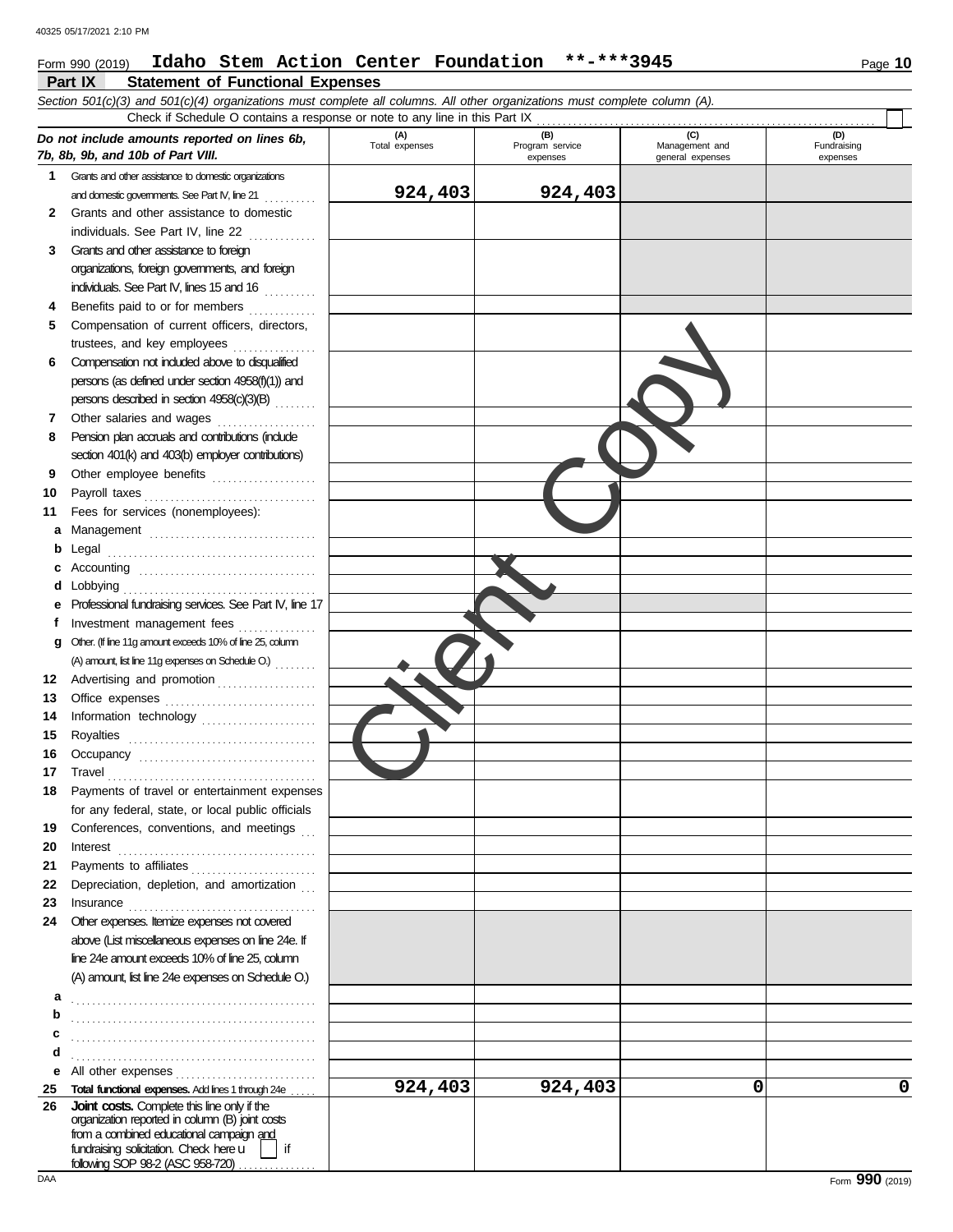|                      |          | Check if Schedule O contains a response or note to any line in this Part X                                                                                                                                                                                                                                                                                                                                                                                                                                                                                                 |                              | (A)               |                | (B)         |
|----------------------|----------|----------------------------------------------------------------------------------------------------------------------------------------------------------------------------------------------------------------------------------------------------------------------------------------------------------------------------------------------------------------------------------------------------------------------------------------------------------------------------------------------------------------------------------------------------------------------------|------------------------------|-------------------|----------------|-------------|
|                      |          |                                                                                                                                                                                                                                                                                                                                                                                                                                                                                                                                                                            |                              | Beginning of year |                | End of year |
|                      | 1        | Cash-non-interest-bearing                                                                                                                                                                                                                                                                                                                                                                                                                                                                                                                                                  |                              | 111,208           | 1              | 1,872       |
|                      | 2        |                                                                                                                                                                                                                                                                                                                                                                                                                                                                                                                                                                            |                              |                   | $\mathbf{2}$   |             |
|                      | 3        |                                                                                                                                                                                                                                                                                                                                                                                                                                                                                                                                                                            |                              |                   | 3              |             |
|                      | 4        | Accounts receivable, net                                                                                                                                                                                                                                                                                                                                                                                                                                                                                                                                                   |                              |                   | 4              |             |
|                      | 5        | Loans and other receivables from any current or former officer, director,                                                                                                                                                                                                                                                                                                                                                                                                                                                                                                  |                              |                   |                |             |
|                      |          | trustee, key employee, creator or founder, substantial contributor, or 35%                                                                                                                                                                                                                                                                                                                                                                                                                                                                                                 |                              |                   |                |             |
|                      |          | controlled entity or family member of any of these persons                                                                                                                                                                                                                                                                                                                                                                                                                                                                                                                 |                              |                   | 5              |             |
|                      | 6        | Loans and other receivables from other disqualified persons (as defined                                                                                                                                                                                                                                                                                                                                                                                                                                                                                                    |                              |                   |                |             |
|                      |          |                                                                                                                                                                                                                                                                                                                                                                                                                                                                                                                                                                            |                              |                   | 6              |             |
| Assets               | 7        |                                                                                                                                                                                                                                                                                                                                                                                                                                                                                                                                                                            |                              |                   | $\overline{7}$ |             |
|                      | 8        | $Inventories for sale or use \begin{minipage}{0.5\textwidth} \centering \begin{minipage}{0.5\textwidth} \centering \centering \end{minipage} \begin{minipage}{0.5\textwidth} \centering \end{minipage} \begin{minipage}{0.5\textwidth} \centering \begin{minipage}{0.5\textwidth} \centering \centering \end{minipage} \end{minipage} \begin{minipage}{0.5\textwidth} \centering \end{minipage} \begin{minipage}{0.5\textwidth} \centering \end{minipage} \begin{minipage}{0.5\textwidth} \centering \end{minipage} \begin{minipage}{0.5\textwidth} \centering \end{minip$ |                              |                   | 8              |             |
|                      | 9        |                                                                                                                                                                                                                                                                                                                                                                                                                                                                                                                                                                            |                              |                   | 9              |             |
|                      |          | 10a Land, buildings, and equipment: cost or other                                                                                                                                                                                                                                                                                                                                                                                                                                                                                                                          |                              |                   |                |             |
|                      |          | basis. Complete Part VI of Schedule D                                                                                                                                                                                                                                                                                                                                                                                                                                                                                                                                      | 10a                          |                   |                |             |
|                      | b        | Less: accumulated depreciation                                                                                                                                                                                                                                                                                                                                                                                                                                                                                                                                             | 10 <sub>b</sub>              |                   | 10c            |             |
|                      | 11       |                                                                                                                                                                                                                                                                                                                                                                                                                                                                                                                                                                            |                              |                   | 11             |             |
|                      | 12       |                                                                                                                                                                                                                                                                                                                                                                                                                                                                                                                                                                            |                              |                   | 12             |             |
|                      | 13       |                                                                                                                                                                                                                                                                                                                                                                                                                                                                                                                                                                            |                              |                   | 13             |             |
|                      | 14       | Intangible assets                                                                                                                                                                                                                                                                                                                                                                                                                                                                                                                                                          | .                            |                   | 14             |             |
|                      | 15       |                                                                                                                                                                                                                                                                                                                                                                                                                                                                                                                                                                            | a da d                       |                   | 15             |             |
|                      | 16       |                                                                                                                                                                                                                                                                                                                                                                                                                                                                                                                                                                            |                              | 111,208           | 16             | 1,872       |
|                      | 17       |                                                                                                                                                                                                                                                                                                                                                                                                                                                                                                                                                                            |                              |                   | 17             |             |
|                      | 18       | Grants payable                                                                                                                                                                                                                                                                                                                                                                                                                                                                                                                                                             |                              |                   | 18             |             |
|                      | 19       |                                                                                                                                                                                                                                                                                                                                                                                                                                                                                                                                                                            | .                            |                   | 19             |             |
|                      | 20       | Tax-exempt bond liabilities                                                                                                                                                                                                                                                                                                                                                                                                                                                                                                                                                |                              |                   | 20             |             |
|                      | 21       | Escrow or custodial account liability. Complete Part IV of Schedule D                                                                                                                                                                                                                                                                                                                                                                                                                                                                                                      |                              |                   | 21             |             |
|                      | 22       | Loans and other payables to any current or former officer, director,                                                                                                                                                                                                                                                                                                                                                                                                                                                                                                       |                              |                   |                |             |
|                      |          | trustee, key employee, creator or founder, substantial contributor, or 35%                                                                                                                                                                                                                                                                                                                                                                                                                                                                                                 |                              |                   |                |             |
| Liabilities          |          | controlled entity or family member of any of these persons                                                                                                                                                                                                                                                                                                                                                                                                                                                                                                                 |                              |                   | 22             |             |
|                      | 23       | Secured mortgages and notes payable to unrelated third parties                                                                                                                                                                                                                                                                                                                                                                                                                                                                                                             |                              |                   | 23             |             |
|                      | 24       | Unsecured notes and loans payable to unrelated third parties                                                                                                                                                                                                                                                                                                                                                                                                                                                                                                               |                              |                   | 24             |             |
|                      | 25       | Other liabilities (including federal income tax, payables to related third                                                                                                                                                                                                                                                                                                                                                                                                                                                                                                 | .                            |                   |                |             |
|                      |          | parties, and other liabilities not included on lines 17-24). Complete Part X                                                                                                                                                                                                                                                                                                                                                                                                                                                                                               |                              |                   |                |             |
|                      |          | of Schedule D                                                                                                                                                                                                                                                                                                                                                                                                                                                                                                                                                              |                              |                   | 25             |             |
|                      | 26       |                                                                                                                                                                                                                                                                                                                                                                                                                                                                                                                                                                            | ____________________________ | 0                 | 26             | 0           |
|                      |          | Organizations that follow FASB ASC 958, check here $\mathbf{u}[\overline{\mathbf{X}}]$                                                                                                                                                                                                                                                                                                                                                                                                                                                                                     |                              |                   |                |             |
|                      |          | and complete lines 27, 28, 32, and 33.                                                                                                                                                                                                                                                                                                                                                                                                                                                                                                                                     |                              |                   |                |             |
| <b>Fund Balances</b> | 27       | Net assets without donor restrictions                                                                                                                                                                                                                                                                                                                                                                                                                                                                                                                                      |                              | 111,208           | 27             | 1,872       |
|                      | 28       |                                                                                                                                                                                                                                                                                                                                                                                                                                                                                                                                                                            |                              |                   | 28             |             |
|                      |          | Organizations that do not follow FASB ASC 958, check here u                                                                                                                                                                                                                                                                                                                                                                                                                                                                                                                |                              |                   |                |             |
|                      |          |                                                                                                                                                                                                                                                                                                                                                                                                                                                                                                                                                                            |                              |                   |                |             |
|                      |          | and complete lines 29 through 33.                                                                                                                                                                                                                                                                                                                                                                                                                                                                                                                                          |                              |                   |                |             |
|                      | 29       | Capital stock or trust principal, or current funds                                                                                                                                                                                                                                                                                                                                                                                                                                                                                                                         |                              |                   | 29<br>30       |             |
|                      |          |                                                                                                                                                                                                                                                                                                                                                                                                                                                                                                                                                                            |                              |                   |                |             |
|                      | 30       |                                                                                                                                                                                                                                                                                                                                                                                                                                                                                                                                                                            |                              |                   |                |             |
| Assets or<br>ğ       | 31<br>32 | Retained earnings, endowment, accumulated income, or other funds<br>Total net assets or fund balances                                                                                                                                                                                                                                                                                                                                                                                                                                                                      |                              | 111,208           | 31<br>32       | 1,872       |

Form **990** (2019)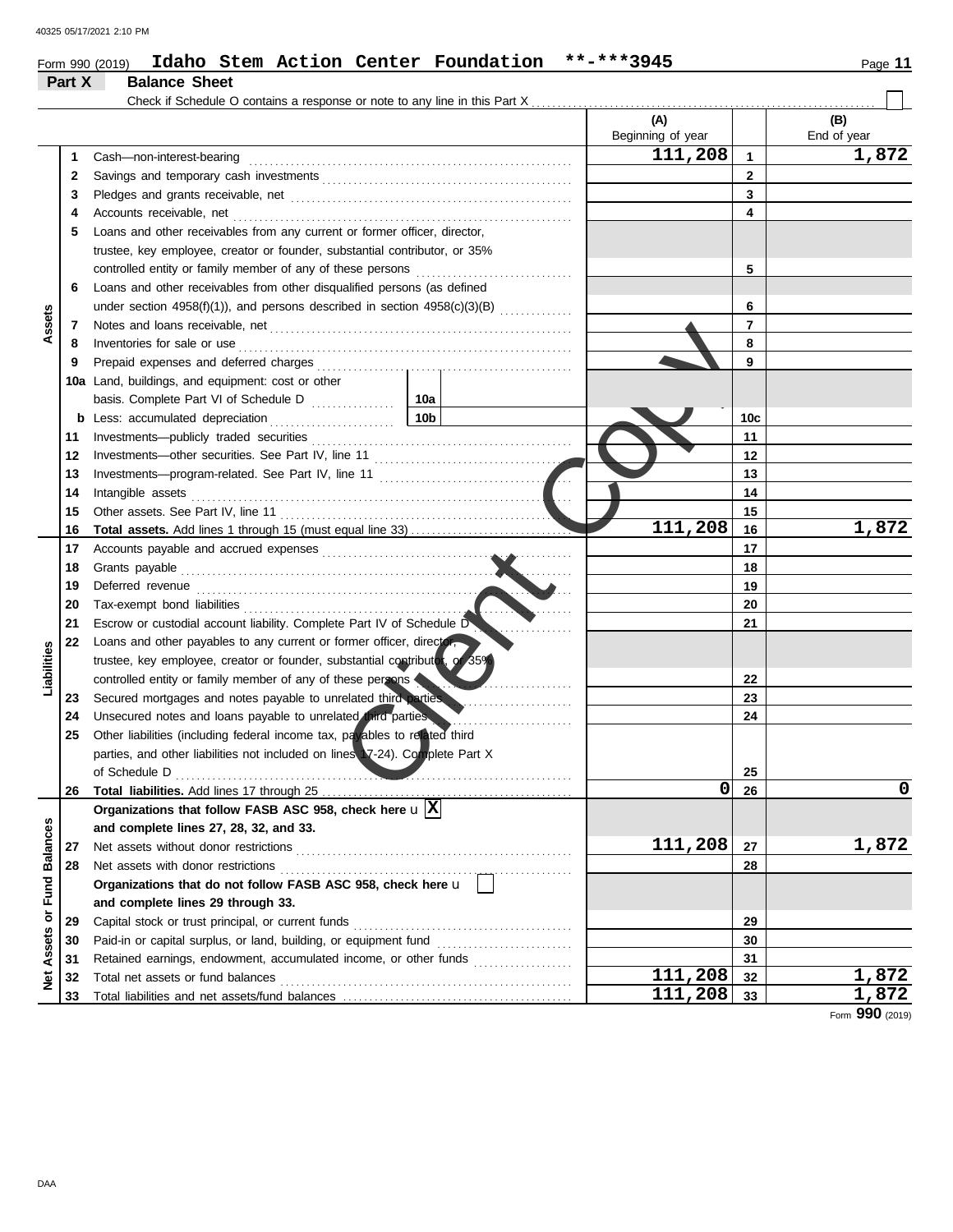40325 05/17/2021 2:10 PM

|    | Form 990 (2019) Idaho Stem Action Center Foundation<br>**-***3945                                                                                                                                                                   |                         |    |                 | Page 12 |
|----|-------------------------------------------------------------------------------------------------------------------------------------------------------------------------------------------------------------------------------------|-------------------------|----|-----------------|---------|
|    | Part XI<br><b>Reconciliation of Net Assets</b>                                                                                                                                                                                      |                         |    |                 |         |
|    | Check if Schedule O contains a response or note to any line in this Part XI                                                                                                                                                         |                         |    |                 |         |
| 1  |                                                                                                                                                                                                                                     | $\mathbf{1}$            |    | 815,067         |         |
| 2  |                                                                                                                                                                                                                                     | $\overline{2}$          |    | 924,403         |         |
| 3  | Revenue less expenses. Subtract line 2 from line 1                                                                                                                                                                                  | $\mathbf{3}$            |    | $-109,336$      |         |
| 4  |                                                                                                                                                                                                                                     | $\overline{\mathbf{4}}$ |    | 111,208         |         |
| 5  |                                                                                                                                                                                                                                     | 5                       |    |                 |         |
| 6  |                                                                                                                                                                                                                                     | 6                       |    |                 |         |
| 7  |                                                                                                                                                                                                                                     | $\overline{7}$          |    |                 |         |
| 8  | Prior period adjustments <b>construction and construction</b> and and adjustments of the construction of the construction of the construction of the construction of the construction of the construction of the construction of th | 8                       |    |                 |         |
| 9  | Other changes in net assets or fund balances (explain on Schedule O)                                                                                                                                                                | 9                       |    |                 |         |
| 10 | Net assets or fund balances at end of year. Combine lines 3 through 9 (must equal Part X, line                                                                                                                                      |                         |    |                 |         |
|    | $32$ , column $(B)$ )                                                                                                                                                                                                               | 10                      |    | 1,872           |         |
|    | <b>Financial Statements and Reporting</b><br>Part XII                                                                                                                                                                               |                         |    |                 |         |
|    | Check if Schedule O contains a response or note to any line in this Part XII                                                                                                                                                        |                         |    |                 |         |
|    |                                                                                                                                                                                                                                     |                         |    | Yes             | No      |
| 1  | X <br>Accrual<br>Other<br>Accounting method used to prepare the Form 990:<br>Cash                                                                                                                                                   |                         |    |                 |         |
|    | If the organization changed its method of accounting from a prior year or checked "Other," explain in                                                                                                                               |                         |    |                 |         |
|    | Schedule O.                                                                                                                                                                                                                         |                         |    |                 |         |
|    | 2a Were the organization's financial statements compiled or reviewed by an independent accountant                                                                                                                                   |                         | 2a |                 | x       |
|    | If "Yes," check a box below to indicate whether the financial statements for the year were compiled or                                                                                                                              |                         |    |                 |         |
|    | reviewed on a separate basis, consolidated basis, or both:                                                                                                                                                                          |                         |    |                 |         |
|    | Separate basis<br>Consolidated basis<br>Both consolidated and separate basis                                                                                                                                                        |                         |    |                 |         |
|    | <b>b</b> Were the organization's financial statements audited by an independent accountant?                                                                                                                                         |                         | 2b |                 | х       |
|    | If "Yes," check a box below to indicate whether the financial statements for the year were audited on a                                                                                                                             |                         |    |                 |         |
|    | separate basis, consolidated basis, or both:                                                                                                                                                                                        |                         |    |                 |         |
|    | Both consolidated and separate basis<br>Separate basis<br>Consolidated basis                                                                                                                                                        |                         |    |                 |         |
|    | c If "Yes" to line 2a or 2b, does the organization have a committee that assumes responsibility for oversight of                                                                                                                    |                         |    |                 |         |
|    | the audit, review, or compilation of its financial statements and selection of an independent accountant?                                                                                                                           |                         | 2с |                 |         |
|    | If the organization changed either its oversight process or selection process during the tax year, explain on                                                                                                                       |                         |    |                 |         |
|    | Schedule O.                                                                                                                                                                                                                         |                         |    |                 |         |
|    | 3a As a result of a federal award, was the organization required to undergo an audit or audits as set forth in the                                                                                                                  |                         |    |                 |         |
|    | Single Audit Act and OMB Circular A-133?<br><b>Contract Contract Contract Contract</b>                                                                                                                                              |                         | 3a |                 |         |
|    | b If "Yes," did the organization undergo the required audit or audits? If the organization did not undergo the                                                                                                                      |                         |    |                 |         |
|    |                                                                                                                                                                                                                                     |                         | 3b |                 |         |
|    |                                                                                                                                                                                                                                     |                         |    | Form 990 (2019) |         |
|    |                                                                                                                                                                                                                                     |                         |    |                 |         |
|    |                                                                                                                                                                                                                                     |                         |    |                 |         |
|    |                                                                                                                                                                                                                                     |                         |    |                 |         |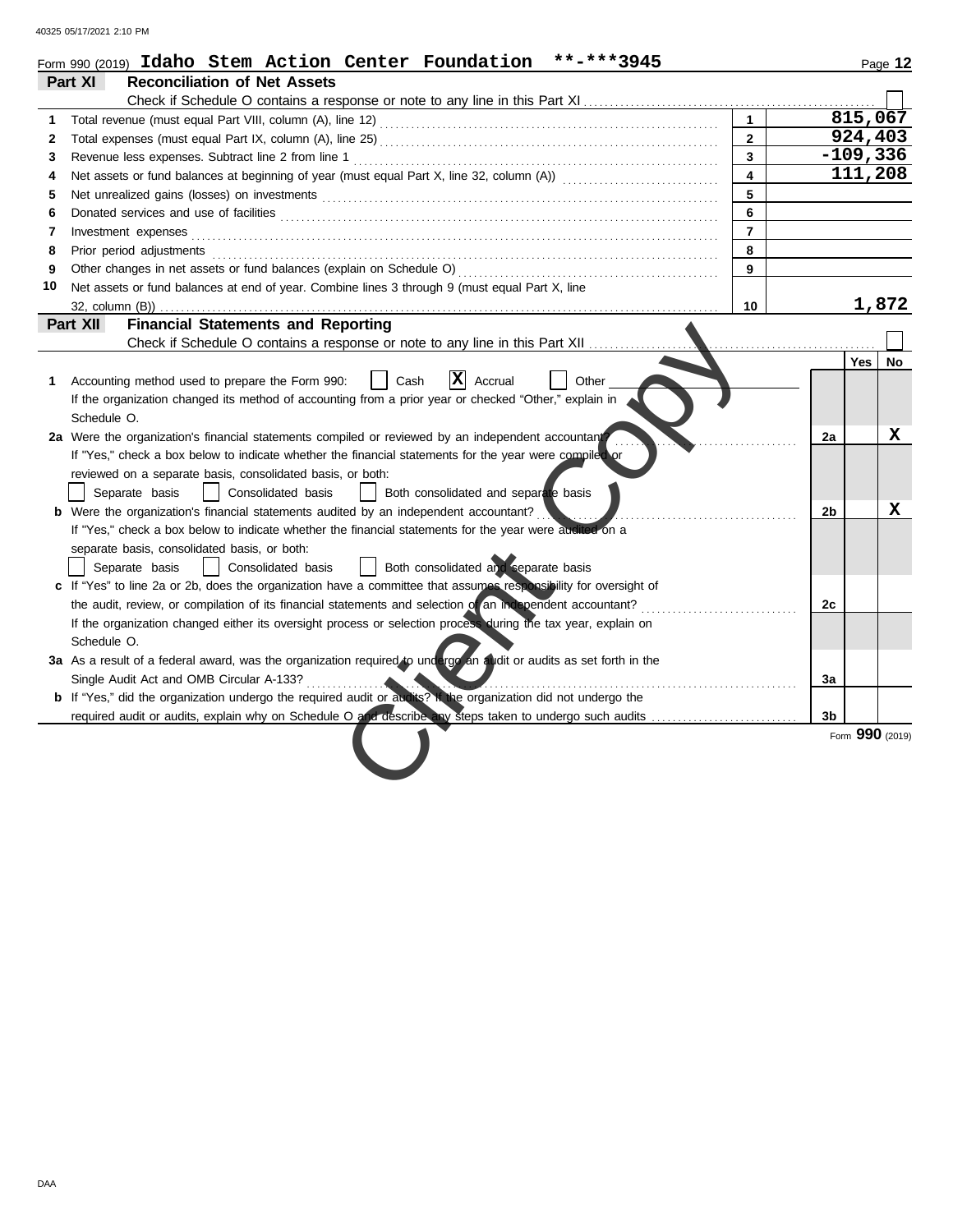| 40325 05/17/2021 2:10 PM              |                                                            |                                                                                                                                                                                                                                                                 |                                                      |    |                                        |                                      |
|---------------------------------------|------------------------------------------------------------|-----------------------------------------------------------------------------------------------------------------------------------------------------------------------------------------------------------------------------------------------------------------|------------------------------------------------------|----|----------------------------------------|--------------------------------------|
| <b>SCHEDULE A</b>                     |                                                            | <b>Public Charity Status and Public Support</b>                                                                                                                                                                                                                 |                                                      |    |                                        | OMB No. 1545-0047                    |
| (Form 990 or 990-EZ)                  |                                                            | Complete if the organization is a section 501(c)(3) organization or a section 4947(a)(1) nonexempt charitable trust.                                                                                                                                            |                                                      |    |                                        | 2019                                 |
| Department of the Treasury            |                                                            | La Attach to Form 990 or Form 990-EZ.                                                                                                                                                                                                                           |                                                      |    |                                        | Open to Public                       |
| Internal Revenue Service              |                                                            | L Go to www.irs.gov/Form990 for instructions and the latest information.                                                                                                                                                                                        |                                                      |    |                                        | Inspection                           |
| Name of the organization              |                                                            | Idaho Stem Action Center Foundation                                                                                                                                                                                                                             |                                                      |    | Employer identification number         |                                      |
| **-***3945<br>Incorporated            |                                                            |                                                                                                                                                                                                                                                                 |                                                      |    |                                        |                                      |
| Part I                                |                                                            | Reason for Public Charity Status (All organizations must complete this part.) See instructions.                                                                                                                                                                 |                                                      |    |                                        |                                      |
|                                       |                                                            | The organization is not a private foundation because it is: (For lines 1 through 12, check only one box.)                                                                                                                                                       |                                                      |    |                                        |                                      |
| 1                                     |                                                            | A church, convention of churches, or association of churches described in section 170(b)(1)(A)(i).                                                                                                                                                              |                                                      |    |                                        |                                      |
| 2<br>3                                |                                                            | A school described in section 170(b)(1)(A)(ii). (Attach Schedule E (Form 990 or 990-EZ).)<br>A hospital or a cooperative hospital service organization described in section 170(b)(1)(A)(iii).                                                                  |                                                      |    |                                        |                                      |
| 4                                     |                                                            | A medical research organization operated in conjunction with a hospital described in section 170(b)(1)(A)(iii). Enter the hospital's name,                                                                                                                      |                                                      |    |                                        |                                      |
| city, and state:                      |                                                            |                                                                                                                                                                                                                                                                 |                                                      |    |                                        |                                      |
| 5                                     |                                                            | An organization operated for the benefit of a college or university owned or operated by a governmental unit described in                                                                                                                                       |                                                      |    |                                        |                                      |
|                                       | section 170(b)(1)(A)(iv). (Complete Part II.)              |                                                                                                                                                                                                                                                                 |                                                      |    |                                        |                                      |
| 6                                     |                                                            | A federal, state, or local government or governmental unit described in section 170(b)(1)(A)(v).                                                                                                                                                                |                                                      |    |                                        |                                      |
| X<br>7                                |                                                            | An organization that normally receives a substantial part of its support from a governmental unit or from the general public                                                                                                                                    |                                                      |    |                                        |                                      |
|                                       | described in section 170(b)(1)(A)(vi). (Complete Part II.) |                                                                                                                                                                                                                                                                 |                                                      |    |                                        |                                      |
| 8                                     |                                                            | A community trust described in section 170(b)(1)(A)(vi). (Complete Part II.)                                                                                                                                                                                    |                                                      |    |                                        |                                      |
| 9                                     |                                                            | An agricultural research organization described in section 170(b)(1)(A)(ix) operated in conjunction with a land-grant college<br>or university or a non-land-grant college of agriculture (see instructions). Enter the name, city, and state of the college or |                                                      |    |                                        |                                      |
| university:                           |                                                            |                                                                                                                                                                                                                                                                 |                                                      |    |                                        |                                      |
| 10                                    |                                                            | An organization that normally receives: (1) more than 33 1/3% of its support from contributions membership fees, and gross                                                                                                                                      |                                                      |    |                                        |                                      |
|                                       |                                                            | receipts from activities related to its exempt functions—subject to certain exceptions, and (2) no more than 33 1/3% of its                                                                                                                                     |                                                      |    |                                        |                                      |
|                                       |                                                            | support from gross investment income and unrelated business taxable income (less section 51 tax) from businesses<br>acquired by the organization after June 30, 1975. See section 509(a)(2). (Complete Part III.)                                               |                                                      |    |                                        |                                      |
| 11                                    |                                                            | An organization organized and operated exclusively to test for public safety. See section 509(a)(4).                                                                                                                                                            |                                                      |    |                                        |                                      |
| 12                                    |                                                            | An organization organized and operated exclusively for the benefit of, to perform the functions of, or to carry out the purposes                                                                                                                                |                                                      |    |                                        |                                      |
|                                       |                                                            | of one or more publicly supported organizations described in section 509(a)(1) or section 509(a)(2). See section 509(a)(3).                                                                                                                                     |                                                      |    |                                        |                                      |
|                                       |                                                            | Check the box in lines 12a through 12d that describes the type of supporting organization and complete lines 12e, 12f, and 12g.                                                                                                                                 |                                                      |    |                                        |                                      |
| a                                     |                                                            | Type I. A supporting organization operated, supervised, or controlled by its supported organization(s), typically by giving                                                                                                                                     |                                                      |    |                                        |                                      |
|                                       |                                                            | the supported organization(s) the power to regularly appoint or elect a majority of the directors or trustees of the                                                                                                                                            |                                                      |    |                                        |                                      |
| b                                     |                                                            | supporting organization. You must complete Part IV, Sections A and B.<br>Type II. A supporting organization supervised or controlled to connection with its supported organization(s), by having                                                                |                                                      |    |                                        |                                      |
|                                       |                                                            | control or management of the supporting organization vested in the same persons that control or manage the supported                                                                                                                                            |                                                      |    |                                        |                                      |
|                                       |                                                            | organization(s). You must complete Part IV, Sections A and C.                                                                                                                                                                                                   |                                                      |    |                                        |                                      |
| c                                     |                                                            | Type III functionally integrated. A supporting organization operated in connection with, and functionally integrated with,                                                                                                                                      |                                                      |    |                                        |                                      |
|                                       |                                                            | its supported organization(s) (see instructions). You must complete Part IV, Sections A, D, and E.                                                                                                                                                              |                                                      |    |                                        |                                      |
| d                                     |                                                            | Type III non-functionally integrated. A supporting organization operated in connection with its supported organization(s)<br>that is not functionally integrated. The organization generally must satisfy a distribution requirement and an attentiveness       |                                                      |    |                                        |                                      |
|                                       |                                                            | requirement (see instructions). You must complete Part IV, Sections A and D, and Part V.                                                                                                                                                                        |                                                      |    |                                        |                                      |
| е                                     |                                                            | Check this box if the organization received a written determination from the IRS that it is a Type I, Type II, Type III                                                                                                                                         |                                                      |    |                                        |                                      |
|                                       |                                                            | functionally integrated, or Type III non-functionally integrated supporting organization.                                                                                                                                                                       |                                                      |    |                                        |                                      |
| f                                     | Enter the number of supported organizations                |                                                                                                                                                                                                                                                                 |                                                      |    |                                        |                                      |
| g                                     |                                                            | Provide the following information about the supported organization(s).                                                                                                                                                                                          |                                                      |    |                                        |                                      |
| (i) Name of supported<br>organization | (ii) EIN                                                   | (iii) Type of organization<br>(described on lines 1-10                                                                                                                                                                                                          | (iv) Is the organization<br>listed in your governing |    | (v) Amount of monetary<br>support (see | (vi) Amount of<br>other support (see |
|                                       |                                                            | above (see instructions))                                                                                                                                                                                                                                       | document?                                            |    | instructions)                          | instructions)                        |
|                                       |                                                            |                                                                                                                                                                                                                                                                 | Yes                                                  | No |                                        |                                      |
| (A)                                   |                                                            |                                                                                                                                                                                                                                                                 |                                                      |    |                                        |                                      |
|                                       |                                                            |                                                                                                                                                                                                                                                                 |                                                      |    |                                        |                                      |
| (B)                                   |                                                            |                                                                                                                                                                                                                                                                 |                                                      |    |                                        |                                      |
|                                       |                                                            |                                                                                                                                                                                                                                                                 |                                                      |    |                                        |                                      |
| (C)                                   |                                                            |                                                                                                                                                                                                                                                                 |                                                      |    |                                        |                                      |
| (D)                                   |                                                            |                                                                                                                                                                                                                                                                 |                                                      |    |                                        |                                      |
|                                       |                                                            |                                                                                                                                                                                                                                                                 |                                                      |    |                                        |                                      |
| (E)                                   |                                                            |                                                                                                                                                                                                                                                                 |                                                      |    |                                        |                                      |
|                                       |                                                            |                                                                                                                                                                                                                                                                 |                                                      |    |                                        |                                      |
|                                       |                                                            |                                                                                                                                                                                                                                                                 |                                                      |    |                                        |                                      |

**For Paperwork Reduction Act Notice, see the Instructions for Form 990 or 990-EZ.** Schedule A (Form 990 or 990-EZ) 2019

**Total**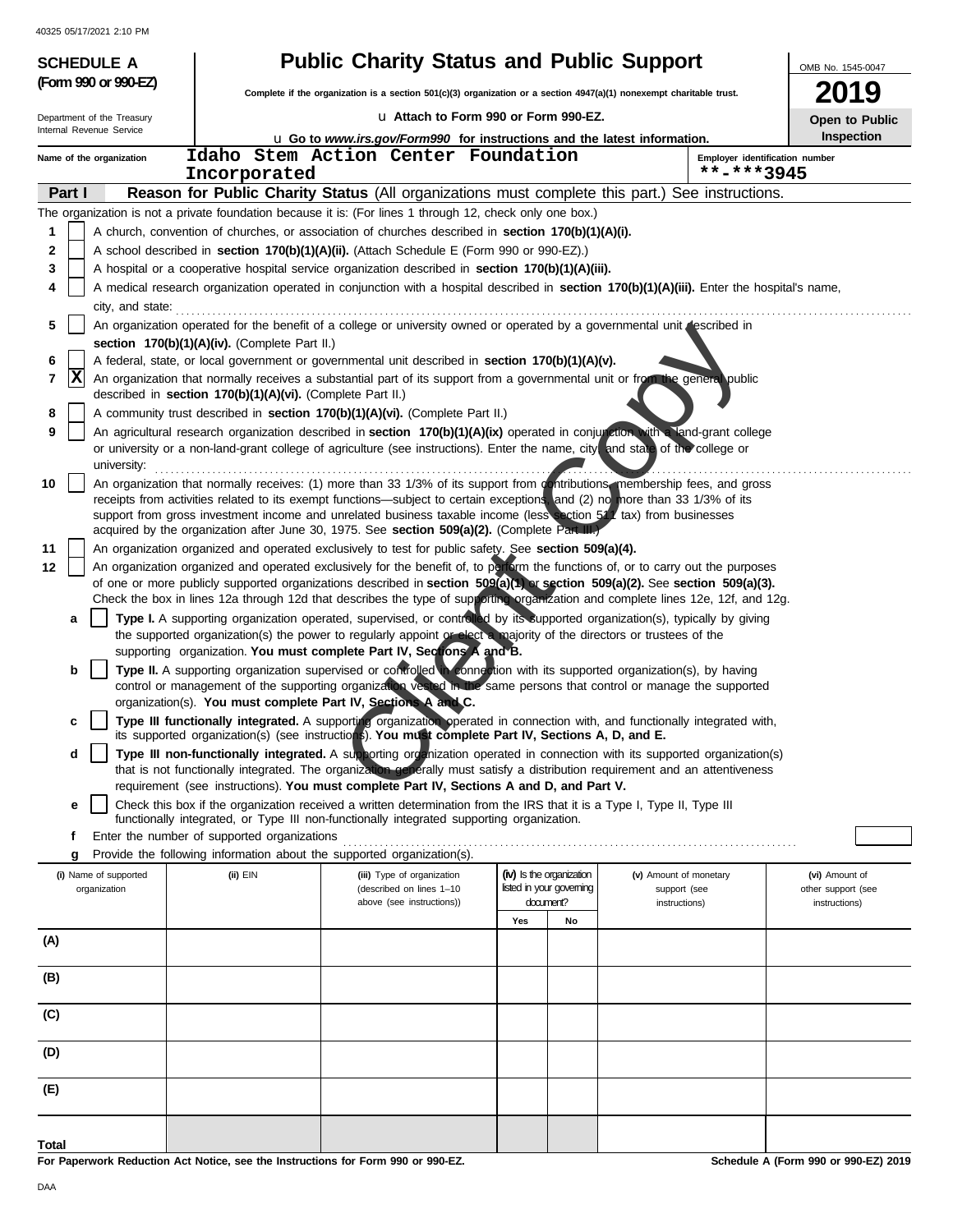|              | Schedule A (Form 990 or 990-EZ) 2019                                                                                                                                                                                           | Idaho Stem Action Center Foundation **-***3945 |          |          |            |            | Page 2                         |
|--------------|--------------------------------------------------------------------------------------------------------------------------------------------------------------------------------------------------------------------------------|------------------------------------------------|----------|----------|------------|------------|--------------------------------|
|              | Support Schedule for Organizations Described in Sections 170(b)(1)(A)(iv) and 170(b)(1)(A)(vi)<br>Part II                                                                                                                      |                                                |          |          |            |            |                                |
|              | (Complete only if you checked the box on line 5, 7, or 8 of Part I or if the organization failed to qualify under                                                                                                              |                                                |          |          |            |            |                                |
|              | Part III. If the organization fails to qualify under the tests listed below, please complete Part III.)                                                                                                                        |                                                |          |          |            |            |                                |
|              | Section A. Public Support                                                                                                                                                                                                      |                                                |          |          |            |            |                                |
|              | Calendar year (or fiscal year beginning in)<br>$\mathbf{u}$                                                                                                                                                                    | (a) 2015                                       | (b) 2016 | (c) 2017 | $(d)$ 2018 | $(e)$ 2019 | (f) Total                      |
| 1            | Gifts, grants, contributions, and<br>membership fees received. (Do not<br>include any "unusual grants.")                                                                                                                       |                                                |          | 219,996  | 482,983    | 815,067    | 1,518,046                      |
|              |                                                                                                                                                                                                                                |                                                |          |          |            |            |                                |
| $\mathbf{2}$ | Tax revenues levied for the<br>organization's benefit and either paid<br>to or expended on its behalf                                                                                                                          |                                                |          |          |            |            |                                |
| 3            | The value of services or facilities<br>furnished by a governmental unit to the<br>organization without charge                                                                                                                  |                                                |          |          |            |            |                                |
| 4            | Total. Add lines 1 through 3                                                                                                                                                                                                   |                                                |          | 219,996  | 482,983    | 815,067    | 1,518,046                      |
| 5            | The portion of total contributions by<br>each person (other than a<br>governmental unit or publicly<br>supported organization) included on<br>line 1 that exceeds 2% of the amount<br>shown on line 11, column (f) $\ldots$    |                                                |          |          |            |            | 758,195                        |
| 6            | <b>Public support.</b> Subtract line 5 from line 4                                                                                                                                                                             |                                                |          |          |            |            | 759,851                        |
|              | <b>Section B. Total Support</b>                                                                                                                                                                                                |                                                |          |          |            |            |                                |
|              | Calendar year (or fiscal year beginning in)<br>$\mathbf{u}$                                                                                                                                                                    | (a) 2015                                       | (b) 2016 | 2017     | $(d)$ 2018 | (e) 2019   | (f) Total                      |
| 7<br>8       | Amounts from line 4<br>Gross income from interest, dividends,<br>payments received on securities loans,<br>rents, royalties, and income from<br>similar sources $\ldots, \ldots, \ldots, \ldots, \ldots, \ldots$               |                                                |          | 219,996  | 482,983    | 815,067    | 1,518,046                      |
| 9            | Net income from unrelated business<br>activities, whether or not the business<br>is regularly carried on                                                                                                                       |                                                |          |          |            |            |                                |
| 10<br>11     | Other income. Do not include gain or<br>loss from the sale of capital assets<br>(Explain in Part VI.) $\ldots$ , $\ldots$ , $\ldots$ , $\ldots$<br>Total support. Add lines 7 through 10                                       |                                                |          |          |            |            |                                |
| 12           | Gross receipts from related activities, etc. (see instructions)                                                                                                                                                                |                                                |          |          |            | 12         | 1,518,046                      |
| 13           | First five years. If the Form 990 is for the organization's first, second, third, fourth, or fifth tax year as a section 501(c)(3)                                                                                             |                                                |          |          |            |            |                                |
|              |                                                                                                                                                                                                                                |                                                |          |          |            |            | $\blacktriangleright$ $\mid$ X |
|              | Section C. Computation of Public Support Percentage                                                                                                                                                                            |                                                |          |          |            |            |                                |
| 14           |                                                                                                                                                                                                                                |                                                |          |          |            | 14         | %                              |
| 15           |                                                                                                                                                                                                                                |                                                |          |          |            | 15         | %                              |
| 16a          | 33 1/3% support test-2019. If the organization did not check the box on line 13, and line 14 is 33 1/3% or more, check this                                                                                                    |                                                |          |          |            |            |                                |
|              | box and stop here. The organization qualifies as a publicly supported organization [11] content content content content content of the content of the content of the content of the content of the content of the content of t |                                                |          |          |            |            |                                |
| b            | 33 1/3% support test—2018. If the organization did not check a box on line 13 or 16a, and line 15 is 33 1/3% or more, check                                                                                                    |                                                |          |          |            |            |                                |
|              |                                                                                                                                                                                                                                |                                                |          |          |            |            |                                |
| 17а          | 10%-facts-and-circumstances test-2019. If the organization did not check a box on line 13, 16a, or 16b, and line 14 is                                                                                                         |                                                |          |          |            |            |                                |
|              | 10% or more, and if the organization meets the "facts-and-circumstances" test, check this box and stop here. Explain in                                                                                                        |                                                |          |          |            |            |                                |
|              | Part VI how the organization meets the "facts-and-circumstances" test. The organization qualifies as a publicly supported                                                                                                      |                                                |          |          |            |            |                                |
|              | organization                                                                                                                                                                                                                   |                                                |          |          |            |            |                                |
| b            | 10%-facts-and-circumstances test-2018. If the organization did not check a box on line 13, 16a, 16b, or 17a, and line                                                                                                          |                                                |          |          |            |            |                                |
|              | 15 is 10% or more, and if the organization meets the "facts-and-circumstances" test, check this box and stop here.                                                                                                             |                                                |          |          |            |            |                                |
|              | Explain in Part VI how the organization meets the "facts-and-circumstances" test. The organization qualifies as a publicly                                                                                                     |                                                |          |          |            |            |                                |
|              | supported organization                                                                                                                                                                                                         |                                                |          |          |            |            |                                |
| 18           | Private foundation. If the organization did not check a box on line 13, 16a, 16b, 17a, or 17b, check this box and see                                                                                                          |                                                |          |          |            |            |                                |
|              |                                                                                                                                                                                                                                |                                                |          |          |            |            |                                |

**Schedule A (Form 990 or 990-EZ) 2019**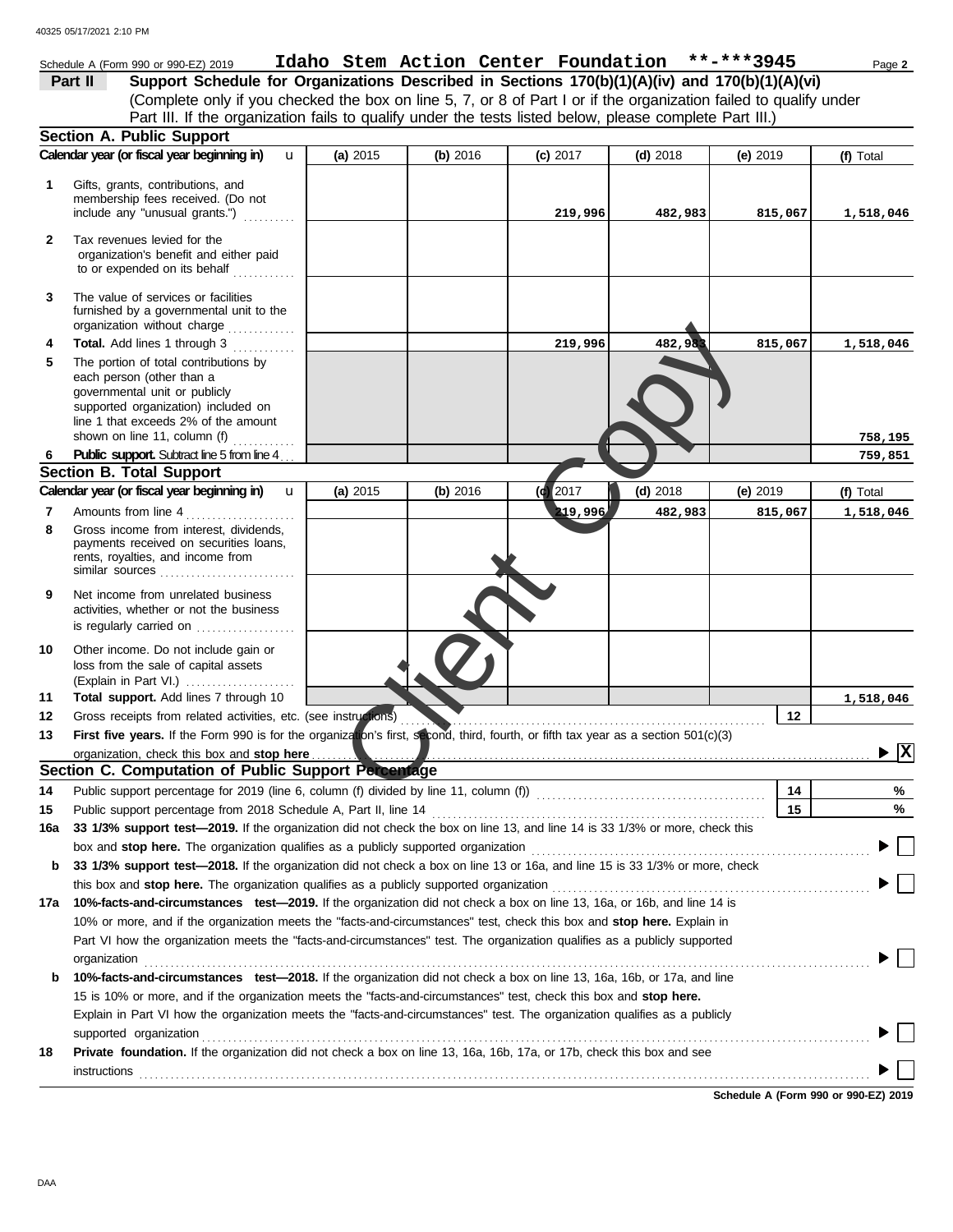|              | Schedule A (Form 990 or 990-EZ) 2019                                                                                                                                                                                                                                                        |          |           |            | Idaho Stem Action Center Foundation **-***3945 |            |    | Page 3    |
|--------------|---------------------------------------------------------------------------------------------------------------------------------------------------------------------------------------------------------------------------------------------------------------------------------------------|----------|-----------|------------|------------------------------------------------|------------|----|-----------|
|              | Support Schedule for Organizations Described in Section 509(a)(2)<br>Part III                                                                                                                                                                                                               |          |           |            |                                                |            |    |           |
|              | (Complete only if you checked the box on line 10 of Part I or if the organization failed to qualify under Part II.                                                                                                                                                                          |          |           |            |                                                |            |    |           |
|              | If the organization fails to qualify under the tests listed below, please complete Part II.)                                                                                                                                                                                                |          |           |            |                                                |            |    |           |
|              | <b>Section A. Public Support</b>                                                                                                                                                                                                                                                            |          |           |            |                                                |            |    |           |
|              | Calendar year (or fiscal year beginning in)<br>u                                                                                                                                                                                                                                            | (a) 2015 | (b) 2016  | $(c)$ 2017 | $(d)$ 2018                                     | (e) 2019   |    | (f) Total |
| 1            | Gifts, grants, contributions, and membership fees<br>received. (Do not include any "unusual grants.")                                                                                                                                                                                       |          |           |            |                                                |            |    |           |
| $\mathbf{2}$ | Gross receipts from admissions, merchandise<br>sold or services performed, or facilities<br>fumished in any activity that is related to the<br>organization's tax-exempt purpose                                                                                                            |          |           |            |                                                |            |    |           |
| 3            | Gross receipts from activities that are not an<br>unrelated trade or business under section 513                                                                                                                                                                                             |          |           |            |                                                |            |    |           |
| 4            | Tax revenues levied for the<br>organization's benefit and either paid<br>to or expended on its behalf                                                                                                                                                                                       |          |           |            |                                                |            |    |           |
| 5            | The value of services or facilities<br>furnished by a governmental unit to the<br>organization without charge                                                                                                                                                                               |          |           |            |                                                |            |    |           |
| 6            | Total. Add lines 1 through 5                                                                                                                                                                                                                                                                |          |           |            |                                                |            |    |           |
|              | 7a Amounts included on lines 1, 2, and 3<br>received from disqualified persons                                                                                                                                                                                                              |          |           |            |                                                |            |    |           |
| b            | Amounts included on lines 2 and 3<br>received from other than disqualified<br>persons that exceed the greater of \$5,000<br>or 1% of the amount on line 13 for the year                                                                                                                     |          |           |            |                                                |            |    |           |
| c            | Add lines 7a and 7b                                                                                                                                                                                                                                                                         |          |           |            |                                                |            |    |           |
| 8            | Public support. (Subtract line 7c from<br>line $6.$ )                                                                                                                                                                                                                                       |          |           |            |                                                |            |    |           |
|              | <b>Section B. Total Support</b>                                                                                                                                                                                                                                                             |          |           |            |                                                |            |    |           |
|              | Calendar year (or fiscal year beginning in)<br>$\mathbf{u}$                                                                                                                                                                                                                                 | (a) 2015 | (b) $201$ | $(c)$ 2017 | $(d)$ 2018                                     | (e) $2019$ |    | (f) Total |
| 9            | Amounts from line 6                                                                                                                                                                                                                                                                         |          |           |            |                                                |            |    |           |
| 10a          | Gross income from interest, dividends,<br>payments received on securities loans, rents,<br>royalties, and income from similar sources                                                                                                                                                       |          |           |            |                                                |            |    |           |
| b            | Unrelated business taxable income (less<br>section 511 taxes) from businesses<br>acquired after June 30, 1975<br>.                                                                                                                                                                          |          |           |            |                                                |            |    |           |
| c            | Add lines 10a and 10b                                                                                                                                                                                                                                                                       |          |           |            |                                                |            |    |           |
| 11           | Net income from unrelated business<br>activities not included in line 10b, whether<br>or not the business is regularly carried on                                                                                                                                                           |          |           |            |                                                |            |    |           |
| 12           | Other income. Do not include gain or<br>loss from the sale of capital assets<br>(Explain in Part VI.)                                                                                                                                                                                       |          |           |            |                                                |            |    |           |
| 13           | Total support. (Add lines 9, 10c, 11,<br>and 12.) $\ldots$                                                                                                                                                                                                                                  |          |           |            |                                                |            |    |           |
| 14           | First five years. If the Form 990 is for the organization's first, second, third, fourth, or fifth tax year as a section 501(c)(3)                                                                                                                                                          |          |           |            |                                                |            |    |           |
|              | organization, check this box and stop here <i>manufacture in the content of the set of the set of the set of the set of the set of the set of the set of the set of the set of the set of the set of the set of the set of the s</i><br>Section C. Computation of Public Support Percentage |          |           |            |                                                |            |    |           |
| 15           |                                                                                                                                                                                                                                                                                             |          |           |            |                                                |            | 15 | %         |
| 16           | Public support percentage for 2019 (line 8, column (f), divided by line 13, column (f)) [[[[[[[[[[[[[[[[[[[[[                                                                                                                                                                               |          |           |            |                                                |            | 16 | %         |
|              | Section D. Computation of Investment Income Percentage                                                                                                                                                                                                                                      |          |           |            |                                                |            |    |           |
| 17           |                                                                                                                                                                                                                                                                                             |          |           |            |                                                |            | 17 | %         |
| 18           |                                                                                                                                                                                                                                                                                             |          |           |            |                                                |            | 18 | %         |
| 19a          | 33 1/3% support tests-2019. If the organization did not check the box on line 14, and line 15 is more than 33 1/3%, and line                                                                                                                                                                |          |           |            |                                                |            |    |           |
|              |                                                                                                                                                                                                                                                                                             |          |           |            |                                                |            |    |           |
| b            | 33 1/3% support tests-2018. If the organization did not check a box on line 14 or line 19a, and line 16 is more than 33 1/3%, and                                                                                                                                                           |          |           |            |                                                |            |    |           |
|              |                                                                                                                                                                                                                                                                                             |          |           |            |                                                |            |    |           |
| 20           |                                                                                                                                                                                                                                                                                             |          |           |            |                                                |            |    |           |

| Schedule A (Form 990 or 990-EZ) 2019 |  |  |
|--------------------------------------|--|--|
|                                      |  |  |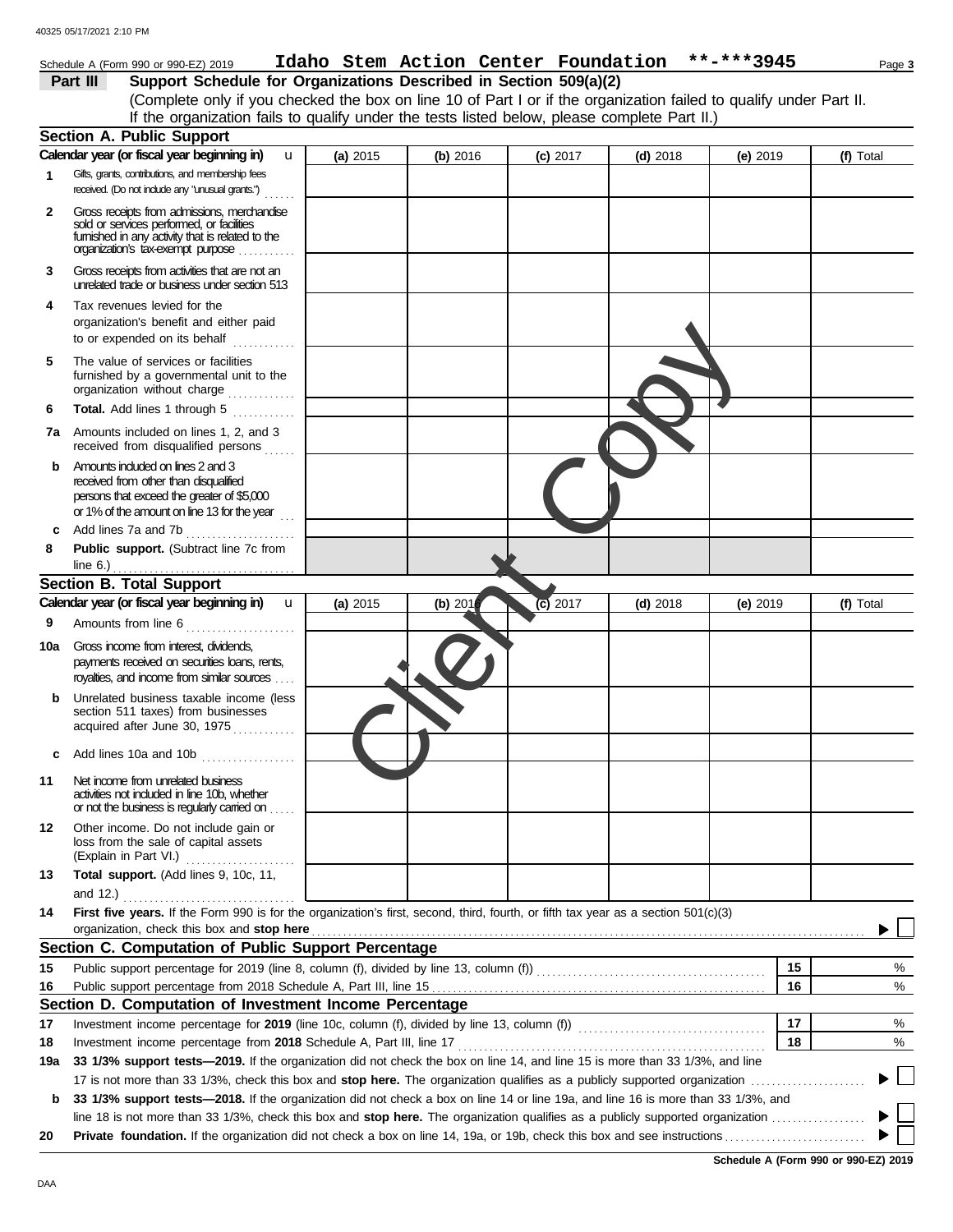|     | Idaho Stem Action Center Foundation **-***3945<br>Schedule A (Form 990 or 990-EZ) 2019                                                                                                                                                                                                                                        |                 |     | Page 4 |
|-----|-------------------------------------------------------------------------------------------------------------------------------------------------------------------------------------------------------------------------------------------------------------------------------------------------------------------------------|-----------------|-----|--------|
|     | Part IV<br><b>Supporting Organizations</b>                                                                                                                                                                                                                                                                                    |                 |     |        |
|     | (Complete only if you checked a box in line 12 on Part I. If you checked 12a of Part I, complete Sections A<br>and B. If you checked 12b of Part I, complete Sections A and C. If you checked 12c of Part I, complete<br>Sections A, D, and E. If you checked 12d of Part I, complete Sections A and D, and complete Part V.) |                 |     |        |
|     | Section A. All Supporting Organizations                                                                                                                                                                                                                                                                                       |                 |     |        |
|     |                                                                                                                                                                                                                                                                                                                               |                 | Yes | No     |
| 1   | Are all of the organization's supported organizations listed by name in the organization's governing                                                                                                                                                                                                                          |                 |     |        |
|     | documents? If "No," describe in Part VI how the supported organizations are designated. If designated by                                                                                                                                                                                                                      |                 |     |        |
|     | class or purpose, describe the designation. If historic and continuing relationship, explain.                                                                                                                                                                                                                                 | 1               |     |        |
| 2   | Did the organization have any supported organization that does not have an IRS determination of status                                                                                                                                                                                                                        |                 |     |        |
|     | under section 509(a)(1) or (2)? If "Yes," explain in Part VI how the organization determined that the supported                                                                                                                                                                                                               |                 |     |        |
|     | organization was described in section 509(a)(1) or (2).                                                                                                                                                                                                                                                                       | 2               |     |        |
| За  | Did the organization have a supported organization described in section $501(c)(4)$ , (5), or (6)? If "Yes," answer                                                                                                                                                                                                           |                 |     |        |
|     | $(b)$ and $(c)$ below.                                                                                                                                                                                                                                                                                                        | За              |     |        |
| b   | Did the organization confirm that each supported organization qualified under section 501(c)(4), (5), or (6) and                                                                                                                                                                                                              |                 |     |        |
|     | satisfied the public support tests under section $509(a)(2)?$ If "Yes," describe in Part VI when and how the                                                                                                                                                                                                                  |                 |     |        |
|     | organization made the determination.                                                                                                                                                                                                                                                                                          | 3b              |     |        |
| c   | Did the organization ensure that all support to such organizations was used exclusively for section $17\sqrt{c}(2)(B)$                                                                                                                                                                                                        |                 |     |        |
|     | purposes? If "Yes," explain in Part VI what controls the organization put in place to ensure such use.                                                                                                                                                                                                                        | 3c              |     |        |
| 4a  | Was any supported organization not organized in the United States ("foreign supported organization"). Y<br>"Yes," and if you checked 12a or 12b in Part I, answer (b) and (c) below.                                                                                                                                          | 4a              |     |        |
| b   | Did the organization have ultimate control and discretion in deciding whether to make grants to the loreign                                                                                                                                                                                                                   |                 |     |        |
|     | supported organization? If "Yes," describe in Part VI how the organization had such control and discretion                                                                                                                                                                                                                    |                 |     |        |
|     | despite being controlled or supervised by or in connection with its supported organizations.                                                                                                                                                                                                                                  | 4b              |     |        |
| c   | Did the organization support any foreign supported organization that does not have an IRS determination                                                                                                                                                                                                                       |                 |     |        |
|     | under sections $501(c)(3)$ and $509(a)(1)$ or (2)? If "Yes," explain in Part VI what controls the organization used                                                                                                                                                                                                           |                 |     |        |
|     | to ensure that all support to the foreign supported organization was used exclusively for section $170(c)(2)(B)$                                                                                                                                                                                                              |                 |     |        |
|     | purposes.                                                                                                                                                                                                                                                                                                                     | 4c              |     |        |
| 5a  | Did the organization add, substitute, or remove any supported organizations during the tax year? If "Yes,"                                                                                                                                                                                                                    |                 |     |        |
|     | answer (b) and (c) below (if applicable). Also, provide detail in Part VI, including (i) the names and EIN                                                                                                                                                                                                                    |                 |     |        |
|     | numbers of the supported organizations added, substituted, or removed, (ii) the reasons for each such action;                                                                                                                                                                                                                 |                 |     |        |
|     | (iii) the authority under the organization's organizing document authorizing such action; and (iv) how the action                                                                                                                                                                                                             |                 |     |        |
|     | was accomplished (such as by amendment to the organizing document).                                                                                                                                                                                                                                                           | 5a              |     |        |
| b   | Type I or Type II only. Was any added or substituted supported arganization part of a class already                                                                                                                                                                                                                           |                 |     |        |
|     | designated in the organization's organizing document?                                                                                                                                                                                                                                                                         | 5b              |     |        |
| c   | Substitutions only. Was the substitution the result of an event beyond the organization's control?                                                                                                                                                                                                                            | 5c              |     |        |
| 6   | Did the organization provide support (whether in the form of grants or the provision of services or facilities) to                                                                                                                                                                                                            |                 |     |        |
|     | anyone other than (i) its supported organizations, (ii) individuals that are part of the charitable class benefited<br>by one or more of its supported organizations, or (iii) other supporting organizations that also support or                                                                                            |                 |     |        |
|     | benefit one or more of the filing organization's supported organizations? If "Yes," provide detail in Part VI.                                                                                                                                                                                                                | 6               |     |        |
| 7   | Did the organization provide a grant, loan, compensation, or other similar payment to a substantial contributor                                                                                                                                                                                                               |                 |     |        |
|     | (as defined in section $4958(c)(3)(C)$ ), a family member of a substantial contributor, or a 35% controlled entity                                                                                                                                                                                                            |                 |     |        |
|     | with regard to a substantial contributor? If "Yes," complete Part I of Schedule L (Form 990 or 990-EZ).                                                                                                                                                                                                                       | 7               |     |        |
| 8   | Did the organization make a loan to a disqualified person (as defined in section 4958) not described in line 7?                                                                                                                                                                                                               |                 |     |        |
|     | If "Yes," complete Part I of Schedule L (Form 990 or 990-EZ).                                                                                                                                                                                                                                                                 | 8               |     |        |
| 9а  | Was the organization controlled directly or indirectly at any time during the tax year by one or more                                                                                                                                                                                                                         |                 |     |        |
|     | disqualified persons as defined in section 4946 (other than foundation managers and organizations described                                                                                                                                                                                                                   |                 |     |        |
|     | in section $509(a)(1)$ or $(2)$ ? If "Yes," provide detail in Part VI.                                                                                                                                                                                                                                                        | 9а              |     |        |
| b   | Did one or more disqualified persons (as defined in line 9a) hold a controlling interest in any entity in which                                                                                                                                                                                                               |                 |     |        |
|     | the supporting organization had an interest? If "Yes," provide detail in Part VI.                                                                                                                                                                                                                                             | 9b              |     |        |
| c   | Did a disqualified person (as defined in line 9a) have an ownership interest in, or derive any personal benefit                                                                                                                                                                                                               |                 |     |        |
|     | from, assets in which the supporting organization also had an interest? If "Yes," provide detail in Part VI.                                                                                                                                                                                                                  | 9с              |     |        |
| 10a | Was the organization subject to the excess business holdings rules of section 4943 because of section                                                                                                                                                                                                                         |                 |     |        |
|     | 4943(f) (regarding certain Type II supporting organizations, and all Type III non-functionally integrated<br>supporting organizations)? If "Yes," answer 10b below.                                                                                                                                                           | 10a             |     |        |
| b   | Did the organization have any excess business holdings in the tax year? (Use Schedule C, Form 4720, to                                                                                                                                                                                                                        |                 |     |        |
|     | determine whether the organization had excess business holdings.)                                                                                                                                                                                                                                                             | 10 <sub>b</sub> |     |        |

**Schedule A (Form 990 or 990-EZ) 2019**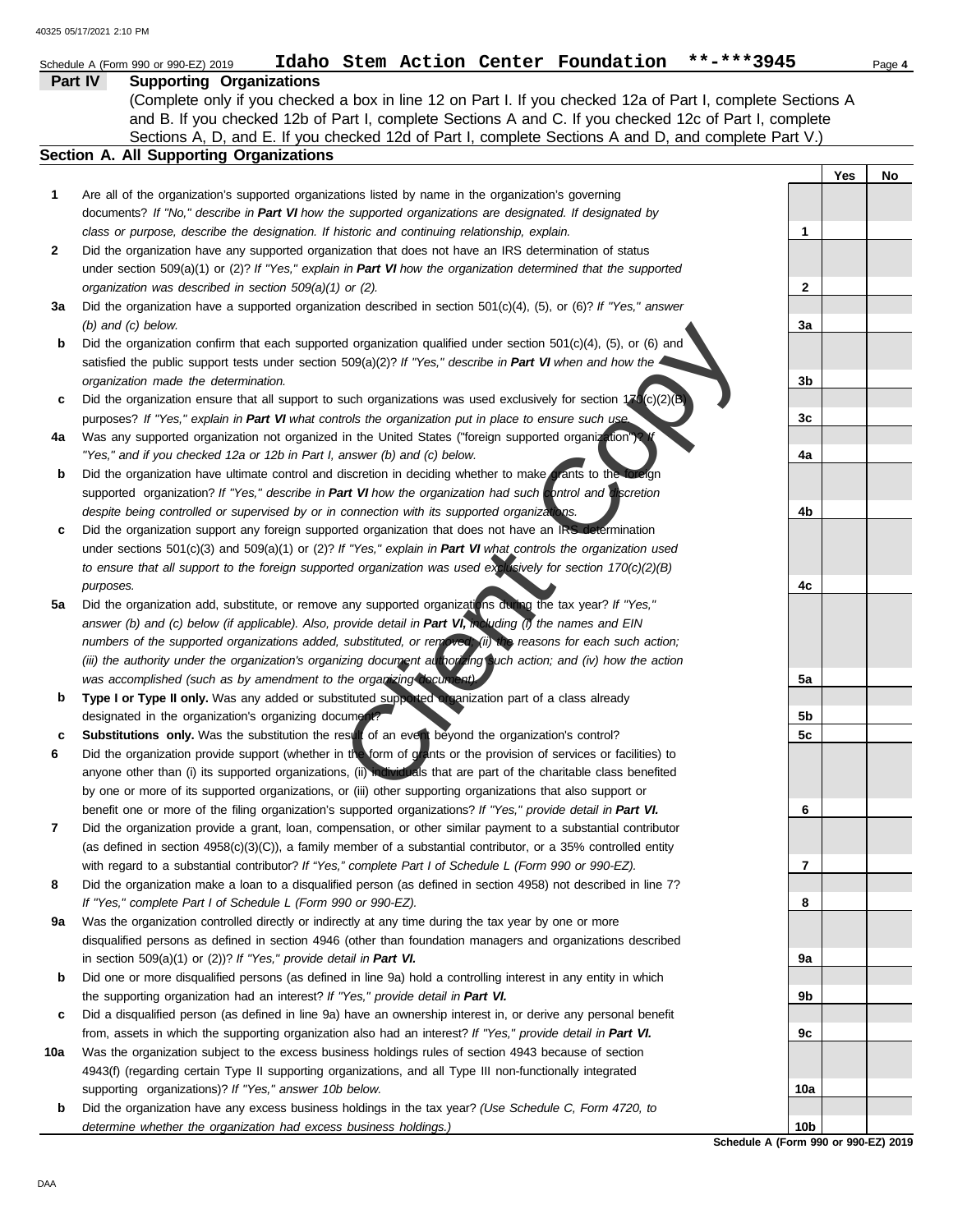|              | Idaho Stem Action Center Foundation<br>Schedule A (Form 990 or 990-EZ) 2019<br><b>Supporting Organizations (continued)</b><br><b>Part IV</b> |                 |     | Page 5 |
|--------------|----------------------------------------------------------------------------------------------------------------------------------------------|-----------------|-----|--------|
|              |                                                                                                                                              |                 | Yes | No     |
| 11           | Has the organization accepted a gift or contribution from any of the following persons?                                                      |                 |     |        |
| a            | A person who directly or indirectly controls, either alone or together with persons described in (b) and (c)                                 |                 |     |        |
|              | below, the governing body of a supported organization?                                                                                       | 11a             |     |        |
|              | <b>b</b> A family member of a person described in (a) above?                                                                                 | 11 <sub>b</sub> |     |        |
| c            | A 35% controlled entity of a person described in (a) or (b) above? If "Yes" to a, b, or c, provide detail in Part VI.                        | 11c             |     |        |
|              | <b>Section B. Type I Supporting Organizations</b>                                                                                            |                 |     |        |
|              |                                                                                                                                              |                 | Yes | No     |
| 1            | Did the directors, trustees, or membership of one or more supported organizations have the power to                                          |                 |     |        |
|              | regularly appoint or elect at least a majority of the organization's directors or trustees at all times during the                           |                 |     |        |
|              | tax year? If "No," describe in Part VI how the supported organization(s) effectively operated, supervised, or                                |                 |     |        |
|              | controlled the organization's activities. If the organization had more than one supported organization,                                      |                 |     |        |
|              | describe how the powers to appoint and/or remove directors or trustees were allocated among the supported                                    |                 |     |        |
|              | organizations and what conditions or restrictions, if any, applied to such powers during the tax year.                                       | 1               |     |        |
| $\mathbf{2}$ | Did the organization operate for the benefit of any supported organization other than the supported                                          |                 |     |        |
|              | organization(s) that operated, supervised, or controlled the supporting organization? If "Yes," explain in Part                              |                 |     |        |
|              | VI how providing such benefit carried out the purposes of the supported organization(s) that operated                                        |                 |     |        |
|              | supervised, or controlled the supporting organization.                                                                                       | 2               |     |        |
|              | Section C. Type II Supporting Organizations                                                                                                  |                 |     |        |
|              |                                                                                                                                              |                 | Yes | No     |
| $\mathbf{1}$ | Were a majority of the organization's directors or trustees during the tax year also a majority of the directors                             |                 |     |        |
|              | or trustees of each of the organization's supported organization(s)? If "No," describe in Part VI how control                                |                 |     |        |
|              | or management of the supporting organization was vested in the same persons that controlled of managed                                       |                 |     |        |
|              | the supported organization(s).                                                                                                               | 1               |     |        |
|              | Section D. All Type III Supporting Organizations                                                                                             |                 |     |        |
|              |                                                                                                                                              |                 | Yes | No     |
| $\mathbf{1}$ | Did the organization provide to each of its supported organizations, by the last day of the fifth month of the                               |                 |     |        |
|              | organization's tax year, (i) a written notice describing the type and amount of support provided during the prior tax                        |                 |     |        |
|              | year, (ii) a copy of the Form 990 that was most recently filed as of the date of notification, and (iii) copies of the                       |                 |     |        |
|              | organization's governing documents in effect on the date of notification, to the extent not previously provided?                             | 1               |     |        |
| $\mathbf{2}$ | Were any of the organization's officers, directors, or trustees either (i) appointed or elected by the supported                             |                 |     |        |
|              | organization(s) or (ii) serving on the governing body of a supported organization? If "No," explain in Part VI how                           |                 |     |        |
|              | the organization maintained a close and continuous working relationship with the supported organization(s).                                  | 2               |     |        |
|              | By reason of the relationship described in (2), did the organization's supported organizations have a                                        |                 |     |        |
| 3            | significant voice in the organization's investment policies and in directing the use of the organization's                                   |                 |     |        |
|              | income or assets at all times during the tax year? Yes," describe in Part VI the role the organization's                                     |                 |     |        |
|              |                                                                                                                                              | 3               |     |        |
|              | supported organizations played in this regard.<br>Section E. Type III Functionally-Integrated Supporting Organizations                       |                 |     |        |
|              |                                                                                                                                              |                 |     |        |
| $\mathbf 1$  | Check the box next to the method that the organization used to satisfy the Integral Part Test during the year (see instructions).            |                 |     |        |
| a            | The organization satisfied the Activities Test. Complete line 2 below.                                                                       |                 |     |        |
| b            | The organization is the parent of each of its supported organizations. Complete line 3 below.                                                |                 |     |        |
| c            | The organization supported a governmental entity. Describe in Part VI how you supported a government entity (see instructions).              |                 |     |        |
|              |                                                                                                                                              |                 |     |        |
| 2            | Activities Test. Answer (a) and (b) below.                                                                                                   |                 | Yes | No     |
| а            | Did substantially all of the organization's activities during the tax year directly further the exempt purposes of                           |                 |     |        |
|              | the supported organization(s) to which the organization was responsive? If "Yes," then in Part VI identify                                   |                 |     |        |
|              | those supported organizations and explain how these activities directly furthered their exempt purposes,                                     |                 |     |        |

*that these activities constituted substantially all of its activities.*  **b** Did the activities described in (a) constitute activities that, but for the organization's involvement, one or more of the organization's supported organization(s) would have been engaged in? *If "Yes," explain in Part VI the reasons for the organization's position that its supported organization(s) would have engaged in these activities but for the organization's involvement.* 

how the organization was responsive to those supported organizations, and how the organization determined

- **3** Parent of Supported Organizations. *Answer (a) and (b) below.*
- **a** Did the organization have the power to regularly appoint or elect a majority of the officers, directors, or trustees of each of the supported organizations? *Provide details in Part VI.*
- **b** Did the organization exercise a substantial degree of direction over the policies, programs, and activities of each of its supported organizations? *If "Yes," describe in Part VI the role played by the organization in this regard.*

**3b**  DAA **Schedule A (Form 990 or 990-EZ) 2019** 

**2a** 

**2b** 

**3a**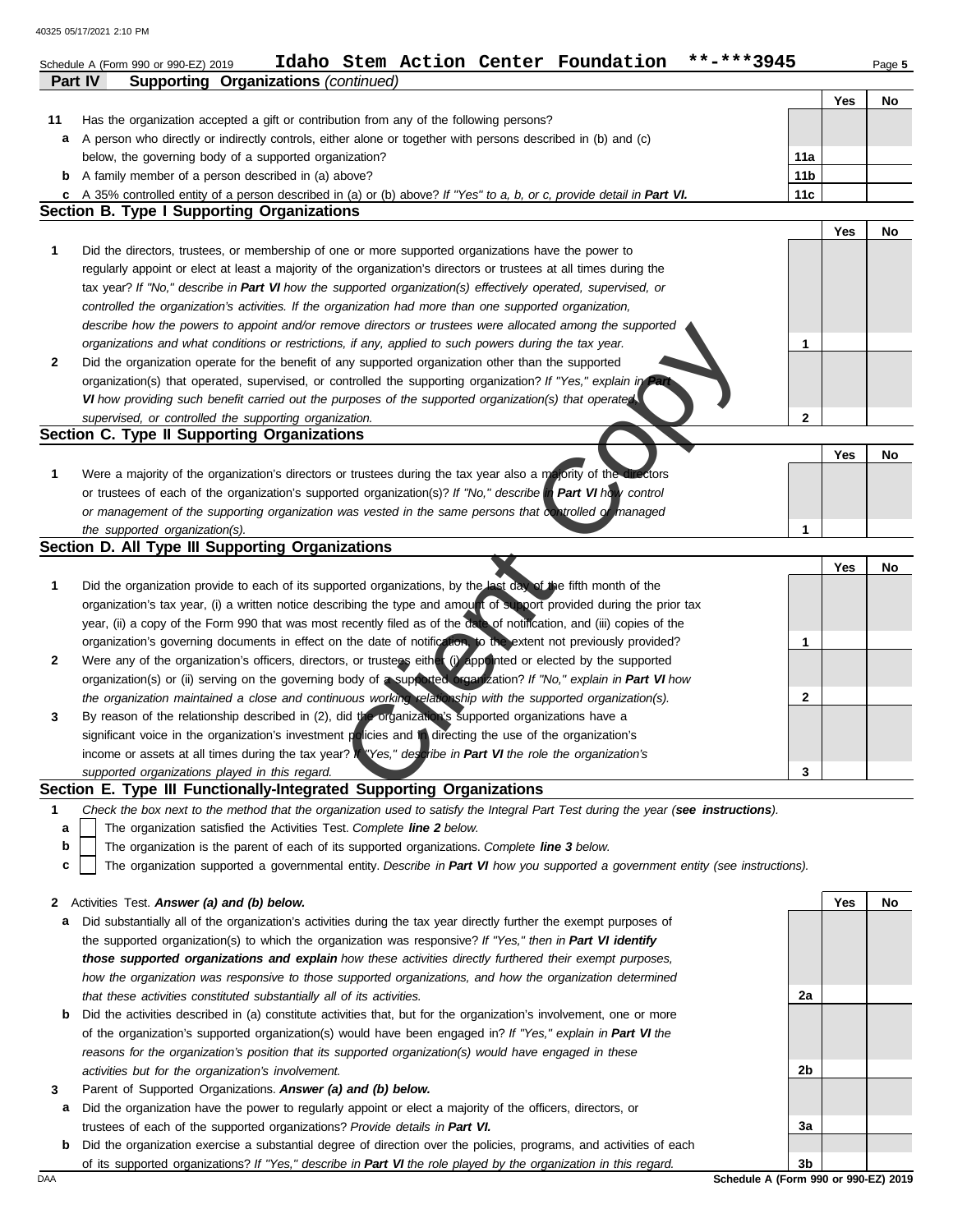40325 05/17/2021 2:10 PM

| Idaho Stem Action Center Foundation<br>Schedule A (Form 990 or 990-EZ) 2019                                                           |                | **-***3945     | Page 6                         |
|---------------------------------------------------------------------------------------------------------------------------------------|----------------|----------------|--------------------------------|
| <b>Part V</b><br>Type III Non-Functionally Integrated 509(a)(3) Supporting Organizations                                              |                |                |                                |
| 1<br>Check here if the organization satisfied the Integral Part Test as a qualifying trust on Nov. 20, 1970 (explain in Part VI). See |                |                |                                |
| instructions. All other Type III non-functionally integrated supporting organizations must complete Sections A through E.             |                |                |                                |
| Section A - Adjusted Net Income                                                                                                       |                | (A) Prior Year | (B) Current Year<br>(optional) |
| Net short-term capital gain<br>1                                                                                                      | $\mathbf{1}$   |                |                                |
| $\mathbf{2}$<br>Recoveries of prior-year distributions                                                                                | $\mathbf{2}$   |                |                                |
| 3<br>Other gross income (see instructions)                                                                                            | 3              |                |                                |
| 4<br>Add lines 1 through 3.                                                                                                           | 4              |                |                                |
| 5<br>Depreciation and depletion                                                                                                       | 5              |                |                                |
| 6<br>Portion of operating expenses paid or incurred for production or                                                                 |                |                |                                |
| collection of gross income or for management, conservation, or                                                                        |                |                |                                |
| maintenance of property held for production of income (see instructions)                                                              | 6              |                |                                |
| 7<br>Other expenses (see instructions)                                                                                                | $\overline{7}$ |                |                                |
| 8<br><b>Adjusted Net Income</b> (subtract lines 5, 6, and 7 from line 4)                                                              | 8              |                |                                |
| <b>Section B - Minimum Asset Amount</b>                                                                                               |                | (A) Prior Year | (B) Current Year<br>(optional) |
| Aggregate fair market value of all non-exempt-use assets (see<br>1                                                                    |                |                |                                |
| instructions for short tax year or assets held for part of year):                                                                     |                |                |                                |
| Average monthly value of securities<br>a                                                                                              |                |                |                                |
| Average monthly cash balances<br>b                                                                                                    |                |                |                                |
| <b>c</b> Fair market value of other non-exempt-use assets                                                                             | 1c             |                |                                |
| <b>Total</b> (add lines 1a, 1b, and 1c)<br>d                                                                                          | 1đ             |                |                                |
| <b>Discount</b> claimed for blockage or other<br>е                                                                                    |                |                |                                |
| factors (explain in detail in <b>Part VI)</b> :                                                                                       |                |                |                                |
| $\mathbf{2}$<br>Acquisition indebtedness applicable to non-exempt-use assets                                                          | $\mathbf{2}$   |                |                                |
| 3<br>Subtract line 2 from line 1d                                                                                                     | 3              |                |                                |
| Cash deemed held for exempt use. Enter 1-1/2% of line 3 (for greater amount,<br>4                                                     |                |                |                                |
| see instructions).                                                                                                                    | 4              |                |                                |
| 5<br>Net value of non-exempt-use assets (subtract line 4 from line 3)                                                                 | 5              |                |                                |
| 6<br>Multiply line 5 by .035.                                                                                                         | 6              |                |                                |
| 7<br>Recoveries of prior-year distributions                                                                                           | 7              |                |                                |
| 8<br><b>Minimum Asset Amount</b> (add line 7 to line 6)                                                                               | 8              |                |                                |
| Section C - Distributable Amount                                                                                                      |                |                | <b>Current Year</b>            |
| line 8, Column A)<br>Adjusted net income for prior year (from Section<br>1                                                            | $\mathbf{1}$   |                |                                |
| $\mathbf{2}$<br>Enter 85% of line 1.                                                                                                  | $\overline{2}$ |                |                                |
| Minimum asset amount for prior year (from Section B, line 8, Column A)<br>3                                                           | 3              |                |                                |
| Enter greater of line 2 or line 3.<br>4                                                                                               | 4              |                |                                |
| 5<br>Income tax imposed in prior year                                                                                                 | 5              |                |                                |
| 6<br><b>Distributable Amount.</b> Subtract line 5 from line 4, unless subject to                                                      |                |                |                                |
| emergency temporary reduction (see instructions)                                                                                      | 6              |                |                                |

**7** Check here if the current year is the organization's first as a non-functionally integrated Type III supporting organization (see instructions).

**Schedule A (Form 990 or 990-EZ) 2019** 

DAA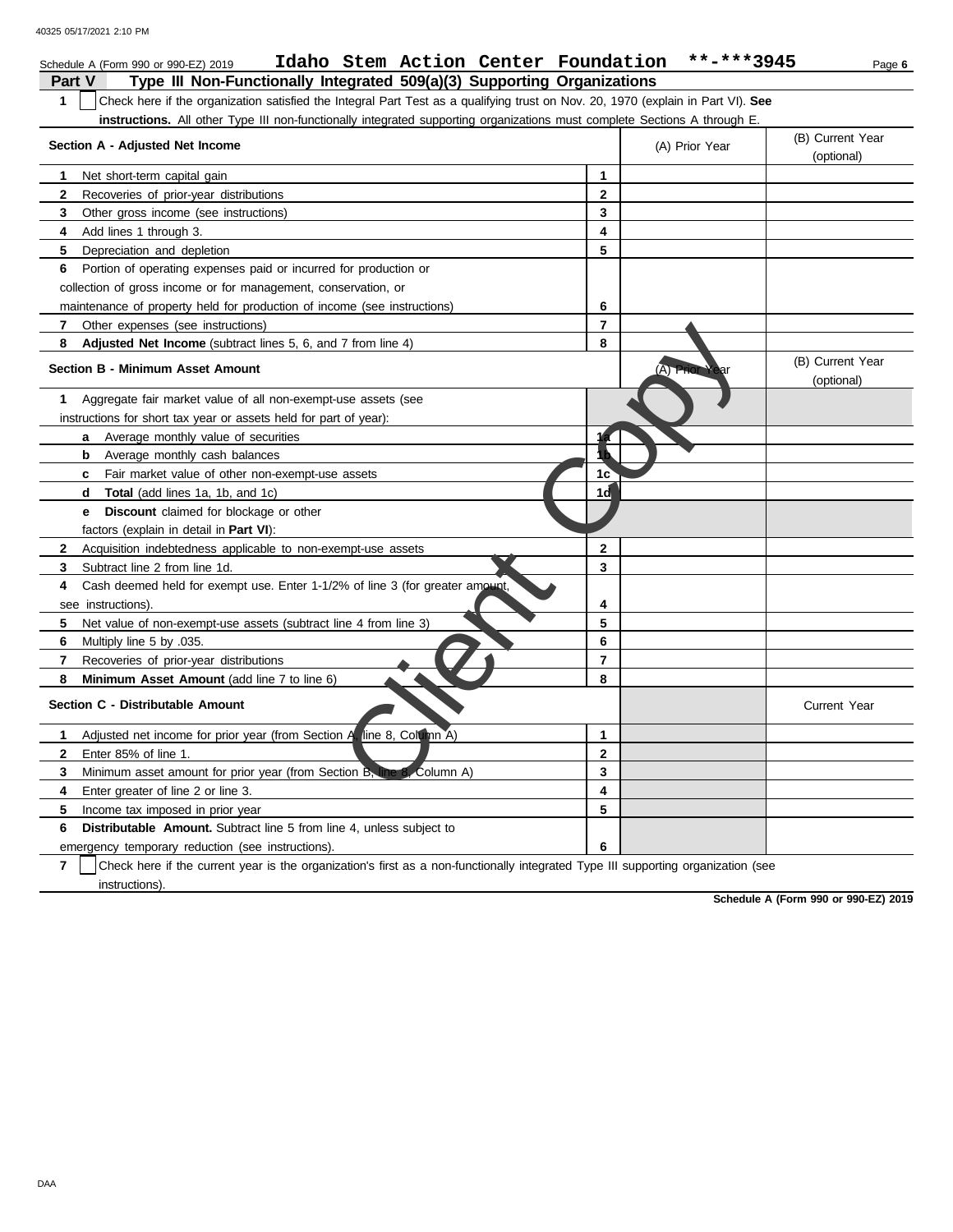| organizations, in excess of income from activity<br>3<br>Administrative expenses paid to accomplish exempt purposes of supported organizations<br>4<br>Amounts paid to acquire exempt-use assets<br>5<br>Qualified set-aside amounts (prior IRS approval required)<br>6<br>Other distributions (describe in Part VI). See instructions.<br>7<br><b>Total annual distributions.</b> Add lines 1 through 6.<br>8<br>Distributions to attentive supported organizations to which the organization is responsive<br>(provide details in Part VI). See instructions.<br>9<br>Distributable amount for 2019 from Section C, line 6<br>10<br>Line 8 amount divided by line 9 amount<br>(ii)<br>(i)<br>(iii)<br><b>Underdistributions</b><br><b>Distributable</b><br><b>Excess Distributions</b><br><b>Section E - Distribution Allocations (see instructions)</b><br>Pre 2019<br>Amount for 2019<br>Distributable amount for 2019 from Section C, line 6<br>1<br>$\mathbf{2}$<br>Underdistributions, if any, for years prior to 2019<br>(reasonable cause required-explain in Part VI). See<br>instructions.<br>3<br>Excess distributions carryover, if any, to 2019<br>f Total of lines 3a through e<br><b>g</b> Applied to underdistributions of prior years<br>h Applied to 2019 distributable amount<br><i>i</i> Carryover from 2014 not applied (see instructions)<br>Remainder. Subtract lines 3g, 3h, and 3i from 3f.<br>Distributions for 2019 from<br>4<br>Section D, line 7:<br>\$<br>a Applied to underdistributions of prior years<br><b>b</b> Applied to 2019 distributable amount<br>c Remainder. Subtract lines 4a and 4b from 4.<br>5<br>Remaining underdistributions for years prior to 2019, if<br>any. Subtract lines 3g and 4a from line 2. For result<br>greater than zero, explain in Part VI. See instructions.<br>Remaining underdistributions for 2019. Subtract lines 3h<br>and 4b from line 1. For result greater than zero, explain in<br><b>Part VI.</b> See instructions.<br>Excess distributions carryover to 2020. Add lines 3j<br>$\overline{7}$<br>and 4c.<br>Breakdown of line 7:<br>8<br>a Excess from 2015<br><b>b</b> Excess from 2016<br><b>d</b> Excess from 2018 | 2 | Amounts paid to perform activity that directly furthers exempt purposes of supported |  |  |
|----------------------------------------------------------------------------------------------------------------------------------------------------------------------------------------------------------------------------------------------------------------------------------------------------------------------------------------------------------------------------------------------------------------------------------------------------------------------------------------------------------------------------------------------------------------------------------------------------------------------------------------------------------------------------------------------------------------------------------------------------------------------------------------------------------------------------------------------------------------------------------------------------------------------------------------------------------------------------------------------------------------------------------------------------------------------------------------------------------------------------------------------------------------------------------------------------------------------------------------------------------------------------------------------------------------------------------------------------------------------------------------------------------------------------------------------------------------------------------------------------------------------------------------------------------------------------------------------------------------------------------------------------------------------------------------------------------------------------------------------------------------------------------------------------------------------------------------------------------------------------------------------------------------------------------------------------------------------------------------------------------------------------------------------------------------------------------------------------------------------------------------------------------------------------------------------------|---|--------------------------------------------------------------------------------------|--|--|
|                                                                                                                                                                                                                                                                                                                                                                                                                                                                                                                                                                                                                                                                                                                                                                                                                                                                                                                                                                                                                                                                                                                                                                                                                                                                                                                                                                                                                                                                                                                                                                                                                                                                                                                                                                                                                                                                                                                                                                                                                                                                                                                                                                                                    |   |                                                                                      |  |  |
|                                                                                                                                                                                                                                                                                                                                                                                                                                                                                                                                                                                                                                                                                                                                                                                                                                                                                                                                                                                                                                                                                                                                                                                                                                                                                                                                                                                                                                                                                                                                                                                                                                                                                                                                                                                                                                                                                                                                                                                                                                                                                                                                                                                                    |   |                                                                                      |  |  |
|                                                                                                                                                                                                                                                                                                                                                                                                                                                                                                                                                                                                                                                                                                                                                                                                                                                                                                                                                                                                                                                                                                                                                                                                                                                                                                                                                                                                                                                                                                                                                                                                                                                                                                                                                                                                                                                                                                                                                                                                                                                                                                                                                                                                    |   |                                                                                      |  |  |
|                                                                                                                                                                                                                                                                                                                                                                                                                                                                                                                                                                                                                                                                                                                                                                                                                                                                                                                                                                                                                                                                                                                                                                                                                                                                                                                                                                                                                                                                                                                                                                                                                                                                                                                                                                                                                                                                                                                                                                                                                                                                                                                                                                                                    |   |                                                                                      |  |  |
|                                                                                                                                                                                                                                                                                                                                                                                                                                                                                                                                                                                                                                                                                                                                                                                                                                                                                                                                                                                                                                                                                                                                                                                                                                                                                                                                                                                                                                                                                                                                                                                                                                                                                                                                                                                                                                                                                                                                                                                                                                                                                                                                                                                                    |   |                                                                                      |  |  |
|                                                                                                                                                                                                                                                                                                                                                                                                                                                                                                                                                                                                                                                                                                                                                                                                                                                                                                                                                                                                                                                                                                                                                                                                                                                                                                                                                                                                                                                                                                                                                                                                                                                                                                                                                                                                                                                                                                                                                                                                                                                                                                                                                                                                    |   |                                                                                      |  |  |
|                                                                                                                                                                                                                                                                                                                                                                                                                                                                                                                                                                                                                                                                                                                                                                                                                                                                                                                                                                                                                                                                                                                                                                                                                                                                                                                                                                                                                                                                                                                                                                                                                                                                                                                                                                                                                                                                                                                                                                                                                                                                                                                                                                                                    |   |                                                                                      |  |  |
|                                                                                                                                                                                                                                                                                                                                                                                                                                                                                                                                                                                                                                                                                                                                                                                                                                                                                                                                                                                                                                                                                                                                                                                                                                                                                                                                                                                                                                                                                                                                                                                                                                                                                                                                                                                                                                                                                                                                                                                                                                                                                                                                                                                                    |   |                                                                                      |  |  |
|                                                                                                                                                                                                                                                                                                                                                                                                                                                                                                                                                                                                                                                                                                                                                                                                                                                                                                                                                                                                                                                                                                                                                                                                                                                                                                                                                                                                                                                                                                                                                                                                                                                                                                                                                                                                                                                                                                                                                                                                                                                                                                                                                                                                    |   |                                                                                      |  |  |
|                                                                                                                                                                                                                                                                                                                                                                                                                                                                                                                                                                                                                                                                                                                                                                                                                                                                                                                                                                                                                                                                                                                                                                                                                                                                                                                                                                                                                                                                                                                                                                                                                                                                                                                                                                                                                                                                                                                                                                                                                                                                                                                                                                                                    |   |                                                                                      |  |  |
|                                                                                                                                                                                                                                                                                                                                                                                                                                                                                                                                                                                                                                                                                                                                                                                                                                                                                                                                                                                                                                                                                                                                                                                                                                                                                                                                                                                                                                                                                                                                                                                                                                                                                                                                                                                                                                                                                                                                                                                                                                                                                                                                                                                                    |   |                                                                                      |  |  |
|                                                                                                                                                                                                                                                                                                                                                                                                                                                                                                                                                                                                                                                                                                                                                                                                                                                                                                                                                                                                                                                                                                                                                                                                                                                                                                                                                                                                                                                                                                                                                                                                                                                                                                                                                                                                                                                                                                                                                                                                                                                                                                                                                                                                    |   |                                                                                      |  |  |
|                                                                                                                                                                                                                                                                                                                                                                                                                                                                                                                                                                                                                                                                                                                                                                                                                                                                                                                                                                                                                                                                                                                                                                                                                                                                                                                                                                                                                                                                                                                                                                                                                                                                                                                                                                                                                                                                                                                                                                                                                                                                                                                                                                                                    |   |                                                                                      |  |  |
|                                                                                                                                                                                                                                                                                                                                                                                                                                                                                                                                                                                                                                                                                                                                                                                                                                                                                                                                                                                                                                                                                                                                                                                                                                                                                                                                                                                                                                                                                                                                                                                                                                                                                                                                                                                                                                                                                                                                                                                                                                                                                                                                                                                                    |   |                                                                                      |  |  |
|                                                                                                                                                                                                                                                                                                                                                                                                                                                                                                                                                                                                                                                                                                                                                                                                                                                                                                                                                                                                                                                                                                                                                                                                                                                                                                                                                                                                                                                                                                                                                                                                                                                                                                                                                                                                                                                                                                                                                                                                                                                                                                                                                                                                    |   |                                                                                      |  |  |
|                                                                                                                                                                                                                                                                                                                                                                                                                                                                                                                                                                                                                                                                                                                                                                                                                                                                                                                                                                                                                                                                                                                                                                                                                                                                                                                                                                                                                                                                                                                                                                                                                                                                                                                                                                                                                                                                                                                                                                                                                                                                                                                                                                                                    |   |                                                                                      |  |  |
|                                                                                                                                                                                                                                                                                                                                                                                                                                                                                                                                                                                                                                                                                                                                                                                                                                                                                                                                                                                                                                                                                                                                                                                                                                                                                                                                                                                                                                                                                                                                                                                                                                                                                                                                                                                                                                                                                                                                                                                                                                                                                                                                                                                                    |   |                                                                                      |  |  |
|                                                                                                                                                                                                                                                                                                                                                                                                                                                                                                                                                                                                                                                                                                                                                                                                                                                                                                                                                                                                                                                                                                                                                                                                                                                                                                                                                                                                                                                                                                                                                                                                                                                                                                                                                                                                                                                                                                                                                                                                                                                                                                                                                                                                    |   |                                                                                      |  |  |
|                                                                                                                                                                                                                                                                                                                                                                                                                                                                                                                                                                                                                                                                                                                                                                                                                                                                                                                                                                                                                                                                                                                                                                                                                                                                                                                                                                                                                                                                                                                                                                                                                                                                                                                                                                                                                                                                                                                                                                                                                                                                                                                                                                                                    |   |                                                                                      |  |  |
|                                                                                                                                                                                                                                                                                                                                                                                                                                                                                                                                                                                                                                                                                                                                                                                                                                                                                                                                                                                                                                                                                                                                                                                                                                                                                                                                                                                                                                                                                                                                                                                                                                                                                                                                                                                                                                                                                                                                                                                                                                                                                                                                                                                                    |   |                                                                                      |  |  |
|                                                                                                                                                                                                                                                                                                                                                                                                                                                                                                                                                                                                                                                                                                                                                                                                                                                                                                                                                                                                                                                                                                                                                                                                                                                                                                                                                                                                                                                                                                                                                                                                                                                                                                                                                                                                                                                                                                                                                                                                                                                                                                                                                                                                    |   |                                                                                      |  |  |
|                                                                                                                                                                                                                                                                                                                                                                                                                                                                                                                                                                                                                                                                                                                                                                                                                                                                                                                                                                                                                                                                                                                                                                                                                                                                                                                                                                                                                                                                                                                                                                                                                                                                                                                                                                                                                                                                                                                                                                                                                                                                                                                                                                                                    |   |                                                                                      |  |  |
|                                                                                                                                                                                                                                                                                                                                                                                                                                                                                                                                                                                                                                                                                                                                                                                                                                                                                                                                                                                                                                                                                                                                                                                                                                                                                                                                                                                                                                                                                                                                                                                                                                                                                                                                                                                                                                                                                                                                                                                                                                                                                                                                                                                                    |   |                                                                                      |  |  |
|                                                                                                                                                                                                                                                                                                                                                                                                                                                                                                                                                                                                                                                                                                                                                                                                                                                                                                                                                                                                                                                                                                                                                                                                                                                                                                                                                                                                                                                                                                                                                                                                                                                                                                                                                                                                                                                                                                                                                                                                                                                                                                                                                                                                    |   |                                                                                      |  |  |
|                                                                                                                                                                                                                                                                                                                                                                                                                                                                                                                                                                                                                                                                                                                                                                                                                                                                                                                                                                                                                                                                                                                                                                                                                                                                                                                                                                                                                                                                                                                                                                                                                                                                                                                                                                                                                                                                                                                                                                                                                                                                                                                                                                                                    |   |                                                                                      |  |  |
|                                                                                                                                                                                                                                                                                                                                                                                                                                                                                                                                                                                                                                                                                                                                                                                                                                                                                                                                                                                                                                                                                                                                                                                                                                                                                                                                                                                                                                                                                                                                                                                                                                                                                                                                                                                                                                                                                                                                                                                                                                                                                                                                                                                                    |   |                                                                                      |  |  |
|                                                                                                                                                                                                                                                                                                                                                                                                                                                                                                                                                                                                                                                                                                                                                                                                                                                                                                                                                                                                                                                                                                                                                                                                                                                                                                                                                                                                                                                                                                                                                                                                                                                                                                                                                                                                                                                                                                                                                                                                                                                                                                                                                                                                    |   |                                                                                      |  |  |
|                                                                                                                                                                                                                                                                                                                                                                                                                                                                                                                                                                                                                                                                                                                                                                                                                                                                                                                                                                                                                                                                                                                                                                                                                                                                                                                                                                                                                                                                                                                                                                                                                                                                                                                                                                                                                                                                                                                                                                                                                                                                                                                                                                                                    |   |                                                                                      |  |  |
|                                                                                                                                                                                                                                                                                                                                                                                                                                                                                                                                                                                                                                                                                                                                                                                                                                                                                                                                                                                                                                                                                                                                                                                                                                                                                                                                                                                                                                                                                                                                                                                                                                                                                                                                                                                                                                                                                                                                                                                                                                                                                                                                                                                                    |   |                                                                                      |  |  |
|                                                                                                                                                                                                                                                                                                                                                                                                                                                                                                                                                                                                                                                                                                                                                                                                                                                                                                                                                                                                                                                                                                                                                                                                                                                                                                                                                                                                                                                                                                                                                                                                                                                                                                                                                                                                                                                                                                                                                                                                                                                                                                                                                                                                    |   |                                                                                      |  |  |
|                                                                                                                                                                                                                                                                                                                                                                                                                                                                                                                                                                                                                                                                                                                                                                                                                                                                                                                                                                                                                                                                                                                                                                                                                                                                                                                                                                                                                                                                                                                                                                                                                                                                                                                                                                                                                                                                                                                                                                                                                                                                                                                                                                                                    |   |                                                                                      |  |  |
|                                                                                                                                                                                                                                                                                                                                                                                                                                                                                                                                                                                                                                                                                                                                                                                                                                                                                                                                                                                                                                                                                                                                                                                                                                                                                                                                                                                                                                                                                                                                                                                                                                                                                                                                                                                                                                                                                                                                                                                                                                                                                                                                                                                                    |   |                                                                                      |  |  |
|                                                                                                                                                                                                                                                                                                                                                                                                                                                                                                                                                                                                                                                                                                                                                                                                                                                                                                                                                                                                                                                                                                                                                                                                                                                                                                                                                                                                                                                                                                                                                                                                                                                                                                                                                                                                                                                                                                                                                                                                                                                                                                                                                                                                    |   |                                                                                      |  |  |
|                                                                                                                                                                                                                                                                                                                                                                                                                                                                                                                                                                                                                                                                                                                                                                                                                                                                                                                                                                                                                                                                                                                                                                                                                                                                                                                                                                                                                                                                                                                                                                                                                                                                                                                                                                                                                                                                                                                                                                                                                                                                                                                                                                                                    |   |                                                                                      |  |  |
|                                                                                                                                                                                                                                                                                                                                                                                                                                                                                                                                                                                                                                                                                                                                                                                                                                                                                                                                                                                                                                                                                                                                                                                                                                                                                                                                                                                                                                                                                                                                                                                                                                                                                                                                                                                                                                                                                                                                                                                                                                                                                                                                                                                                    |   |                                                                                      |  |  |
|                                                                                                                                                                                                                                                                                                                                                                                                                                                                                                                                                                                                                                                                                                                                                                                                                                                                                                                                                                                                                                                                                                                                                                                                                                                                                                                                                                                                                                                                                                                                                                                                                                                                                                                                                                                                                                                                                                                                                                                                                                                                                                                                                                                                    |   |                                                                                      |  |  |
|                                                                                                                                                                                                                                                                                                                                                                                                                                                                                                                                                                                                                                                                                                                                                                                                                                                                                                                                                                                                                                                                                                                                                                                                                                                                                                                                                                                                                                                                                                                                                                                                                                                                                                                                                                                                                                                                                                                                                                                                                                                                                                                                                                                                    |   |                                                                                      |  |  |
|                                                                                                                                                                                                                                                                                                                                                                                                                                                                                                                                                                                                                                                                                                                                                                                                                                                                                                                                                                                                                                                                                                                                                                                                                                                                                                                                                                                                                                                                                                                                                                                                                                                                                                                                                                                                                                                                                                                                                                                                                                                                                                                                                                                                    |   |                                                                                      |  |  |
|                                                                                                                                                                                                                                                                                                                                                                                                                                                                                                                                                                                                                                                                                                                                                                                                                                                                                                                                                                                                                                                                                                                                                                                                                                                                                                                                                                                                                                                                                                                                                                                                                                                                                                                                                                                                                                                                                                                                                                                                                                                                                                                                                                                                    |   |                                                                                      |  |  |
|                                                                                                                                                                                                                                                                                                                                                                                                                                                                                                                                                                                                                                                                                                                                                                                                                                                                                                                                                                                                                                                                                                                                                                                                                                                                                                                                                                                                                                                                                                                                                                                                                                                                                                                                                                                                                                                                                                                                                                                                                                                                                                                                                                                                    |   |                                                                                      |  |  |
|                                                                                                                                                                                                                                                                                                                                                                                                                                                                                                                                                                                                                                                                                                                                                                                                                                                                                                                                                                                                                                                                                                                                                                                                                                                                                                                                                                                                                                                                                                                                                                                                                                                                                                                                                                                                                                                                                                                                                                                                                                                                                                                                                                                                    |   |                                                                                      |  |  |
|                                                                                                                                                                                                                                                                                                                                                                                                                                                                                                                                                                                                                                                                                                                                                                                                                                                                                                                                                                                                                                                                                                                                                                                                                                                                                                                                                                                                                                                                                                                                                                                                                                                                                                                                                                                                                                                                                                                                                                                                                                                                                                                                                                                                    |   |                                                                                      |  |  |
|                                                                                                                                                                                                                                                                                                                                                                                                                                                                                                                                                                                                                                                                                                                                                                                                                                                                                                                                                                                                                                                                                                                                                                                                                                                                                                                                                                                                                                                                                                                                                                                                                                                                                                                                                                                                                                                                                                                                                                                                                                                                                                                                                                                                    |   |                                                                                      |  |  |
|                                                                                                                                                                                                                                                                                                                                                                                                                                                                                                                                                                                                                                                                                                                                                                                                                                                                                                                                                                                                                                                                                                                                                                                                                                                                                                                                                                                                                                                                                                                                                                                                                                                                                                                                                                                                                                                                                                                                                                                                                                                                                                                                                                                                    |   | <b>e</b> Excess from 2019                                                            |  |  |

**Schedule A (Form 990 or 990-EZ) 2019**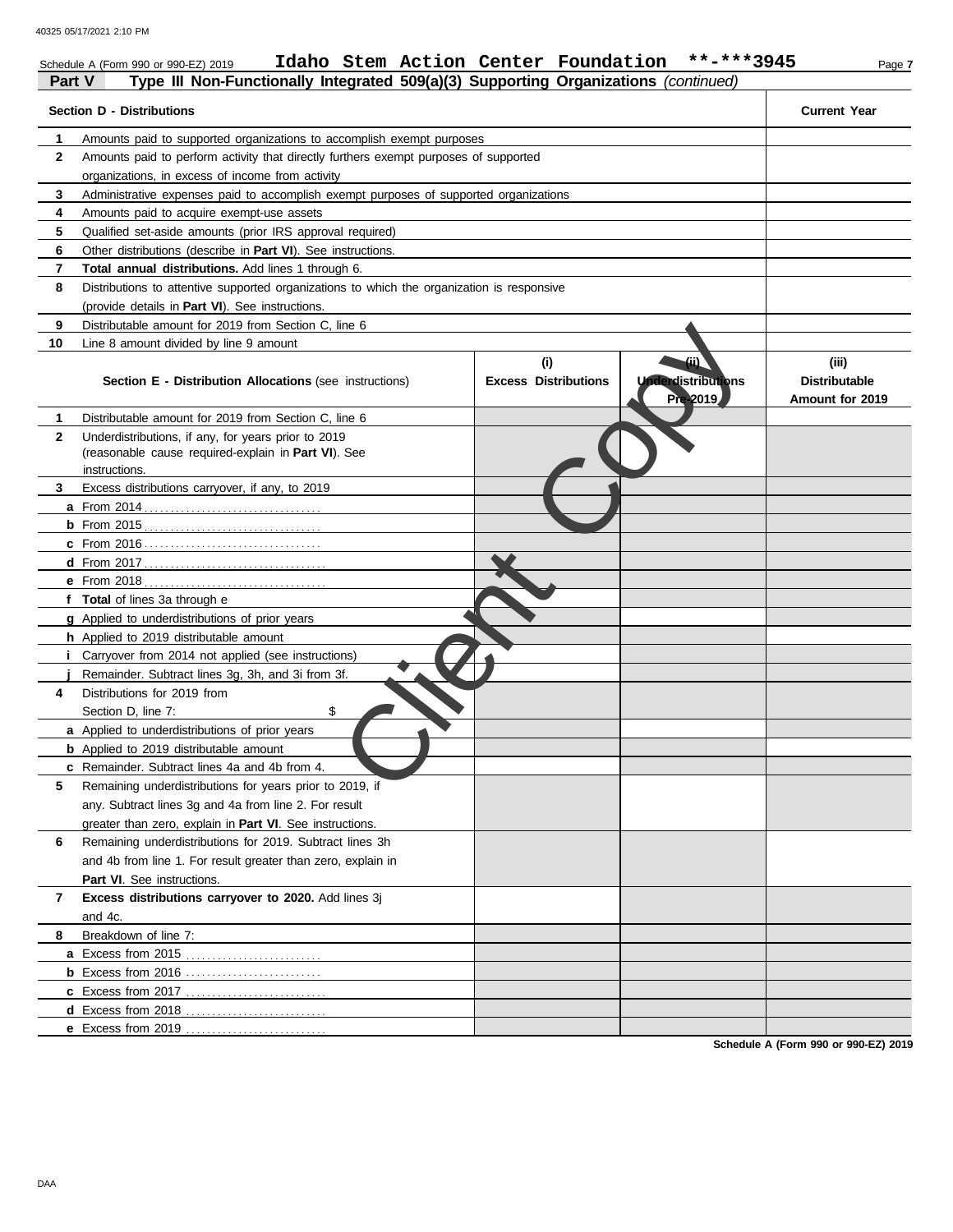|         | Idaho Stem Action Center Foundation **-***3945<br>Schedule A (Form 990 or 990-EZ) 2019                                                                                                                                                                                                                                                                                                                                                                                                    | Page 8 |
|---------|-------------------------------------------------------------------------------------------------------------------------------------------------------------------------------------------------------------------------------------------------------------------------------------------------------------------------------------------------------------------------------------------------------------------------------------------------------------------------------------------|--------|
| Part VI | Supplemental Information. Provide the explanations required by Part II, line 10; Part II, line 17a or 17b; Part<br>III, line 12; Part IV, Section A, lines 1, 2, 3b, 3c, 4b, 4c, 5a, 6, 9a, 9b, 9c, 11a, 11b, and 11c; Part IV, Section<br>B, lines 1 and 2; Part IV, Section C, line 1; Part IV, Section D, lines 2 and 3; Part IV, Section E, lines 1c, 2a, 2b,<br>3a, and 3b; Part V, line 1; Part V, Section B, line 1e; Part V, Section D, lines 5, 6, and 8; and Part V, Section E, |        |
|         | lines 2, 5, and 6. Also complete this part for any additional information. (See instructions.)                                                                                                                                                                                                                                                                                                                                                                                            |        |
|         |                                                                                                                                                                                                                                                                                                                                                                                                                                                                                           |        |
|         |                                                                                                                                                                                                                                                                                                                                                                                                                                                                                           |        |
|         |                                                                                                                                                                                                                                                                                                                                                                                                                                                                                           |        |
|         |                                                                                                                                                                                                                                                                                                                                                                                                                                                                                           |        |
|         |                                                                                                                                                                                                                                                                                                                                                                                                                                                                                           |        |
|         |                                                                                                                                                                                                                                                                                                                                                                                                                                                                                           |        |
|         |                                                                                                                                                                                                                                                                                                                                                                                                                                                                                           |        |
|         |                                                                                                                                                                                                                                                                                                                                                                                                                                                                                           |        |
|         |                                                                                                                                                                                                                                                                                                                                                                                                                                                                                           |        |
|         |                                                                                                                                                                                                                                                                                                                                                                                                                                                                                           |        |
|         |                                                                                                                                                                                                                                                                                                                                                                                                                                                                                           |        |
|         |                                                                                                                                                                                                                                                                                                                                                                                                                                                                                           |        |
|         |                                                                                                                                                                                                                                                                                                                                                                                                                                                                                           |        |
|         |                                                                                                                                                                                                                                                                                                                                                                                                                                                                                           |        |
|         |                                                                                                                                                                                                                                                                                                                                                                                                                                                                                           |        |
|         |                                                                                                                                                                                                                                                                                                                                                                                                                                                                                           |        |
|         |                                                                                                                                                                                                                                                                                                                                                                                                                                                                                           |        |
|         |                                                                                                                                                                                                                                                                                                                                                                                                                                                                                           |        |
|         |                                                                                                                                                                                                                                                                                                                                                                                                                                                                                           |        |
|         |                                                                                                                                                                                                                                                                                                                                                                                                                                                                                           |        |
|         |                                                                                                                                                                                                                                                                                                                                                                                                                                                                                           |        |
|         |                                                                                                                                                                                                                                                                                                                                                                                                                                                                                           |        |
|         |                                                                                                                                                                                                                                                                                                                                                                                                                                                                                           |        |
|         |                                                                                                                                                                                                                                                                                                                                                                                                                                                                                           |        |
|         |                                                                                                                                                                                                                                                                                                                                                                                                                                                                                           |        |
|         |                                                                                                                                                                                                                                                                                                                                                                                                                                                                                           |        |
|         |                                                                                                                                                                                                                                                                                                                                                                                                                                                                                           |        |
|         |                                                                                                                                                                                                                                                                                                                                                                                                                                                                                           |        |
|         |                                                                                                                                                                                                                                                                                                                                                                                                                                                                                           |        |
|         |                                                                                                                                                                                                                                                                                                                                                                                                                                                                                           |        |
|         |                                                                                                                                                                                                                                                                                                                                                                                                                                                                                           |        |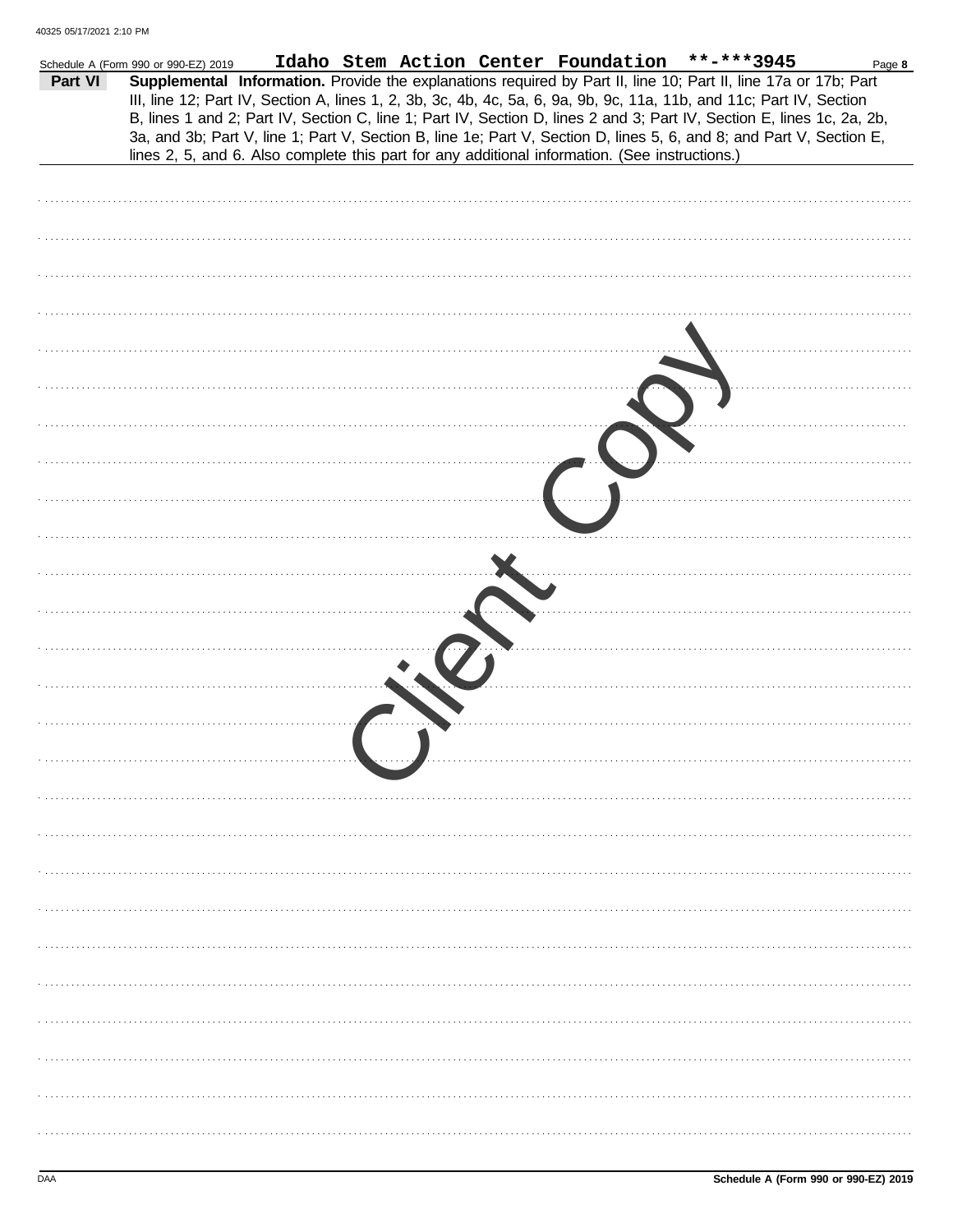| 40325 05/17/2021 2:10 PM                                                                    |                                                                                                                                                                                                                                                                                                                                                                                                                                                                                                                                                                                                                                                                                                                                                                                                                                                                                                                                                                                                                                                          |            |  |  |  |  |  |  |
|---------------------------------------------------------------------------------------------|----------------------------------------------------------------------------------------------------------------------------------------------------------------------------------------------------------------------------------------------------------------------------------------------------------------------------------------------------------------------------------------------------------------------------------------------------------------------------------------------------------------------------------------------------------------------------------------------------------------------------------------------------------------------------------------------------------------------------------------------------------------------------------------------------------------------------------------------------------------------------------------------------------------------------------------------------------------------------------------------------------------------------------------------------------|------------|--|--|--|--|--|--|
| <b>Schedule B</b>                                                                           | <b>Schedule of Contributors</b><br>(Form 990, 990-EZ,                                                                                                                                                                                                                                                                                                                                                                                                                                                                                                                                                                                                                                                                                                                                                                                                                                                                                                                                                                                                    |            |  |  |  |  |  |  |
| or 990-PF)<br>Department of the Treasury<br>Internal Revenue Service                        | L Attach to Form 990, Form 990-EZ, or Form 990-PF.<br>La Go to www.irs.gov/Form990 for the latest information.                                                                                                                                                                                                                                                                                                                                                                                                                                                                                                                                                                                                                                                                                                                                                                                                                                                                                                                                           |            |  |  |  |  |  |  |
| Name of the organization                                                                    | Employer identification number<br>Idaho Stem Action Center Foundation                                                                                                                                                                                                                                                                                                                                                                                                                                                                                                                                                                                                                                                                                                                                                                                                                                                                                                                                                                                    |            |  |  |  |  |  |  |
| Incorporated                                                                                |                                                                                                                                                                                                                                                                                                                                                                                                                                                                                                                                                                                                                                                                                                                                                                                                                                                                                                                                                                                                                                                          | **-***3945 |  |  |  |  |  |  |
| Organization type (check one):                                                              |                                                                                                                                                                                                                                                                                                                                                                                                                                                                                                                                                                                                                                                                                                                                                                                                                                                                                                                                                                                                                                                          |            |  |  |  |  |  |  |
| Filers of:                                                                                  | Section:                                                                                                                                                                                                                                                                                                                                                                                                                                                                                                                                                                                                                                                                                                                                                                                                                                                                                                                                                                                                                                                 |            |  |  |  |  |  |  |
| Form 990 or 990-EZ                                                                          | IXI<br>501(c)<br>) (enter number) organization<br>3.                                                                                                                                                                                                                                                                                                                                                                                                                                                                                                                                                                                                                                                                                                                                                                                                                                                                                                                                                                                                     |            |  |  |  |  |  |  |
|                                                                                             | $4947(a)(1)$ nonexempt charitable trust not treated as a private foundation                                                                                                                                                                                                                                                                                                                                                                                                                                                                                                                                                                                                                                                                                                                                                                                                                                                                                                                                                                              |            |  |  |  |  |  |  |
|                                                                                             | 527 political organization                                                                                                                                                                                                                                                                                                                                                                                                                                                                                                                                                                                                                                                                                                                                                                                                                                                                                                                                                                                                                               |            |  |  |  |  |  |  |
| Form 990-PF                                                                                 | 501(c)(3) exempt private foundation                                                                                                                                                                                                                                                                                                                                                                                                                                                                                                                                                                                                                                                                                                                                                                                                                                                                                                                                                                                                                      |            |  |  |  |  |  |  |
|                                                                                             | 4947(a)(1) nonexempt charitable trust treated as a private foundation                                                                                                                                                                                                                                                                                                                                                                                                                                                                                                                                                                                                                                                                                                                                                                                                                                                                                                                                                                                    |            |  |  |  |  |  |  |
|                                                                                             | $501(c)(3)$ taxable private foundation                                                                                                                                                                                                                                                                                                                                                                                                                                                                                                                                                                                                                                                                                                                                                                                                                                                                                                                                                                                                                   |            |  |  |  |  |  |  |
| instructions.<br>General Rule<br>contributor's total contributions.<br><b>Special Rules</b> | Note: Only a section 501(c)(7), (8), or (10) organization can check boxes for both the General Rule and a Special Rule. See<br>For an organization filing Form 990, 990-EZ, or 990-PF that received, during the year, contributions totaling \$5,000<br>or more (in money or property) from any one contributor. Complete Parts Land II. See instructions for determining a<br>$\boxed{\textbf{X}}$ For an organization described in section 501(c)(3) ling Form 990 or 990-EZ that met the 33 <sup>1</sup> /3% support test of the<br>regulations under sections $509(a)(1)$ and $170(b)(1)(A)(vi)$ , that checked Schedule A (Form 990 or 990-EZ), Part II, line<br>13, 16a, or 16b, and that received from any one contributor, during the year, total contributions of the greater of (1)<br>\$5,000; or (2) 2% of the amount on (i) Form 990, Part VIII, line 1h; or (ii) Form 990-EZ, line 1. Complete Parts I and II.<br>For an organization described in section $501(c)(7)$ , (8), or (10) filing Form 990 or 990-EZ that received from any one |            |  |  |  |  |  |  |
| totaling \$5,000 or more during the year                                                    | contributor, during the year, total contributions of more than \$1,000 exclusively for religious, charitable, scientific,<br>literary, or educational purposes, or for the prevention of cruelty to children or animals. Complete Parts I (entering<br>"N/A" in column (b) instead of the contributor name and address), II, and III.<br>For an organization described in section $501(c)(7)$ , (8), or (10) filing Form 990 or 990-EZ that received from any one<br>contributor, during the year, contributions exclusively for religious, charitable, etc., purposes, but no such<br>contributions totaled more than \$1,000. If this box is checked, enter here the total contributions that were received<br>during the year for an exclusively religious, charitable, etc., purpose. Don't complete any of the parts unless the<br>General Rule applies to this organization because it received nonexclusively religious, charitable, etc., contributions                                                                                          | \$         |  |  |  |  |  |  |
|                                                                                             | <b>Caution:</b> An organization that isn't covered by the General Rule and/or the Special Rules doesn't file Schedule B (Form 990,<br>990-EZ, or 990-PF), but it <b>must</b> answer "No" on Part IV, line 2, of its Form 990; or check the box on line H of its Form 990-EZ or on its<br>Form 990-PF, Part I, line 2, to certify that it doesn't meet the filing requirements of Schedule B (Form 990, 990-EZ, or 990-PF).                                                                                                                                                                                                                                                                                                                                                                                                                                                                                                                                                                                                                               |            |  |  |  |  |  |  |

For Paperwork Reduction Act Notice, see the instructions for Form 990, 990-EZ, or 990-PF.<br>
Schedule B (Form 990, 990-EZ, or 990-PF) (2019)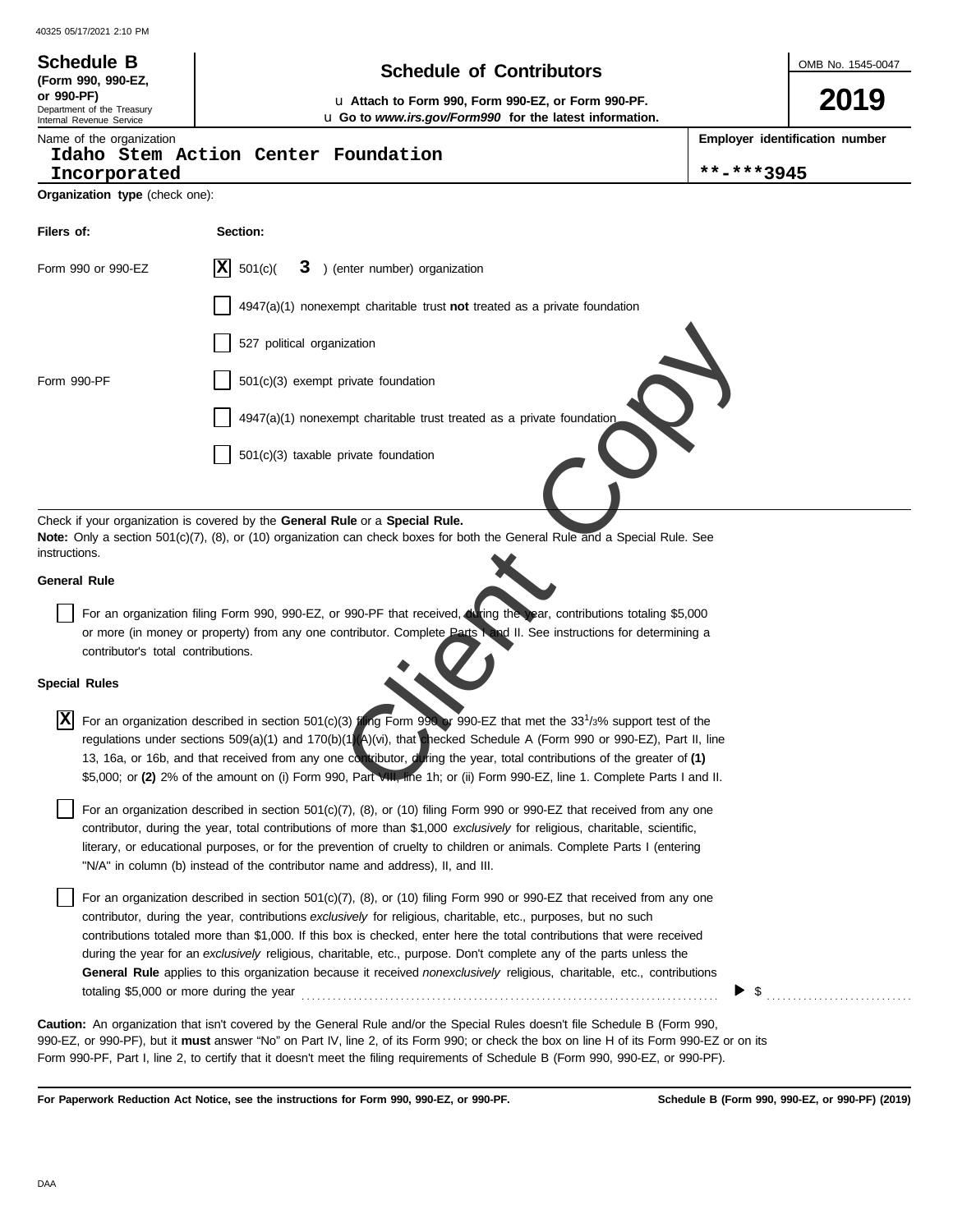|              | Schedule B (Form 990, 990-EZ, or 990-PF) (2019)                                                       |                                   | Page 1 of 2<br>Page 2                                                                          |
|--------------|-------------------------------------------------------------------------------------------------------|-----------------------------------|------------------------------------------------------------------------------------------------|
|              | Name of organization<br>Idaho Stem Action Center Foundation                                           |                                   | Employer identification number<br>**-***3945                                                   |
| Part I       | <b>Contributors</b> (see instructions). Use duplicate copies of Part I if additional space is needed. |                                   |                                                                                                |
| (a)<br>No.   | (b)<br>Name, address, and ZIP + 4                                                                     | (c)<br><b>Total contributions</b> | (d)<br>Type of contribution                                                                    |
| 1            | Batelle Energy Alliance<br>PO Box 1625<br>Idaho Falls<br>ID 83415-3115                                | 215,000<br>$\frac{1}{2}$          | <b>Person</b><br>Payroll<br><b>Noncash</b><br>(Complete Part II for<br>noncash contributions.) |
| (a)          | (b)                                                                                                   | (c)                               | (d)                                                                                            |
| No.          | Name, address, and ZIP + 4                                                                            | <b>Total contributions</b>        | Type of contribution                                                                           |
| $\mathbf{2}$ | Laura Moore Cunningham Foundation<br>PO Box 1157<br>ID 83701<br><b>Boise</b>                          | 0,000<br>\$                       | Person<br>Payroll<br><b>Noncash</b><br>(Complete Part II for<br>noncash contributions.)        |
| (a)          | (b)                                                                                                   | (c)                               | (d)                                                                                            |
| No.          | Name, address, and ZIP + 4                                                                            | Total contributions               | Type of contribution                                                                           |
| $\mathbf{3}$ | Power Foundation, Inc.<br>3940 Glenbrook Dr<br>ID 83333<br>Hailey                                     | 29,500                            | <b>Person</b><br>Payroll<br><b>Noncash</b><br>(Complete Part II for<br>noncash contributions.) |
| (a)          | (b)                                                                                                   | (c)                               | (d)                                                                                            |
| No.          | Name, address, and ZIP + 4                                                                            | <b>Total contributions</b>        | Type of contribution                                                                           |
| 4            | Acahand Foundation<br>2350 E Arbor Ln. #171124<br>JT 84117-1124<br>Salt Lake City                     | 50,000                            | X<br><b>Person</b><br>Payroll<br>Noncash<br>(Complete Part II for<br>noncash contributions.)   |
| (a)          | (b)                                                                                                   | (c)                               | (d)                                                                                            |
| No.          | Name, address, and ZIP + 4                                                                            | <b>Total contributions</b>        | Type of contribution                                                                           |
| 5            | Idaho Community Foundation<br>210 West State St.<br>ID 83702<br><b>Boise</b>                          | 25,000<br>\$                      | х<br>Person<br>Payroll<br><b>Noncash</b><br>(Complete Part II for<br>noncash contributions.)   |
| (a)          | (b)                                                                                                   | (c)                               | (d)                                                                                            |
| No.          | Name, address, and ZIP + 4                                                                            | <b>Total contributions</b>        | Type of contribution                                                                           |
| 6            | Innovia Foundation<br>421 West Riverside Ave<br><b>Ste 606</b><br><b>WA 99201</b><br>Spokane          | 25,000<br>\$                      | Χ<br>Person<br>Payroll<br><b>Noncash</b><br>(Complete Part II for<br>noncash contributions.)   |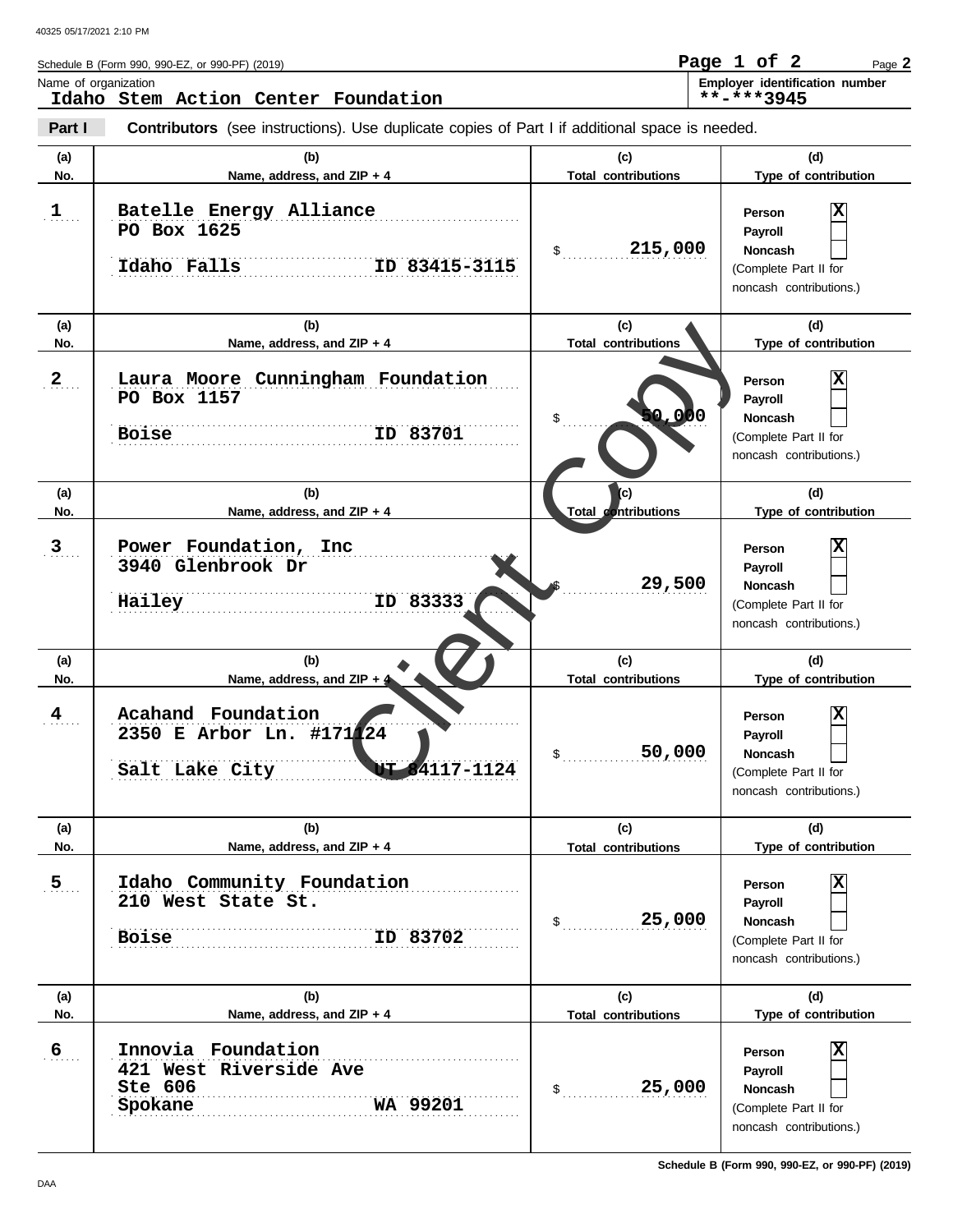|                | Schedule B (Form 990, 990-EZ, or 990-PF) (2019)                                                       |                                           | Page 2 of 2<br>Page 2                                                                                           |
|----------------|-------------------------------------------------------------------------------------------------------|-------------------------------------------|-----------------------------------------------------------------------------------------------------------------|
|                | Name of organization<br>Idaho Stem Action Center Foundation                                           |                                           | Employer identification number<br>**-***3945                                                                    |
| Part I         | <b>Contributors</b> (see instructions). Use duplicate copies of Part I if additional space is needed. |                                           |                                                                                                                 |
| (a)<br>No.     | (b)<br>Name, address, and ZIP + 4                                                                     | (c)<br><b>Total contributions</b>         | (d)<br>Type of contribution                                                                                     |
| $\overline{7}$ | J.A. & Kathryn Albertson Fdn., Inc.<br>501 E Baybrook Court<br>ID 83707<br><b>Boise</b>               | 25,000<br>\$                              | Person<br>Payroll<br><b>Noncash</b><br>(Complete Part II for<br>noncash contributions.)                         |
| (a)            | (b)                                                                                                   | (c)                                       | (d)                                                                                                             |
| No.<br>8       | Name, address, and ZIP + 4<br>JR Simplot Company Foundation<br>PO Box 27<br>ID 83707<br><b>Boise</b>  | <b>Total contributions</b><br>0,000<br>\$ | Type of contribution<br>Person<br>Payroll<br><b>Noncash</b><br>(Complete Part II for<br>noncash contributions.) |
| (a)<br>No.     | (b)<br>Name, address, and ZIP + 4                                                                     | (c)<br>Total contributions                | (d)<br>Type of contribution                                                                                     |
| 9              | McCall Public Library Fnd Inc<br>PO Box 4016<br>ID 83638<br>McCall                                    | 100,000                                   | Person<br>Payroll<br><b>Noncash</b><br>(Complete Part II for<br>noncash contributions.)                         |
| (a)<br>No.     | (b)<br>Name, address, and ZIP + 4                                                                     | (c)<br><b>Total contributions</b>         | (d)<br>Type of contribution                                                                                     |
| 10             | Micron Technology Foundation.<br><b>Inc.</b><br>PO Box 6<br>3707-0006<br><b>Boise</b>                 | 146,400                                   | X<br>Person<br>Payroll<br>Noncash<br>(Complete Part II for<br>noncash contributions.)                           |
| (a)<br>No.     | (b)<br>Name, address, and ZIP + 4                                                                     | (c)<br><b>Total contributions</b>         | (d)<br>Type of contribution                                                                                     |
|                |                                                                                                       | \$                                        | Person<br>Payroll<br><b>Noncash</b><br>(Complete Part II for<br>noncash contributions.)                         |
| (a)            | (b)                                                                                                   | (c)                                       | (d)                                                                                                             |
| No.            | Name, address, and ZIP + 4                                                                            | <b>Total contributions</b><br>\$          | Type of contribution<br>Person<br>Payroll<br><b>Noncash</b><br>(Complete Part II for<br>noncash contributions.) |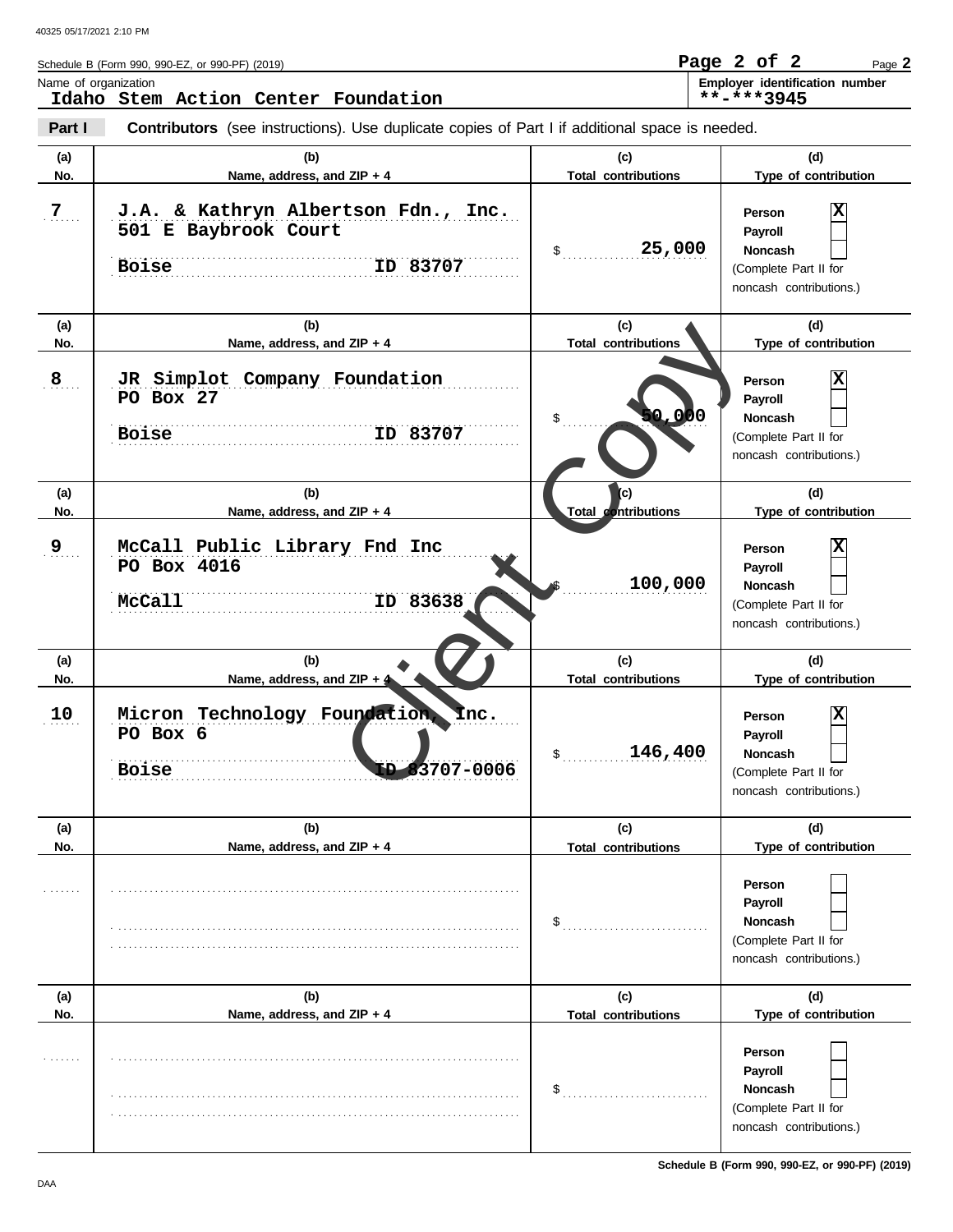| <b>SCHEDULE I</b>                                        |                                                                                                                                                                                                                                                                               |                                                                                                                                       |                                         | Grants and Other Assistance to Organizations, |                                       |                                            |                                          |                                | OMB No. 1545-0047                     |  |  |
|----------------------------------------------------------|-------------------------------------------------------------------------------------------------------------------------------------------------------------------------------------------------------------------------------------------------------------------------------|---------------------------------------------------------------------------------------------------------------------------------------|-----------------------------------------|-----------------------------------------------|---------------------------------------|--------------------------------------------|------------------------------------------|--------------------------------|---------------------------------------|--|--|
| (Form 990)                                               |                                                                                                                                                                                                                                                                               | Governments, and Individuals in the United States<br>Complete if the organization answered "Yes" on Form 990, Part IV, line 21 or 22. |                                         |                                               |                                       |                                            |                                          |                                |                                       |  |  |
| Department of the Treasury                               |                                                                                                                                                                                                                                                                               | La Attach to Form 990.<br>Open to Public<br>LI Go to www.irs.gov/Form990 for the latest information.                                  |                                         |                                               |                                       |                                            |                                          |                                |                                       |  |  |
| Internal Revenue Service<br>Name of the organization     | Idaho Stem Action Center Foundation                                                                                                                                                                                                                                           |                                                                                                                                       |                                         |                                               |                                       |                                            |                                          | Employer identification number | <b>Inspection</b>                     |  |  |
|                                                          | Incorporated                                                                                                                                                                                                                                                                  |                                                                                                                                       |                                         |                                               |                                       |                                            |                                          | **-***3945                     |                                       |  |  |
| Part I                                                   | <b>General Information on Grants and Assistance</b>                                                                                                                                                                                                                           |                                                                                                                                       |                                         |                                               |                                       |                                            |                                          |                                |                                       |  |  |
| 1.                                                       | Does the organization maintain records to substantiate the amount of the grants or assistance, the grantees' eligibility for the grants or assistance, and<br>2 Describe in Part IV the organization's procedures for monitoring the use of grant funds in the United States. |                                                                                                                                       |                                         |                                               |                                       |                                            |                                          |                                | X Yes<br>No                           |  |  |
| Part II                                                  | Grants and Other Assistance to Domestic Organizations and Domestic Governments. Complete if the organization answered "Yes" on Form 990,<br>Part IV, line 21, for any recipient that received more than \$5,000. Part II can be duplicated if additional nace is needed.      |                                                                                                                                       |                                         |                                               |                                       |                                            |                                          |                                |                                       |  |  |
| -1                                                       | (a) Name and address of organization<br>or government                                                                                                                                                                                                                         | $(b)$ EIN                                                                                                                             | $(c)$ IRC<br>section<br>(if applicable) | (d) Amount of cash<br>grant                   | (e) Amount of non-<br>cash assistance | <b>Contempt of Contempt of</b><br>IV, аръ. | (g) Description of<br>noncash assistance |                                | (h) Purpose of grant<br>or assistance |  |  |
| (1) Idaho Stem Action Center<br>802 W Bannock St Ste 900 |                                                                                                                                                                                                                                                                               |                                                                                                                                       |                                         |                                               |                                       |                                            |                                          | See Part IV                    |                                       |  |  |
| <b>Boise</b>                                             | ID 83702                                                                                                                                                                                                                                                                      | **-***0952                                                                                                                            | GOV                                     | 924,403                                       |                                       |                                            |                                          |                                |                                       |  |  |
| (2)                                                      |                                                                                                                                                                                                                                                                               |                                                                                                                                       |                                         |                                               |                                       |                                            |                                          |                                |                                       |  |  |
|                                                          |                                                                                                                                                                                                                                                                               |                                                                                                                                       |                                         |                                               |                                       |                                            |                                          |                                |                                       |  |  |
| (3)                                                      |                                                                                                                                                                                                                                                                               |                                                                                                                                       |                                         |                                               |                                       |                                            |                                          |                                |                                       |  |  |
| (4)                                                      |                                                                                                                                                                                                                                                                               |                                                                                                                                       |                                         |                                               |                                       |                                            |                                          |                                |                                       |  |  |
|                                                          |                                                                                                                                                                                                                                                                               |                                                                                                                                       |                                         |                                               |                                       |                                            |                                          |                                |                                       |  |  |
| (5)                                                      |                                                                                                                                                                                                                                                                               |                                                                                                                                       |                                         |                                               |                                       |                                            |                                          |                                |                                       |  |  |
|                                                          |                                                                                                                                                                                                                                                                               |                                                                                                                                       |                                         |                                               |                                       |                                            |                                          |                                |                                       |  |  |
| (6)                                                      |                                                                                                                                                                                                                                                                               |                                                                                                                                       |                                         |                                               |                                       |                                            |                                          |                                |                                       |  |  |
|                                                          |                                                                                                                                                                                                                                                                               |                                                                                                                                       |                                         |                                               |                                       |                                            |                                          |                                |                                       |  |  |
| (7)                                                      |                                                                                                                                                                                                                                                                               |                                                                                                                                       |                                         |                                               |                                       |                                            |                                          |                                |                                       |  |  |
|                                                          |                                                                                                                                                                                                                                                                               |                                                                                                                                       |                                         |                                               |                                       |                                            |                                          |                                |                                       |  |  |
| (8)                                                      |                                                                                                                                                                                                                                                                               |                                                                                                                                       |                                         |                                               |                                       |                                            |                                          |                                |                                       |  |  |
|                                                          |                                                                                                                                                                                                                                                                               |                                                                                                                                       |                                         |                                               |                                       |                                            |                                          |                                |                                       |  |  |
| (9)                                                      |                                                                                                                                                                                                                                                                               |                                                                                                                                       |                                         |                                               |                                       |                                            |                                          |                                |                                       |  |  |
|                                                          |                                                                                                                                                                                                                                                                               |                                                                                                                                       |                                         |                                               |                                       |                                            |                                          |                                |                                       |  |  |
| $\mathbf{2}$<br>3                                        | Enter total number of section 501(c)(3) and government organizations listed in the line 1 table<br>Enter total number of other organizations listed in the line 1 table                                                                                                       |                                                                                                                                       |                                         |                                               |                                       |                                            |                                          | u<br>u                         |                                       |  |  |
|                                                          | For Paperwork Reduction Act Notice, see the Instructions for Form 990.                                                                                                                                                                                                        |                                                                                                                                       |                                         |                                               |                                       |                                            |                                          |                                | Schedule I (Form 990) (2019)          |  |  |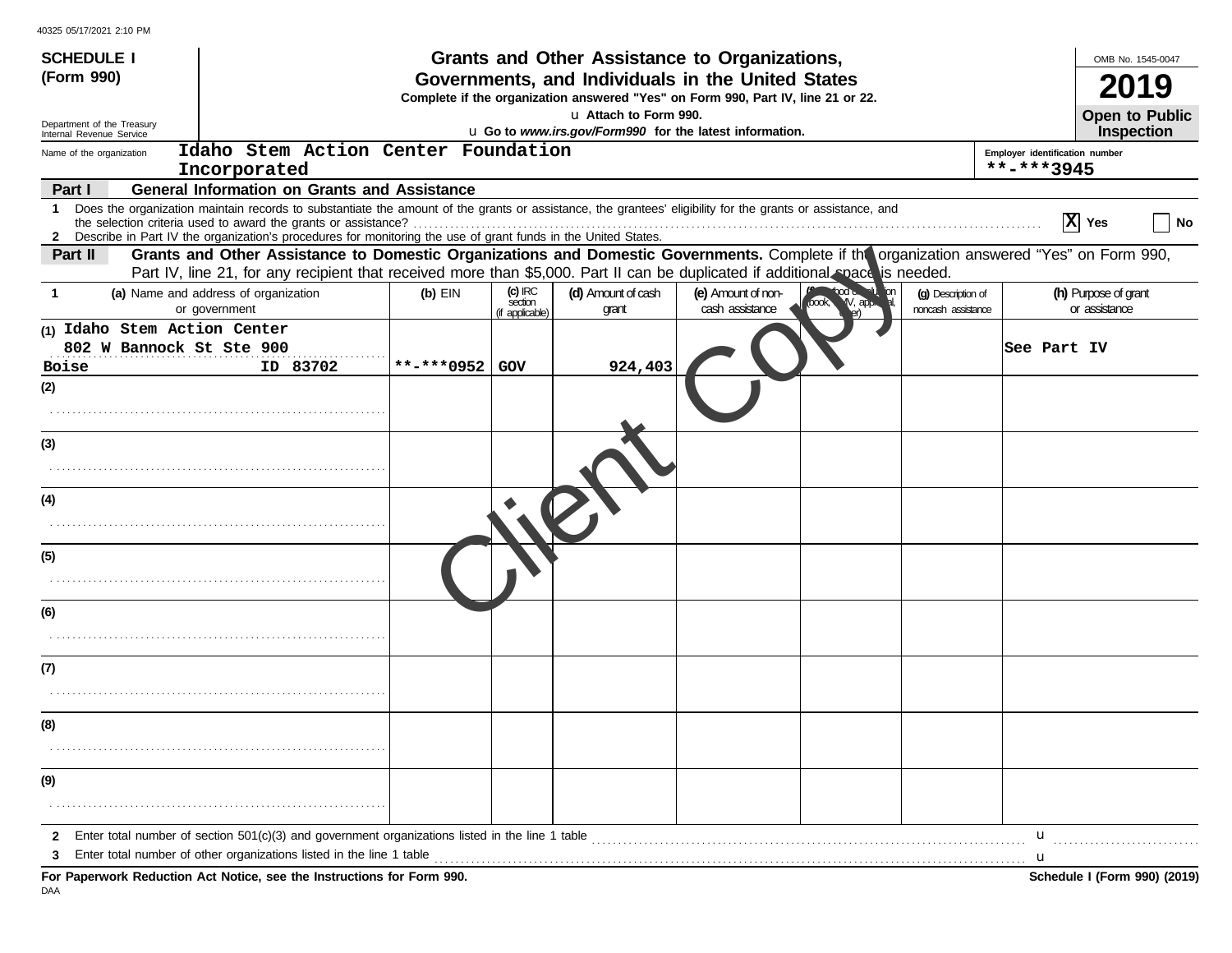## Schedule I (Form 990) (2019) Idaho Stem Action Center Foundation \*\*-\*\*\*3945

| Grants and Other Assistance to Domestic Individuals. Complete if the organization answered "Yes" on Form 990, Part IV, line 22.<br>Part III         |                             |                             |                                     |                                                          |                                       |  |  |  |  |  |
|-----------------------------------------------------------------------------------------------------------------------------------------------------|-----------------------------|-----------------------------|-------------------------------------|----------------------------------------------------------|---------------------------------------|--|--|--|--|--|
| Part III can be duplicated if additional space is needed.                                                                                           |                             |                             |                                     |                                                          |                                       |  |  |  |  |  |
| (a) Type of grant or assistance                                                                                                                     | (b) Number of<br>recipients | (c) Amount of<br>cash grant | (d) Amount of<br>noncash assistance | (e) Method of valuation (book,<br>FMV, appraisal, other) | (f) Description of noncash assistance |  |  |  |  |  |
|                                                                                                                                                     |                             |                             |                                     |                                                          |                                       |  |  |  |  |  |
|                                                                                                                                                     |                             |                             |                                     |                                                          |                                       |  |  |  |  |  |
|                                                                                                                                                     |                             |                             |                                     |                                                          |                                       |  |  |  |  |  |
|                                                                                                                                                     |                             |                             |                                     |                                                          |                                       |  |  |  |  |  |
| 5                                                                                                                                                   |                             |                             |                                     |                                                          |                                       |  |  |  |  |  |
|                                                                                                                                                     |                             |                             |                                     |                                                          |                                       |  |  |  |  |  |
| 7                                                                                                                                                   |                             |                             |                                     |                                                          |                                       |  |  |  |  |  |
| Supplemental Information. Provide the information required in Part I, Ihe 2; Part III, column (b); and any other additional information.<br>Part IV |                             |                             |                                     |                                                          |                                       |  |  |  |  |  |
| See Schedule I Supplemental Information Worksheet                                                                                                   |                             |                             |                                     |                                                          |                                       |  |  |  |  |  |
|                                                                                                                                                     |                             |                             |                                     |                                                          |                                       |  |  |  |  |  |
|                                                                                                                                                     |                             |                             |                                     |                                                          |                                       |  |  |  |  |  |
|                                                                                                                                                     |                             |                             |                                     |                                                          |                                       |  |  |  |  |  |
|                                                                                                                                                     |                             |                             |                                     |                                                          |                                       |  |  |  |  |  |
|                                                                                                                                                     |                             |                             |                                     |                                                          |                                       |  |  |  |  |  |
|                                                                                                                                                     |                             |                             |                                     |                                                          |                                       |  |  |  |  |  |
|                                                                                                                                                     |                             |                             |                                     |                                                          |                                       |  |  |  |  |  |
|                                                                                                                                                     |                             |                             |                                     |                                                          |                                       |  |  |  |  |  |
|                                                                                                                                                     |                             |                             |                                     |                                                          |                                       |  |  |  |  |  |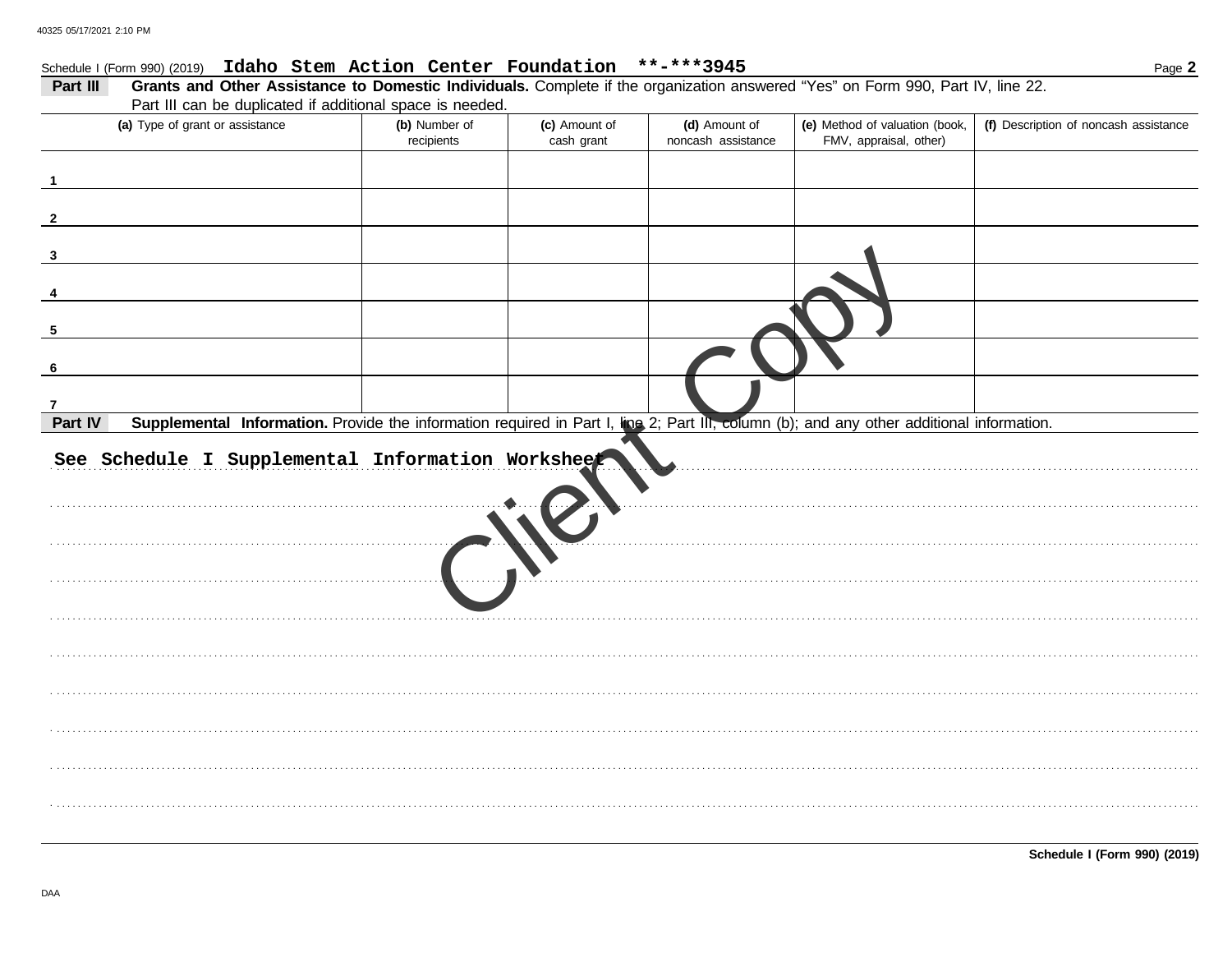40325 05/17/2021 2:10 PM

| <b>SCHEDULE I</b>        |                                                                          | <b>Supplemental Information</b> |                              |                                              | 2019 |
|--------------------------|--------------------------------------------------------------------------|---------------------------------|------------------------------|----------------------------------------------|------|
| (Form 990)               | For calendar year 2019, or tax year beginning                            | 07/01/19                        | , and ending                 | 06/30/20                                     |      |
| Name of the organization | Idaho Stem Action Center Foundation                                      |                                 |                              | Employer identification number<br>**-***3945 |      |
|                          | Incorporated                                                             |                                 |                              |                                              |      |
|                          | Part I, Line 2 - Procedures for Monitoring the Use of Grant Funds        |                                 |                              |                                              |      |
|                          | ALL FUNDING GOES TO IDAHO STEM ACTION CENTER (STEM AC). STEM AC GRANTS   |                                 |                              |                                              |      |
|                          | AWARDS ON A COMPETITIVE BASIS THROUGH AN APPLICATION PROCESS. STEM AC    |                                 |                              |                                              |      |
|                          | REQUIRES ALL GRANTEES TO SUBMIT A FINAL REPORT UPON PROJECT/PROGRAM      |                                 |                              |                                              |      |
|                          | COMPLETION. STEM AC HAS A DEDICATED STAFF MEMBER WHO ANALYZES GRANT AND  |                                 |                              |                                              |      |
| PROGRAM OUTCOMES.        |                                                                          |                                 |                              |                                              |      |
|                          |                                                                          |                                 |                              |                                              |      |
|                          | Part IV - Additional Information                                         |                                 |                              |                                              |      |
|                          | PART II, LINE 1, COLUMN (C):                                             |                                 |                              |                                              |      |
|                          | NAME OF ORAGNAIZATION OR GOVERNMENT:                                     | IDAHO STEM ACTION CENTER        |                              |                                              |      |
|                          |                                                                          |                                 |                              |                                              |      |
|                          | PART II, LINE 1, COLUMN (H):                                             |                                 |                              |                                              |      |
|                          | PURPOSE OF GRANT OR ASSISTANCE: GENERATING AWARENESS CONCERNING THE NEED |                                 |                              |                                              |      |
|                          | FOR STRONG EDUCATIONAL PROGRAMS IN SCIENCE,                              |                                 | TECHNOLOGY, ENGINEERING, AND |                                              |      |
|                          | MATH ("STEM") IN THE STATE OF IDAHO                                      |                                 |                              |                                              |      |
|                          |                                                                          |                                 |                              |                                              |      |
|                          |                                                                          |                                 |                              |                                              |      |
|                          |                                                                          |                                 |                              |                                              |      |
|                          |                                                                          |                                 |                              |                                              |      |
|                          |                                                                          |                                 |                              |                                              |      |
|                          |                                                                          |                                 |                              |                                              |      |
|                          |                                                                          |                                 |                              |                                              |      |
|                          |                                                                          |                                 |                              |                                              |      |
|                          |                                                                          |                                 |                              |                                              |      |
|                          |                                                                          |                                 |                              |                                              |      |
|                          |                                                                          |                                 |                              |                                              |      |
|                          |                                                                          |                                 |                              |                                              |      |
|                          |                                                                          |                                 |                              |                                              |      |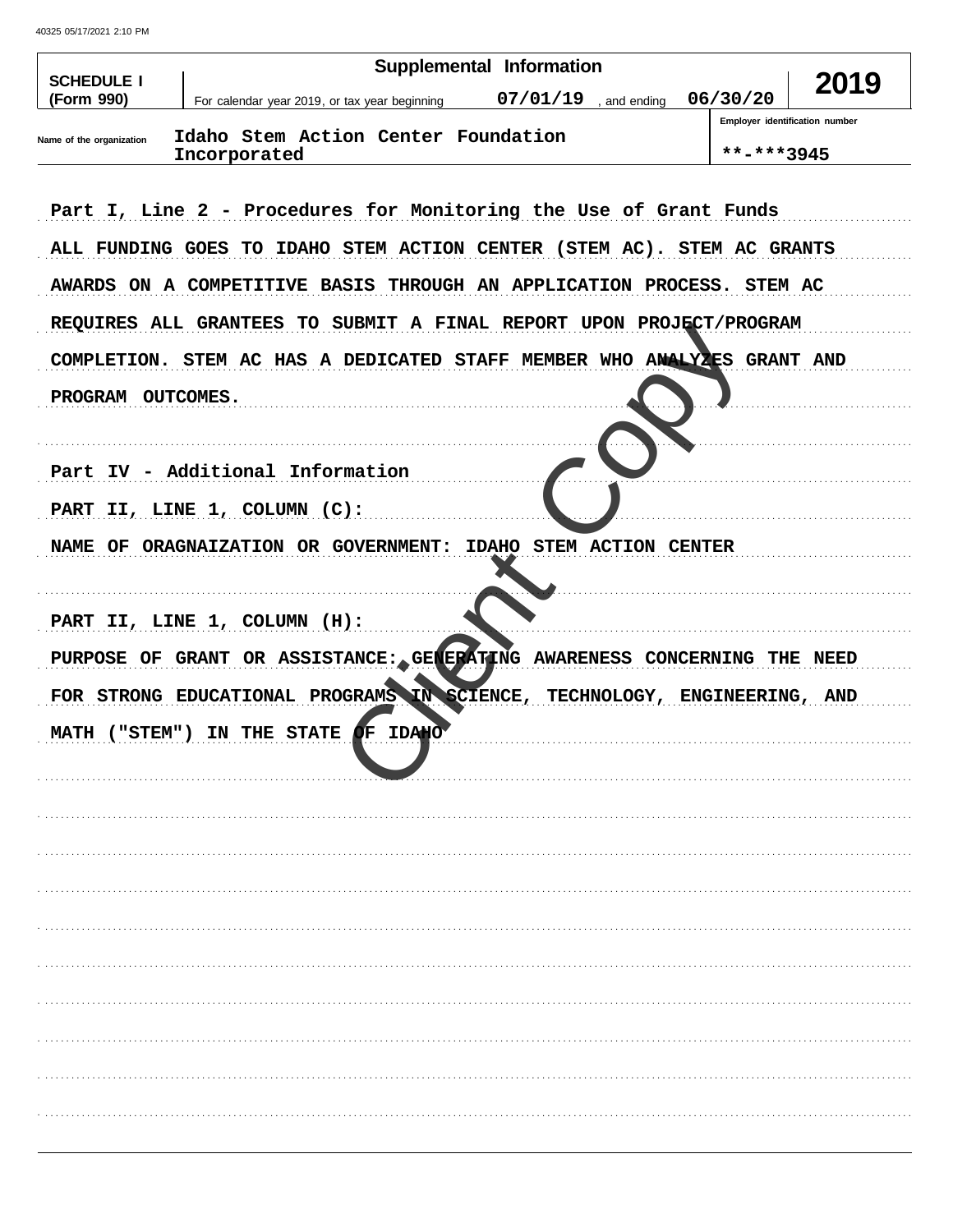40325 05/17/2021 2:10 PM

| <b>SCHEDULE O</b>          | Supplemental Information to Form 990 or 990-EZ                                                                                         |                                              | OMB No. 1545-0047     |
|----------------------------|----------------------------------------------------------------------------------------------------------------------------------------|----------------------------------------------|-----------------------|
| (Form 990 or 990-EZ)       | Complete to provide information for responses to specific questions on<br>Form 990 or 990-EZ or to provide any additional information. |                                              | 2019                  |
| Department of the Treasury | La Attach to Form 990 or 990-EZ.                                                                                                       |                                              | <b>Open to Public</b> |
| Internal Revenue Service   | U Go to www.irs.gov/Form990 for the latest information.                                                                                |                                              | <b>Inspection</b>     |
| Name of the organization   | Idaho Stem Action Center Foundation<br>Incorporated                                                                                    | Employer identification number<br>**-***3945 |                       |
|                            |                                                                                                                                        |                                              |                       |
|                            | Form 990 - Organization's Mission                                                                                                      |                                              |                       |
|                            | TO OPERATE ALONGSIDE THE STEM ACTION CENTER SPECIFICALLY TO                                                                            |                                              |                       |
|                            | ASSIST THE STEM AC ATTAIN STATUTORILY DEFINED GOALS. GENERATING AWARENESS                                                              |                                              |                       |
|                            | CONCERNING THE NEED FOR STRONG EDUCATIONAL PROGRAMS<br><b>IN</b>                                                                       |                                              |                       |
|                            | SCIENCE, TECHNOLOGY, ENGINEERING, AND MATH ("STEM")                                                                                    | IN THE STATE OF IDAHO;                       |                       |
|                            | USING FUNDS FOR STEM-FOCUSED GRANTS,<br>SCHOLARSHIPS,                                                                                  | COMPETITIONS,                                |                       |
|                            | INTERNSHIPS, AND THE LIKE.                                                                                                             |                                              |                       |
|                            |                                                                                                                                        |                                              |                       |
|                            | Form 990, Part III, Line 4d - All Other Accomplishments                                                                                |                                              |                       |
|                            | Other Grants and Professional Developement                                                                                             |                                              |                       |
|                            | Form 990, Part VI, Line 11b - Organization's Process to Review Form 990                                                                |                                              |                       |
| A COPY OF                  | THE FORM 990 IS REVIEWED BY THE BOARD OF DIRECTORS PRIOR TO                                                                            |                                              |                       |
| <b>FILING</b>              |                                                                                                                                        |                                              |                       |
|                            |                                                                                                                                        |                                              |                       |
|                            | Form 990, Part VI, Line 12c - Enforcement of Conflicts Policy                                                                          |                                              |                       |
|                            | DIRECTORS AND OFFICERS SHALL DISCLOSE TO THE BOARD ANY FINANCIAL INTEREST                                                              |                                              |                       |
|                            | WHICH THE DIRECTOR OR OFFICER DIRECTLY OR INDIRECTLY HAS IN ANY PERSON OR                                                              |                                              |                       |
|                            | ENTITY WHICH IS A PARTY TO A TRANSACTION UNDER CONSIDERATION BY THE BOARD                                                              |                                              |                       |
|                            | AND SHALL FOLLOW ANY APPLICABLE CONFLICT OF INTEREST POLICY. THE INTERESTED                                                            |                                              |                       |
|                            | DIRECTOR OR OFFICER SHALL ABSTAIN FROM VOTING ON THE TRANSACTION.                                                                      |                                              |                       |
|                            | Form 990, Part VI, Line 15a - Compensation Process for Top Official                                                                    |                                              |                       |
|                            | IN CONJUNCTION WITH THE EXECUTIVE DIRECTOR OF THE IDAHO STEM AC, THE                                                                   |                                              |                       |

EXECUTIVE COMMITTEE CREATES THE ANNUAL PERFORMANCE EVALUATION FOR THE CEO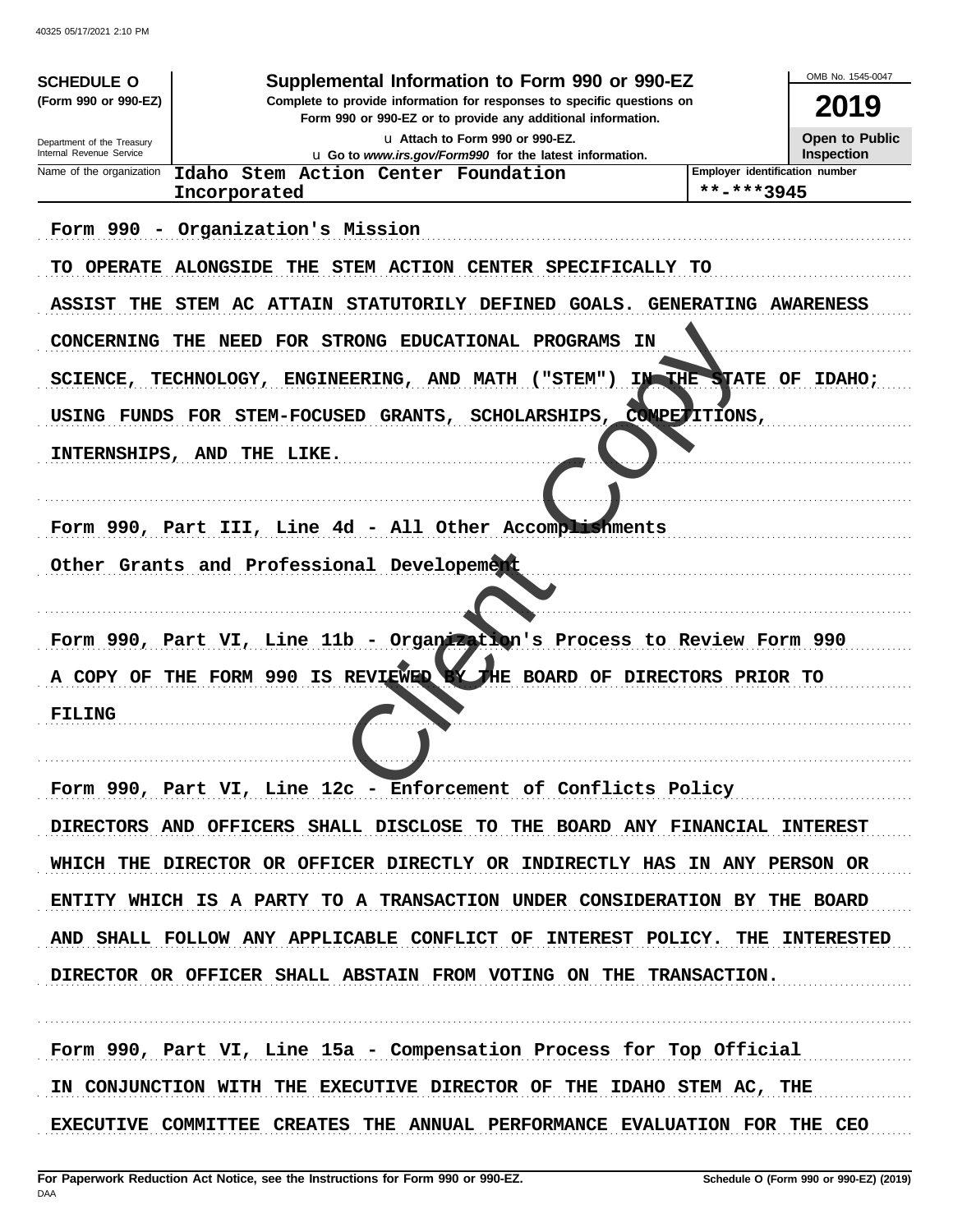| Schedule O (Form 990 or 990-EZ) (2019)                                  | Page 2                                       |
|-------------------------------------------------------------------------|----------------------------------------------|
| Name of the organization                                                | Employer identification number<br>**-***3945 |
| Idaho Stem Action Center Foundation                                     |                                              |
| AND PARTICIPATES IN HIRING THE CEO.                                     |                                              |
|                                                                         |                                              |
|                                                                         |                                              |
| Form 990, Part VI, Line 19 - Governing Documents Disclosure Explanation |                                              |
|                                                                         |                                              |
| THE ORGANIZATION MAKES DOCUMENTS AVAILABLE TO THE PUBLIC UPON REQUEST.  |                                              |
|                                                                         |                                              |
|                                                                         |                                              |
|                                                                         |                                              |
|                                                                         |                                              |
|                                                                         |                                              |
|                                                                         |                                              |
|                                                                         |                                              |
|                                                                         |                                              |
|                                                                         |                                              |
|                                                                         |                                              |
|                                                                         |                                              |
|                                                                         |                                              |
|                                                                         |                                              |
|                                                                         |                                              |
|                                                                         |                                              |
|                                                                         |                                              |
|                                                                         |                                              |
|                                                                         |                                              |
|                                                                         |                                              |
|                                                                         |                                              |
|                                                                         |                                              |
|                                                                         |                                              |
|                                                                         |                                              |
|                                                                         |                                              |
|                                                                         |                                              |
|                                                                         |                                              |
|                                                                         |                                              |
|                                                                         |                                              |
|                                                                         |                                              |
|                                                                         |                                              |
|                                                                         |                                              |
|                                                                         |                                              |
|                                                                         |                                              |
|                                                                         |                                              |
|                                                                         |                                              |
|                                                                         |                                              |
|                                                                         | Page 1 of 1                                  |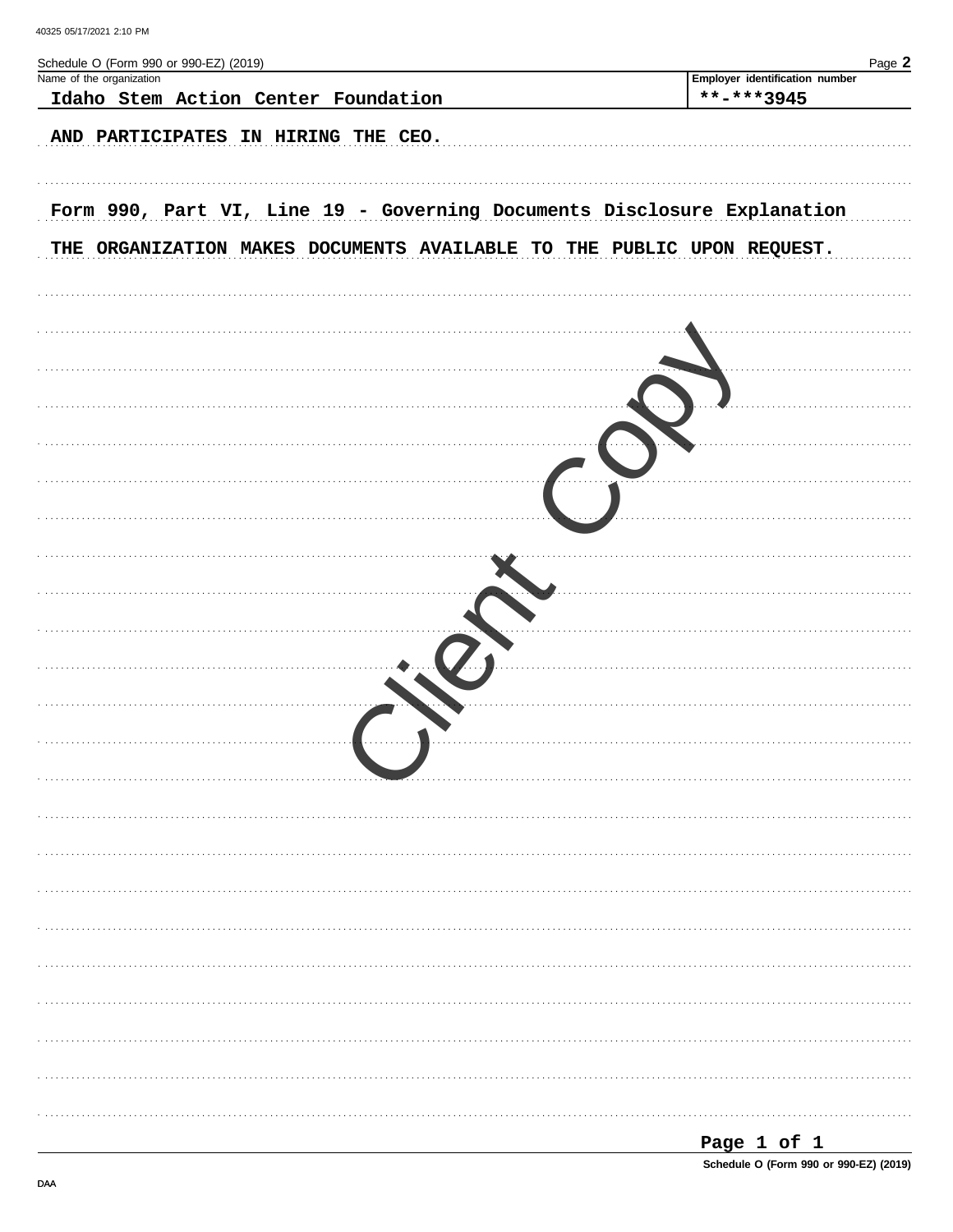| 40325 05/17/2021 2:10 PM |  |
|--------------------------|--|
|--------------------------|--|

| <b>SCHEDULE R</b>                                      |                                                                                                                                                                                                                    |                                                                          | <b>Related Organizations and Unrelated Partnerships</b> |                            |                              |                                              | OMB No. 1545-0047                                 |    |  |  |
|--------------------------------------------------------|--------------------------------------------------------------------------------------------------------------------------------------------------------------------------------------------------------------------|--------------------------------------------------------------------------|---------------------------------------------------------|----------------------------|------------------------------|----------------------------------------------|---------------------------------------------------|----|--|--|
| (Form 990)                                             | L Complete if the organization answered "Yes" on Form 990, Part IV, line 33, 34, 35b, 36, or 37.                                                                                                                   |                                                                          |                                                         |                            |                              |                                              | <b>2019</b>                                       |    |  |  |
|                                                        |                                                                                                                                                                                                                    | u Attach to Form 990.                                                    |                                                         |                            |                              |                                              |                                                   |    |  |  |
| Department of the Treasury<br>Internal Revenue Service |                                                                                                                                                                                                                    | u Go to www.irs.gov/Form990 for instructions and the latest information. |                                                         |                            |                              |                                              |                                                   |    |  |  |
| Name of the organization                               | Idaho Stem Action Center Foundation                                                                                                                                                                                |                                                                          |                                                         |                            |                              | Employer identification number<br>**-***3945 |                                                   |    |  |  |
|                                                        | Incorporated                                                                                                                                                                                                       |                                                                          |                                                         |                            |                              |                                              |                                                   |    |  |  |
| Part I                                                 | Identification of Disregarded Entities. Complete if the organization answered "Yes" on Form 990, Part IV, line 33.                                                                                                 |                                                                          |                                                         |                            |                              |                                              |                                                   |    |  |  |
|                                                        | (a)<br>Name, address, and EIN (if applicable) of disregarded entity                                                                                                                                                | (b)<br>Primary activity                                                  | (c)<br>Legal domicile (state<br>or foreign country)     |                            | (d)<br>Total income          | (e)<br>End-of-year assets                    | (f)<br>Direct controlling<br>entity               |    |  |  |
| (1)                                                    |                                                                                                                                                                                                                    |                                                                          |                                                         |                            |                              |                                              |                                                   |    |  |  |
| (2)                                                    |                                                                                                                                                                                                                    |                                                                          |                                                         |                            |                              |                                              |                                                   |    |  |  |
|                                                        |                                                                                                                                                                                                                    |                                                                          |                                                         |                            |                              |                                              |                                                   |    |  |  |
| (3)                                                    |                                                                                                                                                                                                                    |                                                                          |                                                         |                            |                              |                                              |                                                   |    |  |  |
|                                                        |                                                                                                                                                                                                                    |                                                                          |                                                         |                            |                              |                                              |                                                   |    |  |  |
| (4)                                                    |                                                                                                                                                                                                                    |                                                                          |                                                         |                            |                              |                                              |                                                   |    |  |  |
|                                                        |                                                                                                                                                                                                                    |                                                                          |                                                         |                            |                              |                                              |                                                   |    |  |  |
| (5)                                                    |                                                                                                                                                                                                                    |                                                                          |                                                         |                            |                              |                                              |                                                   |    |  |  |
| Part II                                                | Identification of Related Tax-Exempt Organizations. Complete if the organization answered "Yes" on Form 990, Part IV, line 34, because it had<br>one or more related tax-exempt organizations during the tax year. |                                                                          |                                                         |                            |                              |                                              |                                                   |    |  |  |
|                                                        | (a)<br>Name, address, and EIN of related organization                                                                                                                                                              | (b)<br>Primary activity                                                  | (c)<br>Legal domicile (state                            | (d)<br>Exempt Code section | (e)<br>Public charity status | (f)<br>Direct controlling                    | $(g)$<br>Section 512(b)(13)<br>controlled entity? |    |  |  |
| (1)                                                    | IDAHO STEM ACTION CENTER                                                                                                                                                                                           |                                                                          | or foreign country)                                     |                            | (if section $501(c)(3)$ )    | entity                                       | Yes                                               | No |  |  |
| <b>BOISE</b>                                           | **-***0952<br>802 W BANNOCK ST, STE 900<br>ID 83702                                                                                                                                                                | STEM ED                                                                  | ID                                                      |                            |                              | N/A                                          |                                                   | x  |  |  |
| (2)                                                    |                                                                                                                                                                                                                    |                                                                          |                                                         |                            |                              |                                              |                                                   |    |  |  |
|                                                        |                                                                                                                                                                                                                    |                                                                          |                                                         |                            |                              |                                              |                                                   |    |  |  |
| (3)                                                    |                                                                                                                                                                                                                    |                                                                          |                                                         |                            |                              |                                              |                                                   |    |  |  |
|                                                        |                                                                                                                                                                                                                    |                                                                          |                                                         |                            |                              |                                              |                                                   |    |  |  |
| (4)                                                    |                                                                                                                                                                                                                    |                                                                          |                                                         |                            |                              |                                              |                                                   |    |  |  |
|                                                        |                                                                                                                                                                                                                    |                                                                          |                                                         |                            |                              |                                              |                                                   |    |  |  |
| (5)                                                    |                                                                                                                                                                                                                    |                                                                          |                                                         |                            |                              |                                              |                                                   |    |  |  |
|                                                        |                                                                                                                                                                                                                    |                                                                          |                                                         |                            |                              |                                              |                                                   |    |  |  |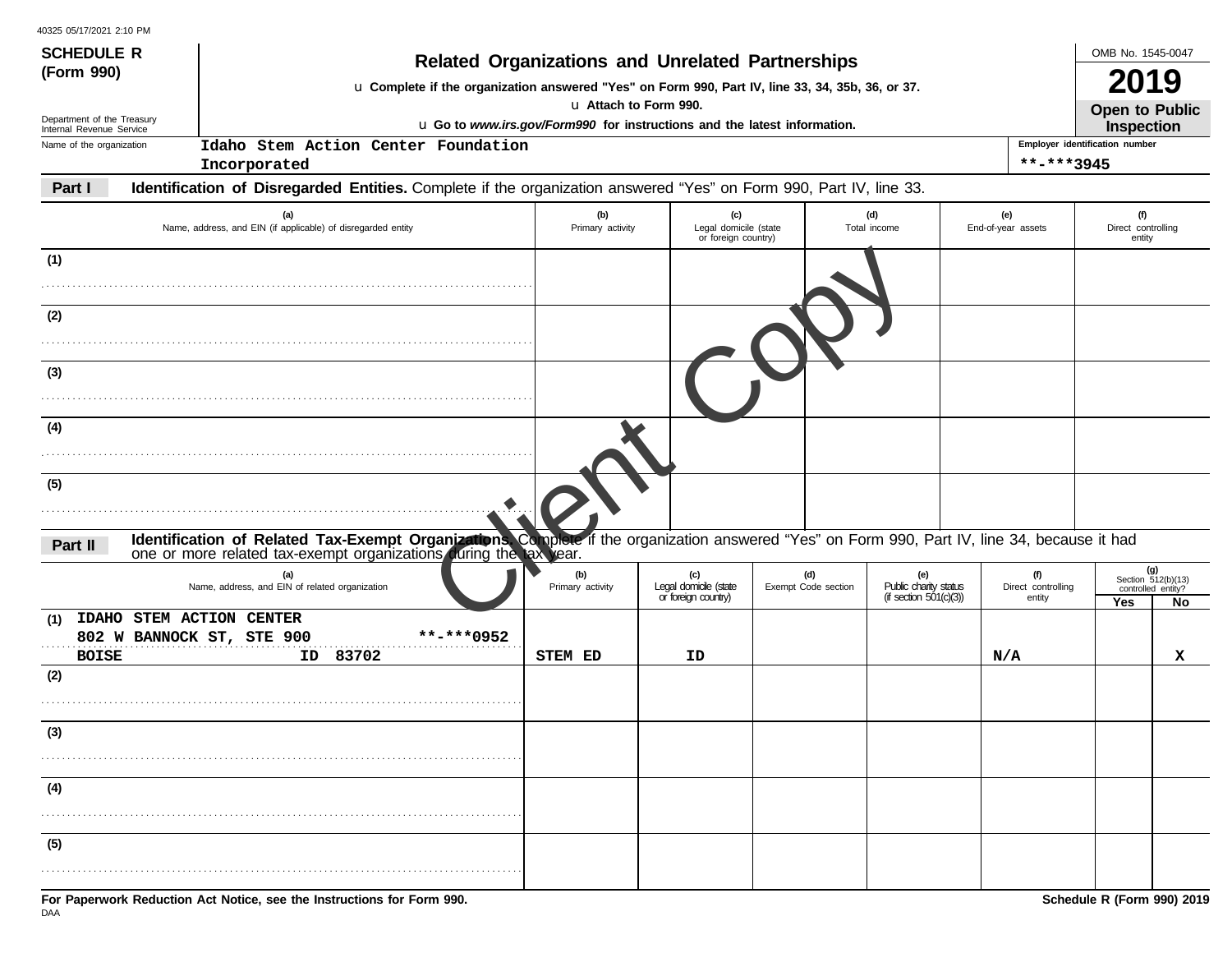#### Schedule R (Form 990) 2019 **Idaho Stem Action Center Foundation \*\*-\*\*\*3945** Page **2**

| Part III | Identification of Related Organizations Taxable as a Partnership. Complete if the organization answered "Yes" on Form 990, Part IV, line 34,<br>because it had one or more related organizations treated as a partnership during the tax year. |                         |                                                              |                                     |                                                                                                         |                                                        |                                        |                                                     |                                                                         |                                                     |                                                       |
|----------|------------------------------------------------------------------------------------------------------------------------------------------------------------------------------------------------------------------------------------------------|-------------------------|--------------------------------------------------------------|-------------------------------------|---------------------------------------------------------------------------------------------------------|--------------------------------------------------------|----------------------------------------|-----------------------------------------------------|-------------------------------------------------------------------------|-----------------------------------------------------|-------------------------------------------------------|
|          | (a)<br>Name, address, and EIN of<br>related organization                                                                                                                                                                                       | (b)<br>Primary activity | (c)<br>Legal<br>domicile<br>(state or<br>foreign<br>country) | (d)<br>Direct controlling<br>entity | (e)<br>Predominant<br>income (related,<br>unrelated,<br>excluded from<br>tax under<br>sections 512-514) | (f)<br>Share of total<br>income                        | (g)<br>Share of end-of-<br>year assets | (h)<br>Dispro-<br>portionate<br>alloc.?<br>Yes   No | (i)<br>Code V-UBI<br>amount in box 20<br>of Schedule K-1<br>(Form 1065) | (j)<br>General or<br>managing<br>partner?<br>Yes No | (k)<br>Percentage<br>ownership                        |
| (1)      |                                                                                                                                                                                                                                                |                         |                                                              |                                     |                                                                                                         |                                                        |                                        |                                                     |                                                                         |                                                     |                                                       |
|          |                                                                                                                                                                                                                                                |                         |                                                              |                                     |                                                                                                         |                                                        |                                        |                                                     |                                                                         |                                                     |                                                       |
| (2)      |                                                                                                                                                                                                                                                |                         |                                                              |                                     |                                                                                                         |                                                        |                                        |                                                     |                                                                         |                                                     |                                                       |
|          |                                                                                                                                                                                                                                                |                         |                                                              |                                     |                                                                                                         |                                                        |                                        |                                                     |                                                                         |                                                     |                                                       |
| (3)      |                                                                                                                                                                                                                                                |                         |                                                              |                                     |                                                                                                         |                                                        |                                        |                                                     |                                                                         |                                                     |                                                       |
|          |                                                                                                                                                                                                                                                |                         |                                                              |                                     |                                                                                                         |                                                        |                                        |                                                     |                                                                         |                                                     |                                                       |
| (4)      |                                                                                                                                                                                                                                                |                         |                                                              |                                     |                                                                                                         |                                                        |                                        |                                                     |                                                                         |                                                     |                                                       |
|          |                                                                                                                                                                                                                                                |                         |                                                              |                                     |                                                                                                         |                                                        |                                        |                                                     |                                                                         |                                                     |                                                       |
| Part IV  | Identification of Related Organizations Taxable as a Corporation or Trust. Complete if the organization answered "Yes" on Form 990, Part IV, line 34, because it had one or more related organizations treated as a corporatio                 |                         |                                                              |                                     |                                                                                                         |                                                        |                                        |                                                     |                                                                         |                                                     |                                                       |
|          | (a)<br>Name, address, and EIN of related organization                                                                                                                                                                                          | (b)<br>Primap           |                                                              | oreign country)                     | (d)<br>Direct controlling<br>entity                                                                     | (e)<br>Type of entity<br>(C corp, S corp,<br>or trust) | (f)<br>Share of total<br>income        | (g)<br>Share of<br>end-of-year assets               | (h)<br>Percentage<br>ownership                                          |                                                     | (i)<br>Section<br>512(b)(13)<br>controlled<br>entity? |
| (1)      |                                                                                                                                                                                                                                                |                         |                                                              |                                     |                                                                                                         |                                                        |                                        |                                                     |                                                                         |                                                     | Yes   No                                              |
|          |                                                                                                                                                                                                                                                |                         |                                                              |                                     |                                                                                                         |                                                        |                                        |                                                     |                                                                         |                                                     |                                                       |
| (2)      |                                                                                                                                                                                                                                                |                         |                                                              |                                     |                                                                                                         |                                                        |                                        |                                                     |                                                                         |                                                     |                                                       |
|          |                                                                                                                                                                                                                                                |                         |                                                              |                                     |                                                                                                         |                                                        |                                        |                                                     |                                                                         |                                                     |                                                       |
| (3)      |                                                                                                                                                                                                                                                |                         |                                                              |                                     |                                                                                                         |                                                        |                                        |                                                     |                                                                         |                                                     |                                                       |
|          |                                                                                                                                                                                                                                                |                         |                                                              |                                     |                                                                                                         |                                                        |                                        |                                                     |                                                                         |                                                     |                                                       |
| (4)      |                                                                                                                                                                                                                                                |                         |                                                              |                                     |                                                                                                         |                                                        |                                        |                                                     |                                                                         |                                                     |                                                       |
|          |                                                                                                                                                                                                                                                |                         |                                                              |                                     |                                                                                                         |                                                        |                                        |                                                     |                                                                         |                                                     |                                                       |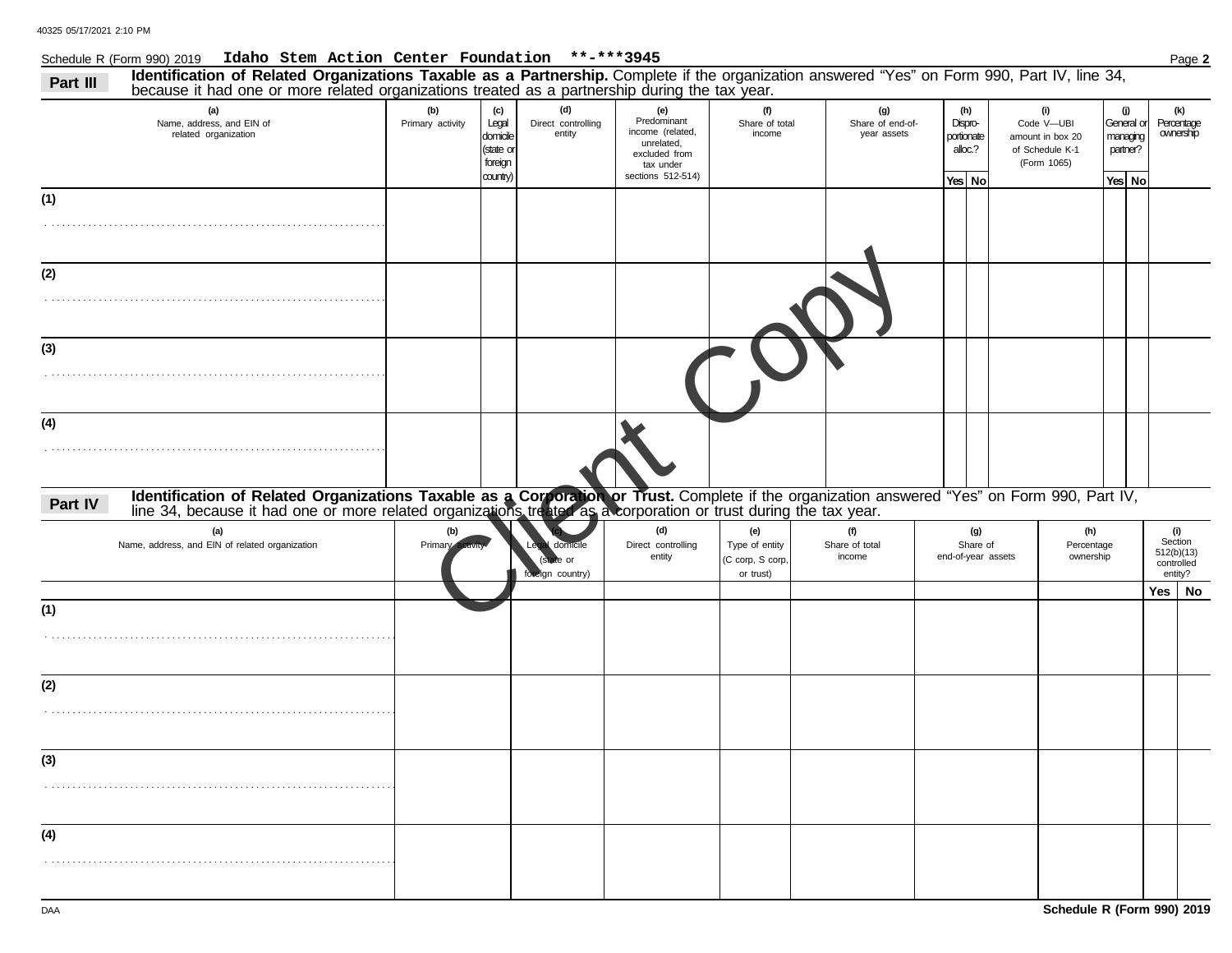### Schedule R (Form 990) 2019 **Idaho Stem Action Center Foundation \*\*-\*\*\*3945** Page **3**

| Part V                                                                                                | Transactions With Related Organizations. Complete if the organization answered "Yes" on Form 990, Part IV, line 34, 35b, or 36.                                                |                            |                 |                                       |                |   |               |  |  |
|-------------------------------------------------------------------------------------------------------|--------------------------------------------------------------------------------------------------------------------------------------------------------------------------------|----------------------------|-----------------|---------------------------------------|----------------|---|---------------|--|--|
|                                                                                                       | Note: Complete line 1 if any entity is listed in Parts II, III, or IV of this schedule.                                                                                        |                            |                 |                                       |                |   | $Yes \mid No$ |  |  |
|                                                                                                       | During the tax year, did the organization engage in any of the following transactions with one or more related organizations listed in Parts II–IV?                            |                            |                 |                                       |                |   |               |  |  |
|                                                                                                       |                                                                                                                                                                                |                            |                 |                                       | 1a             |   | x             |  |  |
|                                                                                                       |                                                                                                                                                                                |                            |                 |                                       |                |   |               |  |  |
|                                                                                                       |                                                                                                                                                                                |                            |                 |                                       |                |   |               |  |  |
|                                                                                                       | d Loans or loan guarantees to or for related organization(s) encourance contains an according to the container                                                                 |                            |                 |                                       | 1d             |   | $\mathbf x$   |  |  |
|                                                                                                       |                                                                                                                                                                                |                            |                 |                                       | 1e             |   | x             |  |  |
|                                                                                                       |                                                                                                                                                                                |                            |                 |                                       |                |   |               |  |  |
|                                                                                                       |                                                                                                                                                                                |                            |                 |                                       | 1f             |   | x             |  |  |
|                                                                                                       | g Sale of assets to related organization(s)                                                                                                                                    |                            |                 |                                       | 1 <sub>g</sub> |   | x             |  |  |
|                                                                                                       |                                                                                                                                                                                |                            |                 |                                       | 1h             |   | x             |  |  |
|                                                                                                       |                                                                                                                                                                                |                            |                 |                                       | 1i             |   | x             |  |  |
|                                                                                                       |                                                                                                                                                                                |                            |                 |                                       | 1j             |   | x             |  |  |
|                                                                                                       |                                                                                                                                                                                |                            |                 |                                       |                |   |               |  |  |
|                                                                                                       |                                                                                                                                                                                |                            |                 |                                       | 1k             |   | x             |  |  |
|                                                                                                       | I Performance of services or membership or fundraising solicitations for related organization(s)                                                                               |                            |                 |                                       | 11             |   | x             |  |  |
|                                                                                                       | m Performance of services or membership or fundraising solicitations by related organization(s)                                                                                |                            |                 |                                       | 1 <sub>m</sub> | x |               |  |  |
| n Sharing of facilities, equipment, mailing lists, or other assets with related organization(s)<br>1n |                                                                                                                                                                                |                            |                 |                                       |                |   | x             |  |  |
|                                                                                                       |                                                                                                                                                                                |                            |                 |                                       | 1 <sub>o</sub> | x |               |  |  |
|                                                                                                       |                                                                                                                                                                                |                            |                 |                                       |                |   |               |  |  |
|                                                                                                       | <b>p</b> Reimbursement paid to related organization(s) for expenses                                                                                                            |                            |                 |                                       | 1p             |   | x             |  |  |
|                                                                                                       | <b>q</b> Reimbursement paid by related organization(s) for expenses                                                                                                            |                            |                 |                                       | 1q             |   | x             |  |  |
|                                                                                                       |                                                                                                                                                                                |                            |                 |                                       |                |   |               |  |  |
|                                                                                                       | r Other transfer of cash or property to related organization(s)                                                                                                                |                            |                 |                                       | 1r             |   | x             |  |  |
|                                                                                                       | s Other transfer of cash or property from related organization(s)                                                                                                              |                            |                 |                                       | 1s             |   | x             |  |  |
|                                                                                                       | 2 If the answer to any of the above is "Yes," see the instructions for intormation on who must complete this line, including covered relationships and transaction thresholds. |                            |                 |                                       |                |   |               |  |  |
|                                                                                                       | (a)                                                                                                                                                                            | (b)                        | (c)             | (d)                                   |                |   |               |  |  |
|                                                                                                       | Name of related organization                                                                                                                                                   | Transaction<br>$type(a-s)$ | Amount involved | Method of determining amount involved |                |   |               |  |  |
|                                                                                                       |                                                                                                                                                                                |                            |                 |                                       |                |   |               |  |  |
|                                                                                                       |                                                                                                                                                                                |                            |                 |                                       |                |   |               |  |  |
| (1)                                                                                                   | Idaho Stem Action Center                                                                                                                                                       | $\circ$                    |                 | <b>FMV</b>                            |                |   |               |  |  |
|                                                                                                       |                                                                                                                                                                                |                            |                 |                                       |                |   |               |  |  |
| (2)                                                                                                   | Idaho Stem Action Center                                                                                                                                                       | m                          |                 | <b>FMV</b>                            |                |   |               |  |  |
|                                                                                                       |                                                                                                                                                                                |                            |                 |                                       |                |   |               |  |  |
| (3)                                                                                                   | Idaho Stem Action Center                                                                                                                                                       | b                          |                 | FMV                                   |                |   |               |  |  |
|                                                                                                       |                                                                                                                                                                                |                            |                 |                                       |                |   |               |  |  |
| (4)                                                                                                   |                                                                                                                                                                                |                            |                 |                                       |                |   |               |  |  |
|                                                                                                       |                                                                                                                                                                                |                            |                 |                                       |                |   |               |  |  |
| (5)                                                                                                   |                                                                                                                                                                                |                            |                 |                                       |                |   |               |  |  |
| (6)                                                                                                   |                                                                                                                                                                                |                            |                 |                                       |                |   |               |  |  |
|                                                                                                       |                                                                                                                                                                                |                            |                 |                                       |                |   |               |  |  |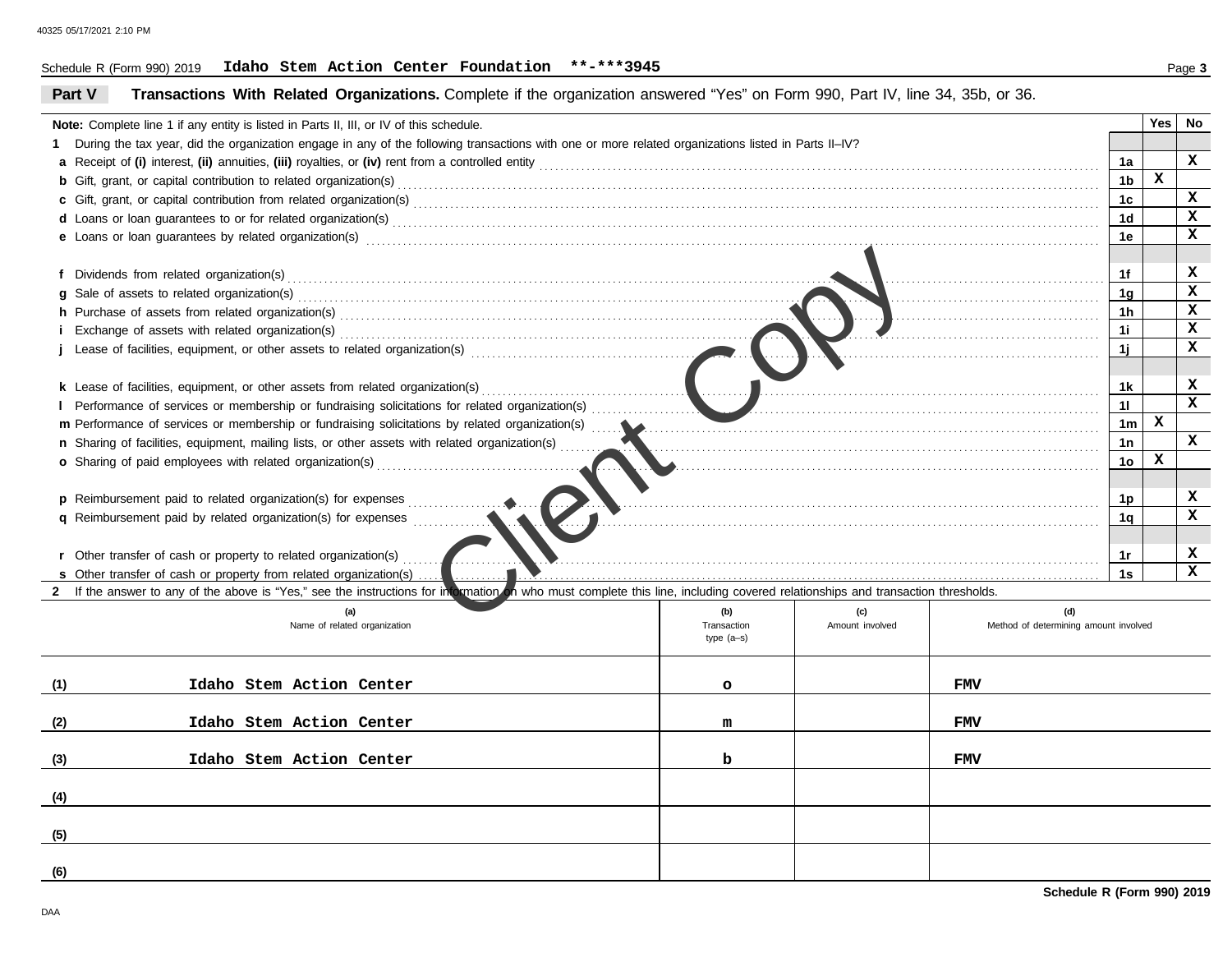### Schedule R (Form 990) 2019 **Idaho Stem Action Center Foundation \*\*-\*\*\*3945** Page **4**

### Part VI Unrelated Organizations Taxable as a Partnership. Complete if the organization answered "Yes" on Form 990, Part IV, line 37.

Provide the following information for each entity taxed as a partnership through which the organization conducted more than five percent of its activities (measured by total assets or gross revenue) that was not a related organization. See instructions regarding exclusion for certain investment partnerships.

| $\tilde{\phantom{a}}$<br>(a)<br>Name, address, and EIN of entity | ັ<br>(b)<br>Primary activity | (c)<br>Legal<br>domicile<br>(state or<br>foreign | (d)<br>Predominant<br>income (related,<br>unrelated, excluded<br>from tax under | 501(c)(3)<br>organizations? | (e)<br>Are all partners<br>section | (f)<br>Share of<br>total income | (g)<br>Share of<br>end-of-year<br>assets | Disproportionate<br>allocations? | (h) | (i)<br>Code V-UBI<br>amount in box 20<br>of Schedule K-1<br>(Form 1065) | $\omega$<br>General or<br>managing<br>partner? |    | (k)<br>Percentage<br>ownership |
|------------------------------------------------------------------|------------------------------|--------------------------------------------------|---------------------------------------------------------------------------------|-----------------------------|------------------------------------|---------------------------------|------------------------------------------|----------------------------------|-----|-------------------------------------------------------------------------|------------------------------------------------|----|--------------------------------|
|                                                                  |                              | country)                                         | sections 512-514)                                                               | Yes                         | No                                 |                                 |                                          | Yes                              | No  |                                                                         | Yes $ $                                        | No |                                |
| (1)                                                              |                              |                                                  |                                                                                 |                             |                                    |                                 |                                          |                                  |     |                                                                         |                                                |    |                                |
| .                                                                |                              |                                                  |                                                                                 |                             |                                    |                                 |                                          |                                  |     |                                                                         |                                                |    |                                |
| (2)                                                              |                              |                                                  |                                                                                 |                             |                                    |                                 |                                          |                                  |     |                                                                         |                                                |    |                                |
|                                                                  |                              |                                                  |                                                                                 |                             |                                    |                                 |                                          |                                  |     |                                                                         |                                                |    |                                |
| (3)                                                              |                              |                                                  |                                                                                 |                             |                                    |                                 |                                          |                                  |     |                                                                         |                                                |    |                                |
|                                                                  |                              |                                                  |                                                                                 |                             |                                    |                                 |                                          |                                  |     |                                                                         |                                                |    |                                |
| (4)                                                              |                              |                                                  |                                                                                 |                             |                                    |                                 |                                          |                                  |     |                                                                         |                                                |    |                                |
|                                                                  |                              |                                                  |                                                                                 |                             |                                    |                                 |                                          |                                  |     |                                                                         |                                                |    |                                |
| (5)                                                              |                              |                                                  |                                                                                 |                             |                                    |                                 |                                          |                                  |     |                                                                         |                                                |    |                                |
|                                                                  |                              |                                                  |                                                                                 |                             |                                    |                                 |                                          |                                  |     |                                                                         |                                                |    |                                |
| (6)                                                              |                              |                                                  |                                                                                 |                             |                                    |                                 |                                          |                                  |     |                                                                         |                                                |    |                                |
|                                                                  |                              |                                                  |                                                                                 |                             |                                    |                                 |                                          |                                  |     |                                                                         |                                                |    |                                |
|                                                                  |                              |                                                  |                                                                                 |                             |                                    |                                 |                                          |                                  |     |                                                                         |                                                |    |                                |
| (7)                                                              |                              |                                                  |                                                                                 |                             |                                    |                                 |                                          |                                  |     |                                                                         |                                                |    |                                |
|                                                                  |                              |                                                  |                                                                                 |                             |                                    |                                 |                                          |                                  |     |                                                                         |                                                |    |                                |
| (8)                                                              |                              |                                                  |                                                                                 |                             |                                    |                                 |                                          |                                  |     |                                                                         |                                                |    |                                |
|                                                                  |                              |                                                  |                                                                                 |                             |                                    |                                 |                                          |                                  |     |                                                                         |                                                |    |                                |
| (9)                                                              |                              |                                                  |                                                                                 |                             |                                    |                                 |                                          |                                  |     |                                                                         |                                                |    |                                |
|                                                                  |                              |                                                  |                                                                                 |                             |                                    |                                 |                                          |                                  |     |                                                                         |                                                |    |                                |
| (10)                                                             |                              |                                                  |                                                                                 |                             |                                    |                                 |                                          |                                  |     |                                                                         |                                                |    |                                |
|                                                                  |                              |                                                  |                                                                                 |                             |                                    |                                 |                                          |                                  |     |                                                                         |                                                |    |                                |
| (11)                                                             |                              |                                                  |                                                                                 |                             |                                    |                                 |                                          |                                  |     |                                                                         |                                                |    |                                |
|                                                                  |                              |                                                  |                                                                                 |                             |                                    |                                 |                                          |                                  |     |                                                                         |                                                |    |                                |
|                                                                  |                              |                                                  |                                                                                 |                             |                                    |                                 |                                          |                                  |     |                                                                         |                                                |    |                                |

**Schedule R (Form 990) 2019**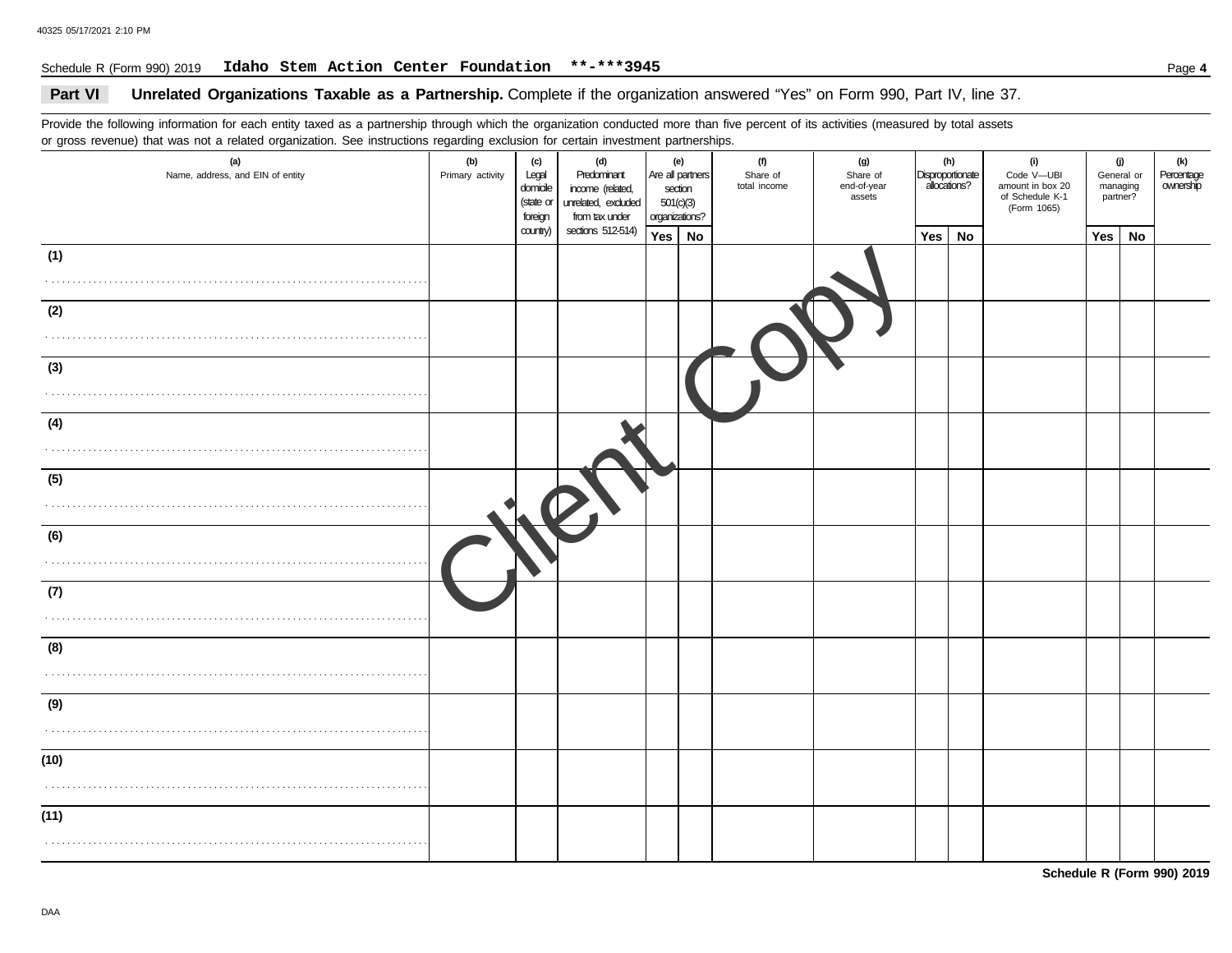| Idaho Stem Action Center Foundation **-***3945<br>Schedule R (Form 990) 2019<br>Supplemental Information.<br>Part VII<br>Provide additional information for responses to questions on Schedule R. See Instructions. | Page 5 |
|---------------------------------------------------------------------------------------------------------------------------------------------------------------------------------------------------------------------|--------|
| Schedule R - Additional Information                                                                                                                                                                                 |        |
| PART II, IDENTIFICATION OF RELATED TAX-EXEMPT ORGANIZATIONS:                                                                                                                                                        |        |
| NAME OF RELATED ORGANIZATION:                                                                                                                                                                                       |        |
| IDAHO STEM ACTION CENTER                                                                                                                                                                                            |        |
| PRIMARY ACTIVITY: GERATING AWARENESS CONCERNING THE NEED FOR STRONG STEM                                                                                                                                            |        |
| EDUCATION PROGRAMS.                                                                                                                                                                                                 |        |
|                                                                                                                                                                                                                     |        |
|                                                                                                                                                                                                                     |        |
|                                                                                                                                                                                                                     |        |
|                                                                                                                                                                                                                     |        |
|                                                                                                                                                                                                                     |        |
|                                                                                                                                                                                                                     |        |
|                                                                                                                                                                                                                     |        |
|                                                                                                                                                                                                                     |        |
|                                                                                                                                                                                                                     |        |
|                                                                                                                                                                                                                     |        |
|                                                                                                                                                                                                                     |        |
|                                                                                                                                                                                                                     |        |
|                                                                                                                                                                                                                     |        |
|                                                                                                                                                                                                                     |        |
|                                                                                                                                                                                                                     |        |
|                                                                                                                                                                                                                     | .      |
|                                                                                                                                                                                                                     |        |
|                                                                                                                                                                                                                     |        |
|                                                                                                                                                                                                                     |        |
|                                                                                                                                                                                                                     |        |
|                                                                                                                                                                                                                     |        |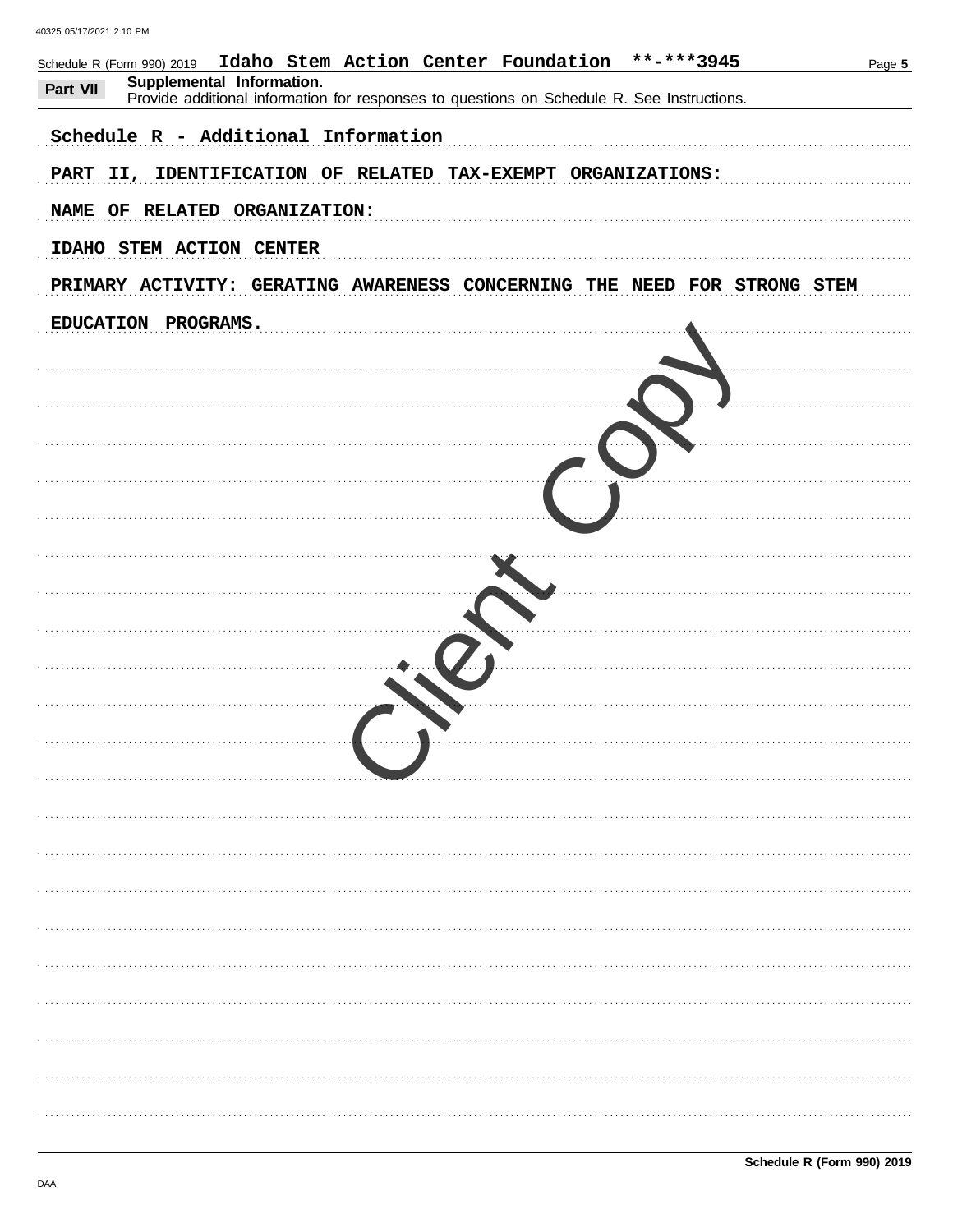|                   | Form 990                 |                                                                   |     | <b>Two Year Comparison Report</b> |            | 2018 & 2019                    |
|-------------------|--------------------------|-------------------------------------------------------------------|-----|-----------------------------------|------------|--------------------------------|
|                   |                          | For calendar year 2019, or tax year beginning                     |     | 07/01/19<br>, ending              | 06/30/20   |                                |
| Name              |                          |                                                                   |     |                                   |            | Taxpayer Identification Number |
|                   |                          | Idaho Stem Action Center Foundation                               |     |                                   |            |                                |
|                   | Incorporated             |                                                                   |     |                                   |            | **-***3945                     |
|                   |                          |                                                                   |     | 2018                              | 2019       | <b>Differences</b>             |
|                   |                          |                                                                   | 1.  | 482,983                           | 815,067    | 332,084                        |
|                   |                          |                                                                   | 2.  |                                   |            |                                |
|                   |                          |                                                                   | 3.  |                                   |            |                                |
| Ξ                 |                          |                                                                   | 4.  |                                   |            |                                |
| c<br>$\mathbf{Q}$ | 5. Investment income     |                                                                   | 5.  |                                   |            |                                |
| ><br>$\mathbf{Q}$ |                          | 6. Proceeds from tax exempt bonds                                 | 6.  |                                   |            |                                |
| $\alpha$          |                          | 7. Net gain or (loss) from sale of assets other than inventory    | 7.  |                                   |            |                                |
|                   |                          | 8. Net income or (loss) from fundraising events                   | 8.  |                                   |            |                                |
|                   |                          |                                                                   | 9.  |                                   |            |                                |
|                   |                          | 10. Net gain or (loss) on sales of inventory                      | 10. |                                   |            |                                |
|                   |                          |                                                                   | 11. |                                   |            |                                |
|                   |                          | 12. Total revenue. Add lines 1 through 11                         | 12. | 482,983                           | 815,067    | 332,084                        |
|                   |                          |                                                                   | 13. | 390,108                           | 924,403    | 534,295                        |
|                   |                          | 14. Benefits paid to or for members $\ldots$                      | 14. |                                   |            |                                |
|                   |                          | 15. Compensation of officers, directors, trustees, etc.           | 15. |                                   |            |                                |
| ⊂                 |                          | 16. Salaries, other compensation, and employee benefits           | 16. |                                   |            |                                |
| ω                 |                          |                                                                   | 17. |                                   |            |                                |
| ×                 |                          |                                                                   | 18. |                                   |            |                                |
| ш                 |                          | 19. Occupancy, rent, utilities, and maintenance                   | 19. |                                   |            |                                |
|                   |                          |                                                                   | 20. |                                   |            |                                |
|                   |                          | 21. Other expenses <b>constants</b> and <b>21.</b> Other expenses | 21. | 4,806                             |            | $-4,806$                       |
|                   |                          | 22. Total expenses. Add lines 13 through 21                       | 22. | 394,914                           | 924,403    | 529,489                        |
|                   |                          | 23. Excess or (Deficit). Subtract line 22 from line 12            | 23. | 88,069                            | $-109,336$ | $-197,405$                     |
|                   |                          |                                                                   | 24. | 482,983                           | 815,067    | 332,084                        |
|                   |                          |                                                                   | 25. |                                   |            |                                |
|                   |                          |                                                                   | 26. |                                   |            |                                |
|                   |                          |                                                                   | 5   | 111,208                           | 1,872      | $-109,336$                     |
| Information       | 28. Total liabilities    |                                                                   | 28. |                                   |            |                                |
|                   |                          |                                                                   | 29. | 111,208                           | 1,872      | $-109,336$                     |
|                   |                          | 30. Number of voting members of governing body                    | 30. | 4                                 | 4          |                                |
|                   |                          | 31. Number of independent voting members of governing body        | 31. | 4                                 | 4          |                                |
|                   | 32. Number of employees  | .                                                                 | 32. | 0                                 | 0          |                                |
|                   | 33. Number of volunteers |                                                                   | 33. | 4                                 | 5          |                                |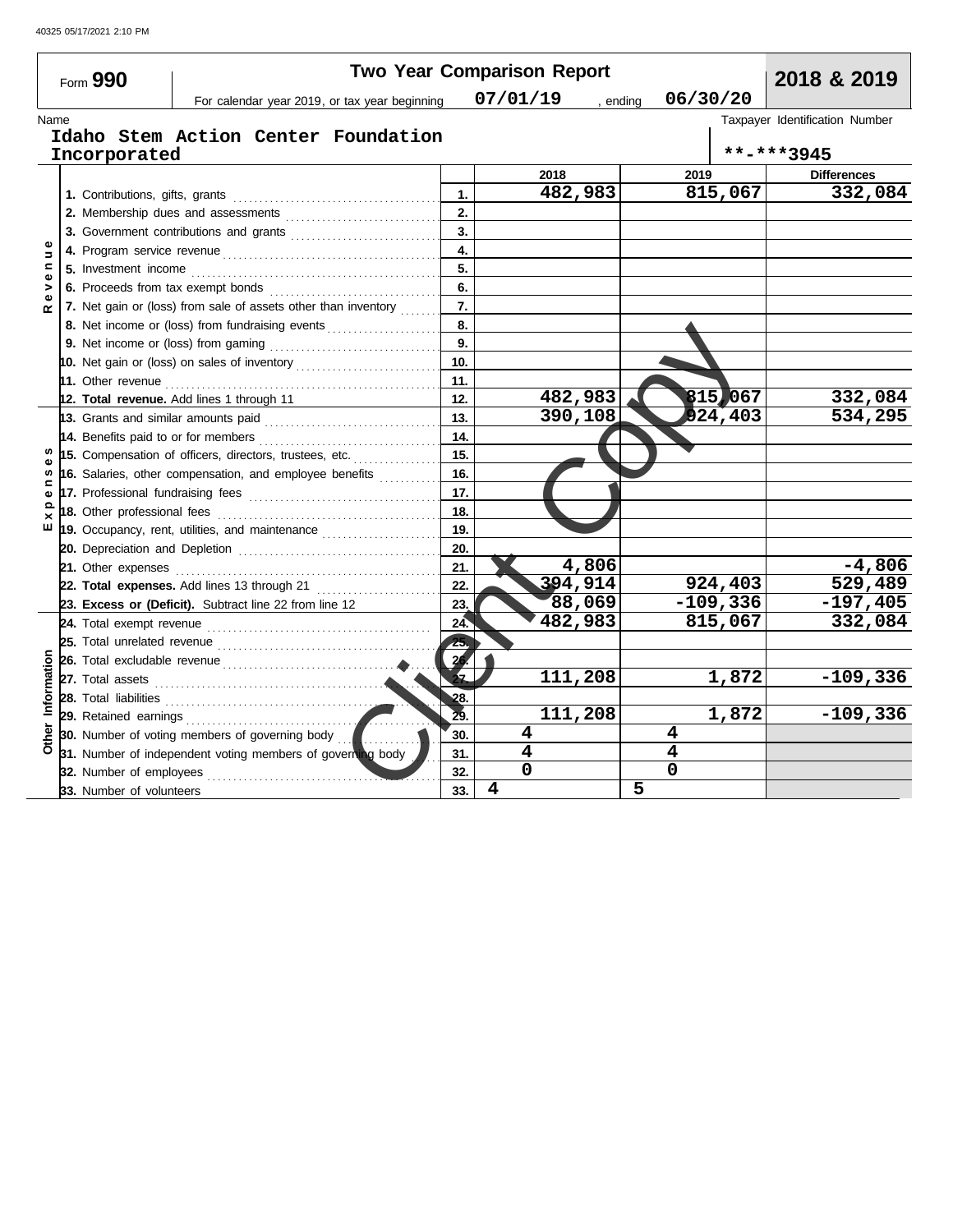| Form 990                |              |                                     |      | <b>Tax Return History</b> |         |          | 2019                                         |
|-------------------------|--------------|-------------------------------------|------|---------------------------|---------|----------|----------------------------------------------|
| Name                    | Incorporated | Idaho Stem Action Center Foundation |      |                           |         |          | Employer Identification Number<br>**-***3945 |
|                         |              | 2015                                | 2016 | 2017                      | 2018    | 2019     | 2020                                         |
|                         |              |                                     |      |                           | 482,983 | 815,067  |                                              |
|                         |              |                                     |      |                           |         |          |                                              |
| Program service revenue |              |                                     |      |                           |         |          |                                              |
|                         |              |                                     |      |                           |         |          |                                              |
|                         |              |                                     |      |                           |         |          |                                              |
|                         |              |                                     |      |                           |         |          |                                              |
|                         |              |                                     |      |                           |         |          |                                              |
|                         |              |                                     |      |                           |         |          |                                              |
|                         |              |                                     |      |                           | 482,983 | 815,067  |                                              |
|                         |              |                                     |      |                           | 390,108 | 924,403  |                                              |
|                         |              |                                     |      |                           |         |          |                                              |
|                         |              |                                     |      |                           |         |          |                                              |
|                         |              |                                     |      |                           |         |          |                                              |
|                         |              |                                     |      |                           |         |          |                                              |
|                         |              |                                     |      |                           |         |          |                                              |
|                         |              |                                     |      |                           |         |          |                                              |
|                         |              |                                     |      |                           | 4,806   |          |                                              |
|                         |              |                                     |      |                           | 394,914 | 924,403  |                                              |
|                         |              |                                     |      |                           | 88,069  | -109,336 |                                              |
|                         |              |                                     |      |                           |         |          |                                              |
|                         |              |                                     |      |                           | 482,983 | 815,067  |                                              |
|                         |              |                                     |      |                           |         |          |                                              |
|                         |              |                                     |      |                           |         |          |                                              |
|                         |              |                                     |      |                           | 111,208 | 1,872    |                                              |
|                         |              |                                     |      |                           |         |          |                                              |
|                         |              |                                     |      |                           | 111,208 | 1,872    |                                              |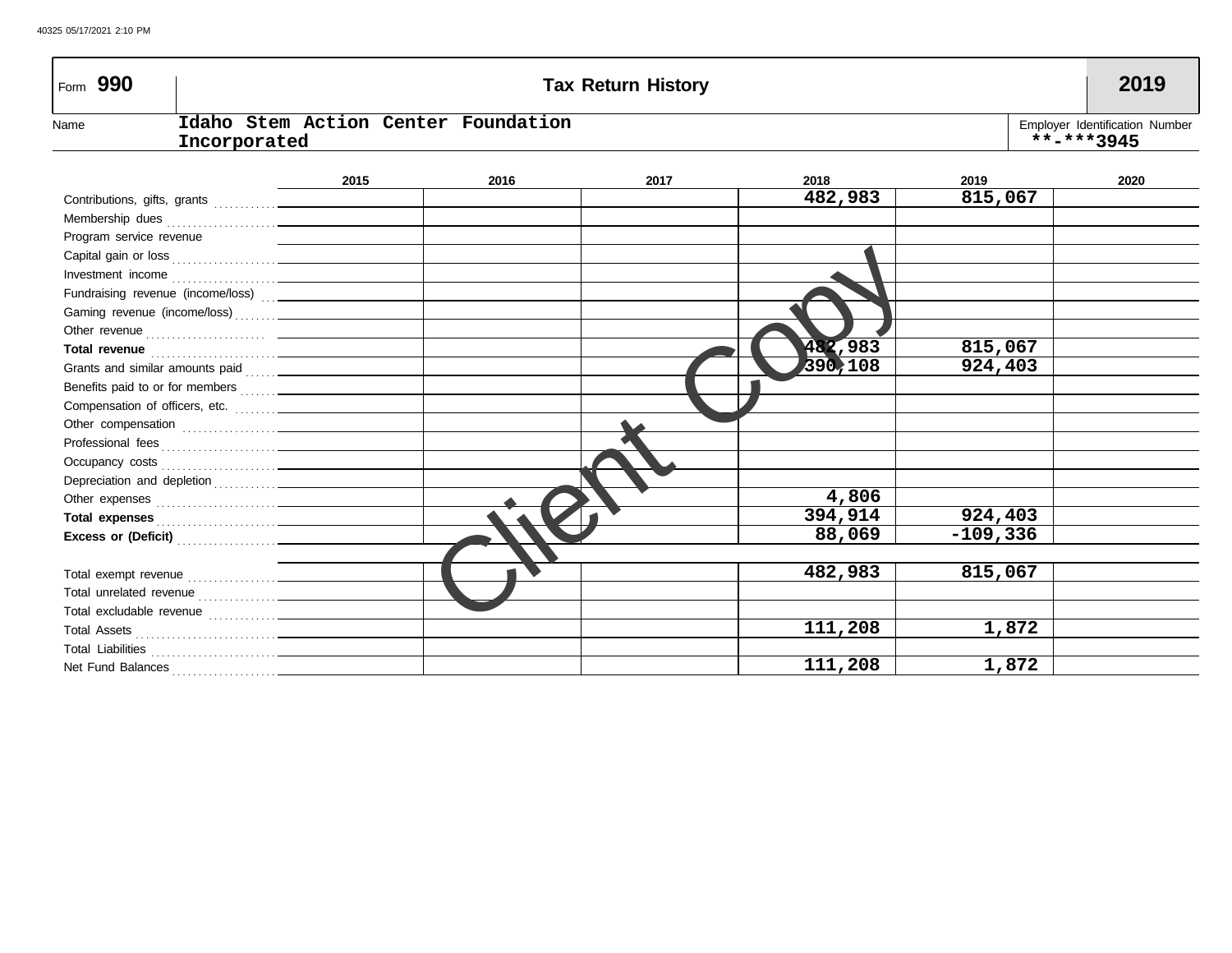# 40325 Idaho Stem Action Center Foundation \*\*-\*\*\*3945 **Federal Statements**

FYE: 6/30/2020

| Description<br>Amount<br>23,867<br>Donations Less Than \$5,000 or 2%<br>\$<br>Batelle Energy Alliance<br>Cash Contribution<br>215,000<br>Laura Moore Cunningham Foundation<br>50,000<br>Cash Contribution<br>Schwab Charitable<br>5,000<br>Cash Contribution<br>Joan Ganz Cooney Ctr<br>6, 250<br>Cash Contribution<br>Power Foundation, Inc<br>29,500<br>Cash Contribution<br>Tides Center<br>Cash Contribution<br>5,500<br>Trailers Plus Foundation/ Interstate<br>Cash Contribution<br>10,000<br>Acahand Foundation |
|------------------------------------------------------------------------------------------------------------------------------------------------------------------------------------------------------------------------------------------------------------------------------------------------------------------------------------------------------------------------------------------------------------------------------------------------------------------------------------------------------------------------|
|                                                                                                                                                                                                                                                                                                                                                                                                                                                                                                                        |
|                                                                                                                                                                                                                                                                                                                                                                                                                                                                                                                        |
|                                                                                                                                                                                                                                                                                                                                                                                                                                                                                                                        |
|                                                                                                                                                                                                                                                                                                                                                                                                                                                                                                                        |
|                                                                                                                                                                                                                                                                                                                                                                                                                                                                                                                        |
|                                                                                                                                                                                                                                                                                                                                                                                                                                                                                                                        |
|                                                                                                                                                                                                                                                                                                                                                                                                                                                                                                                        |
|                                                                                                                                                                                                                                                                                                                                                                                                                                                                                                                        |
|                                                                                                                                                                                                                                                                                                                                                                                                                                                                                                                        |
|                                                                                                                                                                                                                                                                                                                                                                                                                                                                                                                        |
|                                                                                                                                                                                                                                                                                                                                                                                                                                                                                                                        |
|                                                                                                                                                                                                                                                                                                                                                                                                                                                                                                                        |
|                                                                                                                                                                                                                                                                                                                                                                                                                                                                                                                        |
|                                                                                                                                                                                                                                                                                                                                                                                                                                                                                                                        |
|                                                                                                                                                                                                                                                                                                                                                                                                                                                                                                                        |
| 50,000<br>Cash Contribution                                                                                                                                                                                                                                                                                                                                                                                                                                                                                            |
| Best Buy Foundation<br>Cash Contribution<br>10,000                                                                                                                                                                                                                                                                                                                                                                                                                                                                     |
| Chris Honick and Diem Thy N Tran                                                                                                                                                                                                                                                                                                                                                                                                                                                                                       |
| 5,000<br>Cash Contribution                                                                                                                                                                                                                                                                                                                                                                                                                                                                                             |
| Flavors Inc.                                                                                                                                                                                                                                                                                                                                                                                                                                                                                                           |
| 6,149<br>Cash Contribution                                                                                                                                                                                                                                                                                                                                                                                                                                                                                             |
| FMC Corporation                                                                                                                                                                                                                                                                                                                                                                                                                                                                                                        |
| 10,000<br>Cash Contribution                                                                                                                                                                                                                                                                                                                                                                                                                                                                                            |
| Idaho Central Credit Union                                                                                                                                                                                                                                                                                                                                                                                                                                                                                             |
| 5,000<br>Cash Contribution                                                                                                                                                                                                                                                                                                                                                                                                                                                                                             |
| Idaho Community Foundation<br>25,000<br>Cash Contribution                                                                                                                                                                                                                                                                                                                                                                                                                                                              |
| Innovia Foundation                                                                                                                                                                                                                                                                                                                                                                                                                                                                                                     |
| 25,000<br>Cash Contribution                                                                                                                                                                                                                                                                                                                                                                                                                                                                                            |
| J.A. & Kathryn Albertson Fdn., Inc.                                                                                                                                                                                                                                                                                                                                                                                                                                                                                    |
| Cash Contribution<br>25,000                                                                                                                                                                                                                                                                                                                                                                                                                                                                                            |
| JR Simplot Company Foundation                                                                                                                                                                                                                                                                                                                                                                                                                                                                                          |
| Cash Contribution<br>50,000                                                                                                                                                                                                                                                                                                                                                                                                                                                                                            |
| McCall Public Library Fnd Inc<br>Cash Contribution<br>100,000                                                                                                                                                                                                                                                                                                                                                                                                                                                          |
| Micron Technology Foundation, Inc.                                                                                                                                                                                                                                                                                                                                                                                                                                                                                     |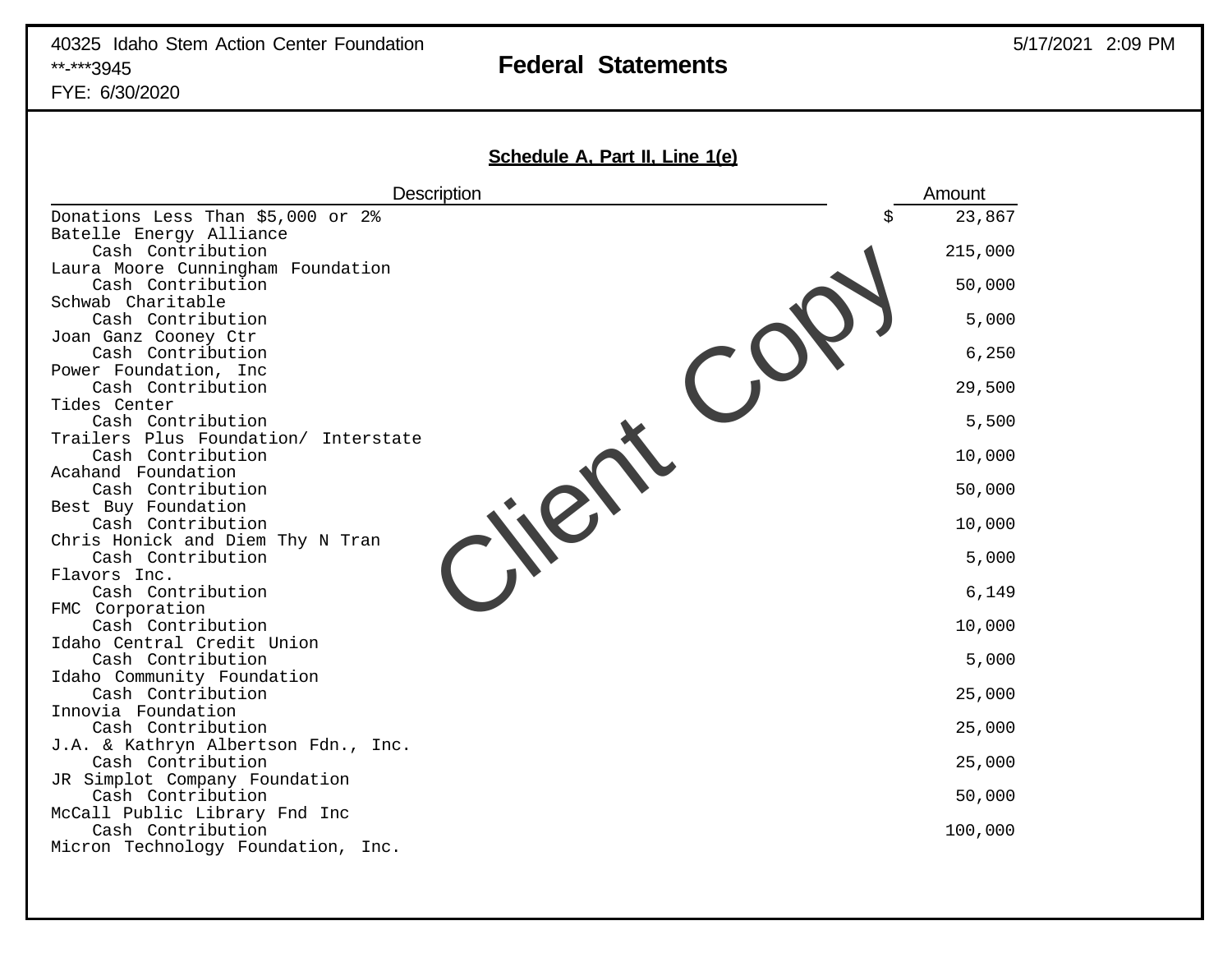FYE: 6/30/2020

|                                                                | Schedule A, Part II, Line 1(e) (continued) |                         |
|----------------------------------------------------------------|--------------------------------------------|-------------------------|
|                                                                | Description                                | Amount                  |
| Cash Contribution<br>Wight Operations LLC<br>Cash Contribution |                                            | 146,400<br>\$<br>12,401 |
| Total                                                          |                                            | 815,067<br>$\mathbf{C}$ |
|                                                                | Cilent                                     |                         |
|                                                                |                                            |                         |